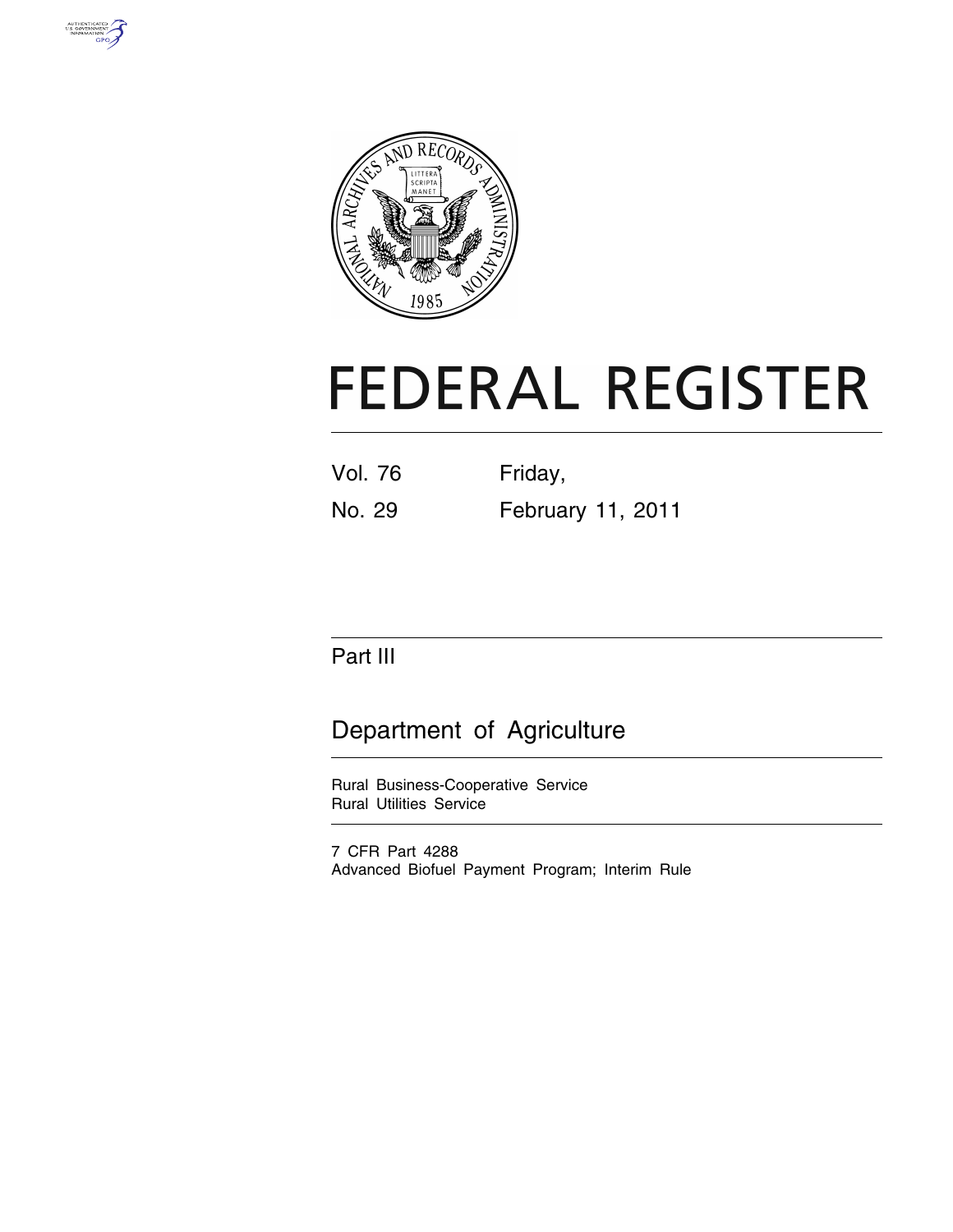**DEPARTMENT OF AGRICULTURE** 

**Rural Business-Cooperative Service** 

**Rural Utilities Service** 

## **7 CFR Part 4288**

## **RIN 0570–AA75**

## **Advanced Biofuel Payment Program**

**AGENCY:** Rural Business-Cooperative Service and Rural Utilities Service, USDA.

**ACTION:** Interim rule with request for comments.

**SUMMARY:** The Rural Business– Cooperative Service (Agency) is establishing the Advanced Biofuel Payment Program authorized under the Food, Conservation, and Energy Act of 2008. Under this Program, the Agency will enter into contracts with advanced biofuel producers to pay such producers for the production of eligible advanced biofuels. To be eligible for payments, advanced biofuels must be produced from renewable biomass, excluding corn kernel starch, in a biofuel facility located in a State.

In addition, this interim rule establishes new program requirements for applicants to submit applications for Fiscal Year 2010 payments for the Advanced Biofuel Payment Program. These new program requirements supersede the Notice of Contract Proposal (NOCP) for Payments to Eligible Advanced Biofuel Producers in its entirety.

**DATES:** This interim rule is effective March 14, 2011. Written comments on this interim rule must be received on or before April 12, 2011.

*See* the **SUPPLEMENTARY INFORMATION** for application dates for Advanced Biofuel Payment Program Fiscal Year 2010 funds.

**ADDRESSES:** *Interim rule.* You may submit comments on this interim rule by any of the following methods:

• *Federal eRulemaking Portal: [http://](http://www.regulations.gov)  [www.regulations.gov.](http://www.regulations.gov)* Follow the instructions for submitting comments.

• *Mail:* Submit written comments via the U.S. Postal Service to the Branch Chief, Regulations and Paperwork Management Branch, U.S. Department of Agriculture, STOP 0742, 1400 Independence Avenue, SW., Washington, DC 20250–0742.

• *Hand Delivery/Courier:* Submit written comments via Federal Express Mail or other courier service requiring a street address to the Branch Chief, Regulations and Paperwork Management Branch, U.S. Department

of Agriculture, 300 7th Street, SW., 7th Floor, Washington, DC 20024.

All written comments will be available for public inspection during regular work hours at the 300 7th Street, SW., 7th Floor address listed above.

*See* the **SUPPLEMENTARY INFORMATION** for addresses concerning applications for Advanced Biofuel Payment Program Fiscal Year 2010 funds.

**FOR FURTHER INFORMATION CONTACT:** For the Advanced Biofuel Payment Program, contact Diane Berger, USDA Rural Development, 1400 Independence Avenue, SW., Room 6865, STOP 3225, Washington, DC 20250. Telephone: (202) 260–1508. Fax: (202) 720–2213. E-mail: *[diane.berger@wdc.usda.gov.](mailto:diane.berger@wdc.usda.gov)* 

For information about the Fiscal Year 2010 applications and for Advanced Biofuel Payment Program assistance, please contact the applicable Rural Development Energy Coordinator, as provided in the **SUPPLEMENTARY**

**INFORMATION** section of this preamble.

## **SUPPLEMENTARY INFORMATION:**

## **Fiscal Year 2010 Applications for the Advanced Biofuel Payment Program**

Applications for the Advanced Biofuel Payment Program Fiscal Year 2010 funds will be accepted from February 11, 2011 through April 12, 2011. Applications received after April 12, 2011 will not be considered for Fiscal Year 2010 payments. Application materials may be obtained by contacting one of Rural Development's Energy Coordinators or by downloading through *[http://www.grants.gov.](http://www.grants.gov)* 

Submit electronic applications at *[http://www.grants.gov,](http://www.grants.gov)* following the instructions found on this Web site. To use Grants.gov, an applicant (unless the applicant is an individual) must have a Dun and Bradstreet Data Universal Numbering System (DUNS) number, which can be obtained at no cost via a toll-free request line at 1–866–705–5711 or online at *[http://fedgov.dnb.com/](http://fedgov.dnb.com/webform)  [webform.](http://fedgov.dnb.com/webform)* Submit completed paper applications to the Rural Development State Office in the State in which the producer's principal place of business is located.

## *Rural Development Energy Coordinators*

**Note:** Telephone numbers listed are not toll-free.

#### Alabama

Quinton Harris, USDA Rural Development Sterling Centre, Suite 601, 4121 Carmichael Road, Montgomery, AL 36106–3683, (334) 279–3623, *[Quinton.Harris@al.usda.gov](mailto:Quinton.Harris@al.usda.gov)*.

## Alaska

Chad Stovall, USDA Rural Development, 800 West Evergreen, Suite 201, Palmer, AK 99645–6539, (907) 761–7718, *[chad.stovall@ak.usda.gov](mailto:chad.stovall@ak.usda.gov)*.

American Samoa (*See* Hawaii)

## Arizona

Alan Watt, USDA Rural Development, 230 North First Avenue, Suite 206, Phoenix, AZ 85003–1706, (602) 280– 8769, *[Alan.Watt@az.usda.gov](mailto:Alan.Watt@az.usda.gov)*.

## Arkansas

Tim Smith, USDA Rural Development, 700 West Capitol Avenue, Room 3416, Little Rock, AR 72201–3225, (501) 301–3280, *[Tim.Smith@ar.usda.gov](mailto:Tim.Smith@ar.usda.gov)*.

## California

Philip Brown, USDA Rural Development, 430 G Street, #4169, Davis, CA 95616, (530) 792–5811, *[Phil.brown@ca.usda.gov](mailto:Phil.brown@ca.usda.gov)*.

#### Colorado

Jerry Tamlin, USDA Rural Development, 655 Parfet Street, Room E– 100,Lakewood, CO 80215, (720) 544– 2907, *[Jerry.Tamlin@co.usda.gov](mailto:Jerry.Tamlin@co.usda.gov)*.

Commonwealth of the Northern Marianas Islands-CNMI (*See* Hawaii)

Connecticut (*see* Massachusetts)

## Delaware/Maryland

Bruce Weaver, USDA Rural Development, 1221 College Park Drive, Suite 200, Dover, DE 19904, (302) 857–3626, *[Bruce.Weaver@de.usda.gov](mailto:Bruce.Weaver@de.usda.gov)*.

Federated States of Micronesia (*See*  Hawaii)

## Florida/Virgin Islands

Matthew Wooten, USDA Rural Development, 4440 NW. 25th Place, Gainesville, FL 32606, (352) 338– 3486, *[Matthew.wooten@fl.usda.gov](mailto:Matthew.wooten@fl.usda.gov)*.

## Georgia

J. Craig Scroggs, USDA Rural Development, 111 E. Spring St., Suite B, Monroe, GA 30655, Phone 770– 267–1413 ext. 113, *[craig.scroggs@ga.usda.gov](mailto:craig.scroggs@ga.usda.gov)*.

## Guam (*See* Hawaii)

Hawaii/Guam/Republic of Palau/ Federated States of Micronesia/Republic of the Marshall Islands/America Samoa/ Commonwealth of the Northern MarianasIslands-CNMI

Tim O'Connell, USDA Rural Development, Federal Building, Room 311, 154 Waianuenue Avenue, Hilo,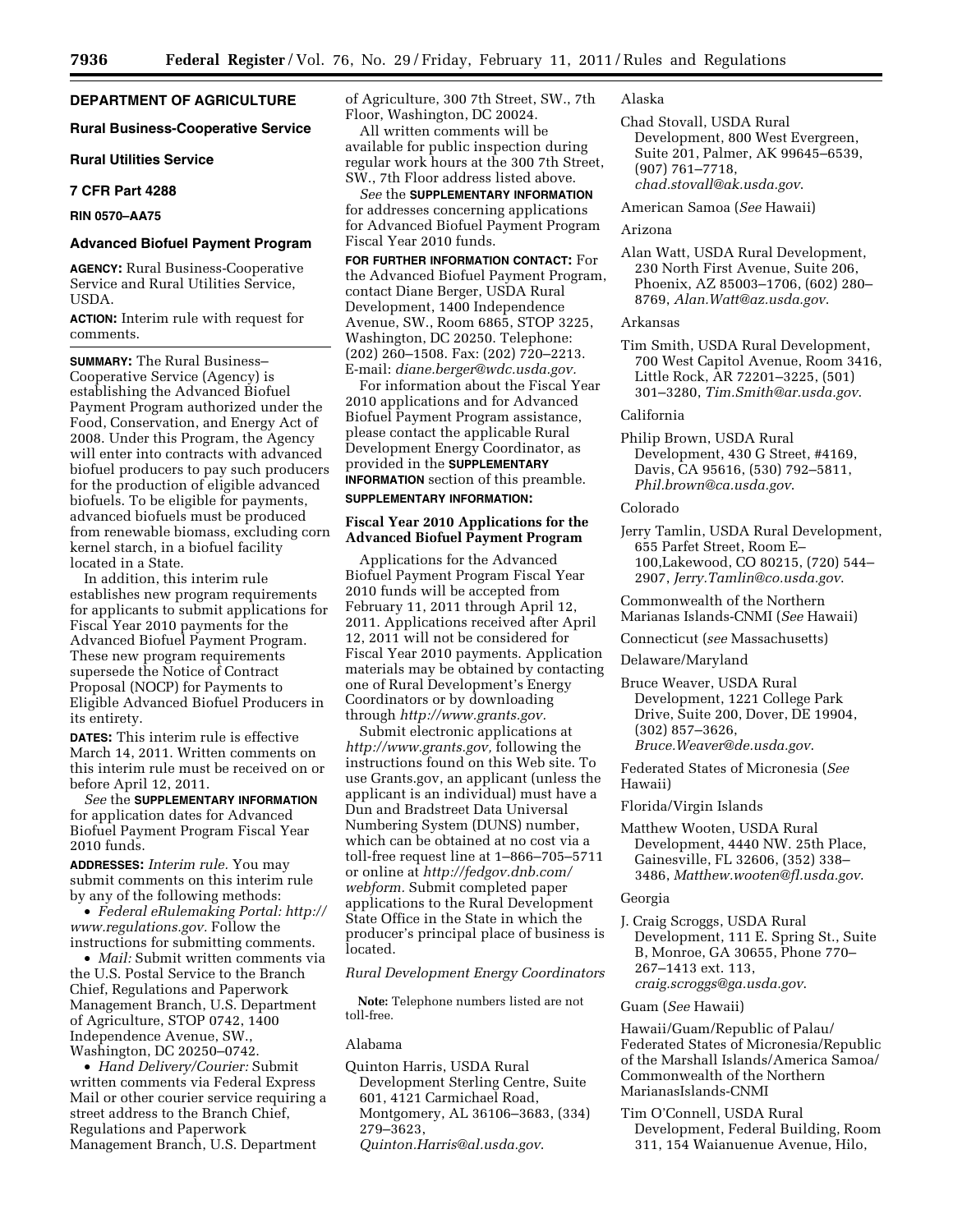HI 96720, (808) 933–8313, *[Tim.Oconnell@hi.usda.gov](mailto:Tim.Oconnell@hi.usda.gov)*.

## Idaho

Brian Buch, USDA Rural Development, 9173 W. Barnes Drive, Suite A1, Boise, ID 83709, (208) 378–5623, *[Brian.Buch@id.usda.gov](mailto:Brian.Buch@id.usda.gov)*.

#### Illinois

Molly Hammond, USDA Rural Development, 2118 West Park Court, Suite A, Champaign, IL 61821, (217) 403–6210, *[Molly.Hammond@il.usda.gov](mailto:Molly.Hammond@il.usda.gov)*.

#### Indiana

Jerry Hay, USDA Rural Development, 5975 Lakeside Boulevard, Indianapolis, IN 46278, (812) 873– 1100, *[Jerry.Hay@in.usda.gov](mailto:Jerry.Hay@in.usda.gov)*.

#### Iowa

Teresa Bomhoff, USDA Rural Development, 873 Federal Building, 210 Walnut Street, Des Moines, IA 50309, (515) 284–4447, *[teresa.bomhoff@ia.usda.gov](mailto:teresa.bomhoff@ia.usda.gov)*.

#### Kansas

David Kramer, USDA Rural Development, 1303 SW. First American Place, Suite 100, Topeka, KS 66604–4040, (785) 271–2730, *[david.kramer@ks.usda.gov](mailto:david.kramer@ks.usda.gov)*.

## Kentucky

Scott Maas, USDA Rural Development, 771 Corporate Drive, Suite 200, Lexington, KY 40503, (859) 224–7435, *[scott.maas@ky.usda.gov](mailto:scott.maas@ky.usda.gov)*.

## Louisiana

Kevin Boone, USDA Rural Development, 905 Jefferson Street, Suite 320, Lafayette, LA 70501, (337) 262–6601, Ext. 133, *[Kevin.Boone@la.usda.gov](mailto:Kevin.Boone@la.usda.gov)*.

## Maine

John F. Sheehan, USDA Rural Development, 967 Illinois Avenue, Suite 4, P.O. Box 405, Bangor, ME 04402–0405, (207) 990–9168, *[john.sheehan@me.usda.gov](mailto:john.sheehan@me.usda.gov)*.

## Maryland (*see* Delaware)

Massachusetts/Rhode Island/ Connecticut

Charles W. Dubuc, USDA Rural Development, 451 West Street, Suite 2, Amherst, MA 01002, (401) 826– 0842 X 306, *[Charles.Dubuc@ma.usda.gov](mailto:Charles.Dubuc@ma.usda.gov)*.

## Michigan

Traci J. Smith, USDA Rural Development, 3001 Coolidge Road, Suite 200, East Lansing, MI 48823,

(517) 324–5157, *[Traci.Smith@mi.usda.gov](mailto:Traci.Smith@mi.usda.gov)*.

#### Minnesota

Lisa L. Noty, USDA Rural Development, 1400 West Main Street, Albert Lea, MN 56007, (507) 373–7960 Ext. 120, *[lisa.noty@mn.usda.gov](mailto:lisa.noty@mn.usda.gov)*.

## Mississippi

G. Gary Jones, USDA Rural Development, Federal Building, Suite 831, 100 West Capitol Street, Jackson, MS 39269, (601) 965–5457, *[george.jones@ms.usda.gov](mailto:george.jones@ms.usda.gov)*.

## Missouri

Matt Moore, USDA Rural Development, 601 Business Loop 70 West, Parkade Center, Suite 235, Columbia, MO 65203, (573) 876–9321, *[matt.moore@mo.usda.gov](mailto:matt.moore@mo.usda.gov)*.

## Montana

Michael Drewiske, USDA Rural Development, 900 Technology Blvd., Unit 1, Suite B, P.O. Box 850, Bozeman, MT 59771, (406) 585–2554, *[Michael.drewiske@mt.usda.gov](mailto:Michael.drewiske@mt.usda.gov)*.

## Nebraska

Debra Yocum, USDA Rural Development, 100 Centennial Mall North, Room 152, Federal Building, Lincoln, NE 68508, (402) 437–5554, *[Debra.Yocum@ne.usda.gov](mailto:Debra.Yocum@ne.usda.gov)*.

#### Nevada

Mark Williams, USDA Rural Development, 1390 South Curry Street, Carson City, NV 89703, (775) 887–1222, *mark.williams@ nv.usda.gov*.

## New Hampshire (*See* Vermont)

## New Jersey

Victoria Fekete, USDA Rural Development, 8000 Midlantic Drive, 5th Floor North, Suite 500, Mt. Laurel, NJ 08054, (856) 787–7752, *[Victoria.Fekete@nj.usda.gov](mailto:Victoria.Fekete@nj.usda.gov)*.

## New Mexico

Jesse Bopp, USDA Rural Development, 6200 Jefferson Street, NE., Room 255, Albuquerque, NM 87109, (505) 761– 4952, *[Jesse.bopp@nm.usda.gov](mailto:Jesse.bopp@nm.usda.gov)*.

#### New York

Scott Collins, USDA Rural Development, 9025 River Road, Marcy, NY 13403, (315) 736–3316 Ext. 4, *[scott.collins@ny.usda.gov.](mailto:scott.collins@ny.usda.gov)* 

## North Carolina

David Thigpen, USDA Rural Development, 4405 Bland Rd. Suite 260, Raleigh, NC 27609, 919–873– 2065, *[David.Thigpen@nc.usda.gov](mailto:David.Thigpen@nc.usda.gov)*.

North Dakota

Dennis Rodin, USDA Rural Development, Federal Building, Room 208, 220 East Rosser Avenue, P.O. Box 1737, Bismarck, ND 58502–1737, (701) 530–2068,

## *[Dennis.Rodin@nd.usda.gov](mailto:Dennis.Rodin@nd.usda.gov)*.

#### Ohio

Randy Monhemius, USDA Rural Development, Federal Building, Room 507, 200 North High Street, Columbus, OH 43215–2418, (614) 255–2424, *[Randy.Monhemius@oh.usda.gov](mailto:Randy.Monhemius@oh.usda.gov)*.

#### Oklahoma

Jody Harris, USDA Rural Development, 100 USDA, Suite 108, Stillwater, OK 74074–2654, (405) 742–1036, *[Jody.harris@ok.usda.gov](mailto:Jody.harris@ok.usda.gov)*.

## Oregon

Don Hollis, USDA Rural Development, 200 SE. Hailey Ave, Suite 105, Pendleton, OR 97801, (541) 278–8049, Ext. 129, *[Don.Hollis@or.usda.gov](mailto:Don.Hollis@or.usda.gov)*.

#### Pennsylvania

Bernard Linn, USDA Rural Development, One Credit Union Place, Suite 330, Harrisburg, PA 17110–2996, (717) 237–2182, *[Bernard.Linn@pa.usda.gov](mailto:Bernard.Linn@pa.usda.gov)*.

## Puerto Rico

Luis Garcia, USDA Rural Development, IBM Building, 654 Munoz Rivera Avenue, Suite 601, Hato Rey, PR 00918–6106, (787) 766–5091, Ext. 251, *[Luis.Garcia@pr.usda.gov](mailto:Luis.Garcia@pr.usda.gov)*.

Republic of Palau (*See* Hawaii)

Republic of the Marshall Islands (*See*  Hawaii)

Rhode Island (*See* Massachusetts)

## South Carolina

Shannon Legree, USDA Rural Development, Strom Thurmond Federal Building, 1835 Assembly Street, Room 1007, Columbia, SC 29201, (803) 253–3150, *[Shannon.Legree@sc.usda.gov](mailto:Shannon.Legree@sc.usda.gov)*.

## South Dakota

Dana Kleinsasser, USDA Rural Development, Federal Building, Room 210, 200 4th Street, SW., Huron, SD 57350, (605) 352–1157, *[dana.kleinsasser@sd.usda.gov](mailto:dana.kleinsasser@sd.usda.gov)*.

## Tennessee

Will Dodson, USDA Rural Development, 3322 West End Avenue, Suite 300, Nashville, TN 37203–1084, (615) 783– 1350, *[will.dodson@tn.usda.gov](mailto:will.dodson@tn.usda.gov)*.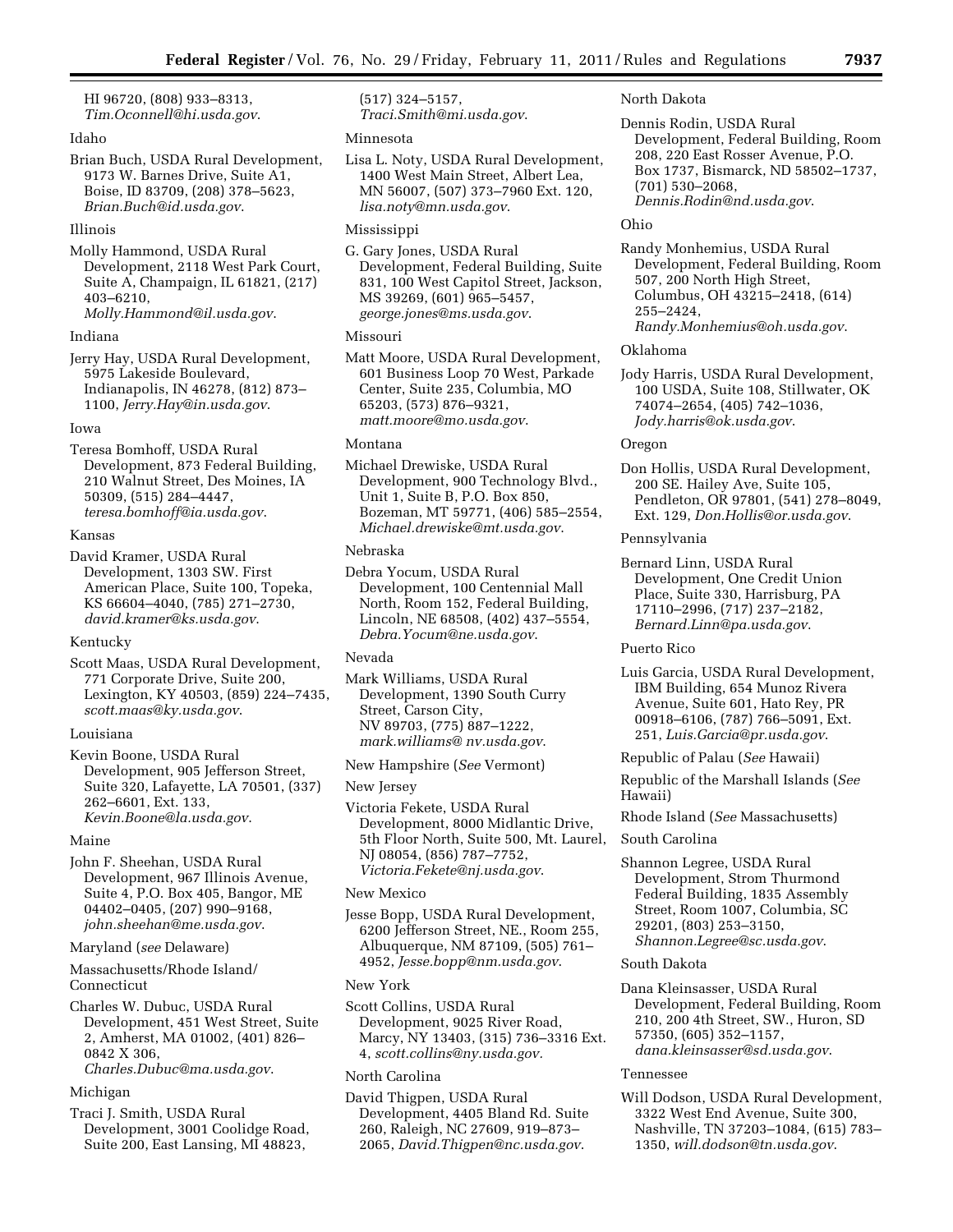Texas

Billy Curb, USDA Rural Development, Federal Building, Suite 102, 101 South Main Street, Temple, TX 76501, (254) 742–9775, *[billy.curb@tx.usda.gov](mailto:billy.curb@tx.usda.gov)*.

## Utah

Roger Koon, USDA Rural Development, Wallace F. Bennett Federal Building, 125 South State Street, Room 4311, Salt Lake City, UT 84138, (801) 524– 4301, *[Roger.Koon@ut.usda.gov](mailto:Roger.Koon@ut.usda.gov)*.

## Vermont/New Hampshire

Cheryl Ducharme, USDA Rural Development, 89 Main Street, 3rd Floor, Montpelier, VT 05602, 802– 828–6083, *[cheryl.ducharme@vt.usda.gov](mailto:cheryl.ducharme@vt.usda.gov)*.

## Virginia

Laurette Tucker, USDA Rural Development, Culpeper Building, Suite 238, 1606 Santa Rosa Road, Richmond, VA 23229, (804) 287– 1594, *[Laurette.Tucker@va.usda.gov](mailto:Laurette.Tucker@va.usda.gov)*.

Virgin Islands (*see* Florida)

#### Washington

Mary Traxler, USDA Rural Development, 1835 Black Lake Blvd. SW., Suite B, Olympia, WA 98512, (360) 704–7762, *[Mary.Traxler@wa.usda.gov](mailto:Mary.Traxler@wa.usda.gov)*.

## West Virginia

Richard E. Satterfield, USDA Rural Development, 75 High Street, Room 320, Morgantown, WV 26505–7500, (304) 284–4874, *[Richard.Satterfield@wv.usda.gov](mailto:Richard.Satterfield@wv.usda.gov)*.

Wisconsin

Brenda Heinen, USDA Rural Development, 4949 Kirschling Court, Stevens Point, WI 54481, (715) 345– 7615, Ext. 139, *[Brenda.Heinen@wi.usda.gov](mailto:Brenda.Heinen@wi.usda.gov)*.

## Wyoming

Jon Crabtree, USDA Rural Development, Dick Cheney Federal Building, 100 East B Street, Room 1005, P.O. Box 11005, Casper, WY 82602, (307) 233– 6719, *[Jon.Crabtree@wy.usda.gov](mailto:Jon.Crabtree@wy.usda.gov)*.

## **Executive Order 12866**

This interim rule has been reviewed under Executive Order (EO) 12866 and has been determined to be economically significant by the Office of Management and Budget. The EO defines a "significant regulatory action" as one that is likely to result in a rule that may: (1) Have an annual effect on the economy of \$100 million or more or adversely affect, in a material way, the economy, a sector of the economy,

productivity, competition, jobs, the environment, public health or safety, or State, local, or Tribal governments or communities; (2) Create a serious inconsistency or otherwise interfere with an action taken or planned by another agency; (3) Materially alter the budgetary impact of entitlements, grants, user fees, or loan programs or the rights and obligations of recipients thereof; or (4) Raise novel legal or policy issues arising out of legal mandates, the President's priorities, or the principles set forth in this EO.

The Agency conducted benefit-cost analyses to fulfill the requirements of EO 12866. In the benefit-cost analysis, the Agency quantified the cost of the Advanced Biofuel Payment Program, but did not quantify its benefits. Costs were quantified for the burden of the Program to the public and to the Federal government, but its economic impacts were not quantified. Qualitative discussions of potential impacts of the Program on jobs, the environment, and energy are presented in the analysis. While unable to quantify the benefits associated with this rulemaking, the Agency believes that the overall effect of the rule will be beneficial.

## **Unfunded Mandates Reform Act**

Title II of the Unfunded Mandates Reform Act 1995 (UMRA) of Public Law 104–4 establishes requirements for Federal agencies to assess the effects of their regulatory actions on State, local, and Tribal governments and the private sector. Under section 202 of the UMRA, Rural Development generally must prepare a written statement, including a cost-benefit analysis, for proposed and final rules with ''Federal mandates'' that may result in expenditures to State, local, or Tribal governments, in the aggregate, or to the private sector of \$100 million or more in any one year. When such a statement is needed for a rule, section 205 of UMRA generally requires Rural Development to identify and consider a reasonable number of regulatory alternatives and adopt the least costly, more cost-effective, or least burdensome alternative that achieves the objectives of the rule.

This interim rule contains no Federal mandates (under the regulatory provisions of Title II of the UMRA) for State, local, and Tribal governments or the private sector. Thus, the rule is not subject to the requirements of sections 202 and 205 of the UMRA.

## **National Environmental Policy Act/ Environmental Impact Statement**

This renewable energy program under Title IX of the 2008 Farm Bill has been operated on an interim basis through the

issuance of a Notice of Contract Proposal (NOCP). During this initial round of applications, the Agency conducted National Environmental Policy Act (NEPA) reviews on each individual application for funding. No significant environmental impacts were reported. As expected, these applications were not from any concentrated grouping of applicant facilities, but represented a wide variety of applicants for a diverse range of renewable energy proposals. Taken collectively, the applications show no potential for significant adverse cumulative effects.

The Agency has prepared a programmatic environmental assessment (PEA), pursuant to 7 CFR part 1940, subpart G, analyzing the environmental effects to air, water, and biotic resources; land use; historic and cultural resources, and greenhouse gas emissions affected by the Advanced Biofuel Payment Program rule. The purpose of the PEA is to assess the overall environmental impacts of the programs related to the Congressional goals of advancing biofuels production for the purposes of energy independence and greenhouse gas emission reductions. The impact analyses are national in scope, but draw upon site-specific data from advanced biofuel facilities funded under Sections 9003 (Biorefinery Assistance Guaranteed Loans) and 9004 (Repowering Assistance Payments to Eligible Biorefineries), as reasonable assumptions for the types of facilities, feedstocks, and impacts likely to be funded under this rulemaking for FY 2010–2012. Site-specific NEPA documents prepared for those facilities funded under Sections 9003 and 9004 in FY 2008 and/or 2009 were utilized, as well, to forecast likely impacts under the interim rule. However, because there are no site-specific data on facilities funded under the Section 9003 program, the PEA discusses qualitatively the general processes, materials, and feedstocks used for the range of heterogeneous facilities in the U.S. eligible for producer payments under Section 9005. In addition, the PEA provides qualitative analyses of likely programmatic impacts beyond the FY 2012 program expiration date, as appropriate. The draft PEA was made available to the public for comment on the USDA Rural Business-Cooperative Service's Web site in May, 2010. No comments were received on the draft PEA and the Agency has issued a Finding of No Significant Impact (FONSI) for the program, which is available on the Agency Web site.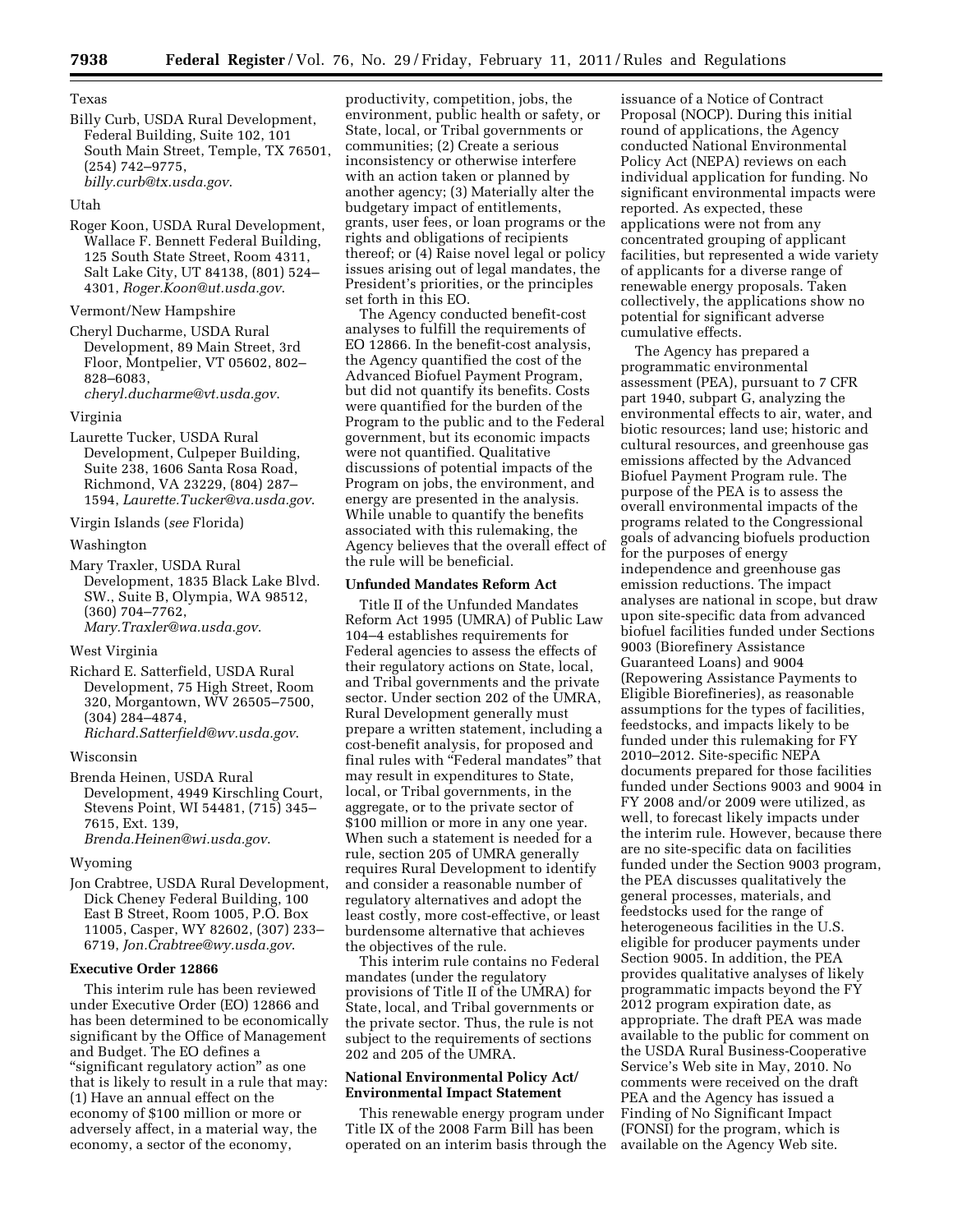## **Executive Order 12988, Civil Justice Reform**

This interim rule has been reviewed under Executive Order 12988. In accordance with the rules: (1) All State and local laws and regulations that are in conflict with these rules will be preempted; (2) no retroactive effect will be given the rules; and (3) administrative proceedings in accordance with the regulations of the Department of Agriculture's National Appeals Division (7 CFR part 11) must be exhausted before bringing suit in court challenging action taken under this rule unless those regulations specifically allow bringing suit at an earlier time.

## **Executive Order 13132, Federalism**

It has been determined, under Executive Order 13132 that this interim rule does not have sufficient federalism implications to warrant the preparation of a Federalism Assessment. The provisions contained in this rule will not have a substantial direct effect on States or their political subdivisions or on the distribution of power and responsibilities among the various government levels.

#### **Regulatory Flexibility Act**

The Regulatory Flexibility Act (5 U.S.C. 601–602) (RFA) generally requires an agency to prepare a regulatory flexibility analysis of any rule subject to notice and comment rulemaking requirements under the Administrative Procedure Act or any other statute unless the agency certifies that the rule will not have an economically significant impact on a substantial number of small entities. Small entities include small businesses, small organizations, and small governmental jurisdictions.

In compliance with the RFA, Rural Development has determined that this action will not have an economically significant impact on a substantial number of small entities. Rural Development made this determination based on the fact that this regulation only impacts those who choose to participate in the Program. Small entity applicants will not be affected to a greater extent than large entity applicants.

For this Program, the Agency received approximately 180 applications in Fiscal Year 2009, and approved 160 entities for participation. In assessing whether these entities are small businesses, the Agency notes that there is no unique Small Business Administration (SBA) definition for biofuel facilities, including

biorefineries, because biofuel facilities and biorefineries are found in a number of North American Industry Classification System (NAICS) codes. The majority of existing biofuel facilities produce biodiesel, and for these facilities, the small business definition is 1,000 employees. Based on Agency experience and in-house knowledge of the Fiscal Year 2009 applicants and using 1,000 employees as the definition of small business, the majority of biofuel facilities applying in Fiscal Year 2009 would be classified as small businesses. The Agency expects this to continue to be true as the Program continues.

The average cost to a biofuel facility to participate in the Program is estimated to be approximately \$500. This cost is not expected to impose an economically significant impact on these small entities. Because of this minimal cost, the Agency does not believe that the cost of applying and participating will dissuade a small business from seeking to participate in this program. Further, biofuel facilities are expected to realize more in payments than in costs for participating in the program. Thus, participating biofuel facilities will be able to recoup this expense, although small biofuel facilities are likely to take longer to recoup the expense because they will be producing less advanced biofuel.

This regulation only affects biofuel facilities that choose to participate in the programs. Lastly, the programs are open to all eligible producers, regardless of their size.

## **Executive Order 13211, Actions Concerning Regulations That Significantly Affect Energy Supply, Distribution, or Use**

The regulatory impact analyses conducted for this rule meet the requirements of Executive Order No. 13211, which states that an agency undertaking regulatory actions related to energy supply, distribution, or use is to prepare a Statement of Energy Effects. The analyses did not find that the rule will have any adverse impacts on energy supply, distribution or use.

## **Executive Order 12372, Intergovernmental Review of Federal Programs**

This Program is not subject to Executive Order 12372 because the Programs are not listed as covered programs on the Intergovernmental Consultation list.

## **Executive Order 13175**

USDA will undertake, within 6 months after this rule becomes effective, a series of regulation Tribal consultation

sessions to gain input by elected Tribal officials or their designees concerning the impact of this rule on Tribal governments, communities and individuals. These sessions will establish a baseline of consultation for future actions, should any be necessary, regarding this rule. Reports from these sessions for consultation will be made part of the USDA annual reporting on Tribal Consultation and Collaboration. USDA will respond in a timely and meaningful manner to all Tribal government requests for consultation concerning this rule and will provide additional venues, such as webinars and teleconferences, to periodically host collaborative conversations with Tribal leaders and their representatives concerning ways to improve this rule in Indian country.

The policies contained in this rule would not have Tribal implications that preempt Tribal law.

#### **Programs Affected**

The Advanced Biofuel Payment Program is listed in the Catalog of Federal Domestic Assistance under Number 10.867.

## **Paperwork Reduction Act**

The information collection requirements contained in the Notice of Contract Proposal for the Section 9005 Advanced Biofuels Payments Program published on June 12, 2009, were approved by the Office of Management Budget under emergency clearance procedures and assigned OMB Control Number 0570–0057. As noted in the June 12, 2009 notice, the Agency sought emergency clearance to comply with the time frames mandated by a Presidential Memorandum in order to implement the Program as quickly as possible, and that providing for public comment under the normal procedure would unduly delay the provision of benefits associated with this Program and be contrary to the public interest. Now, however, in accordance with the Paperwork Reduction Act of 1995, the Agency is seeking standard OMB approval of the reporting and recordkeeping requirements contained in this interim rule. In the publication of the proposed rule on April 16, 2010, the Agency solicited comments on the estimated burden. The Agency received no comments in response to this solicitation. This information collection requirement will not become effective until approved by OMB. Upon approval of this information collection, the Agency will publish a rule in the **Federal Register**.

*Title:* Advanced Biofuels Producer Payment Program.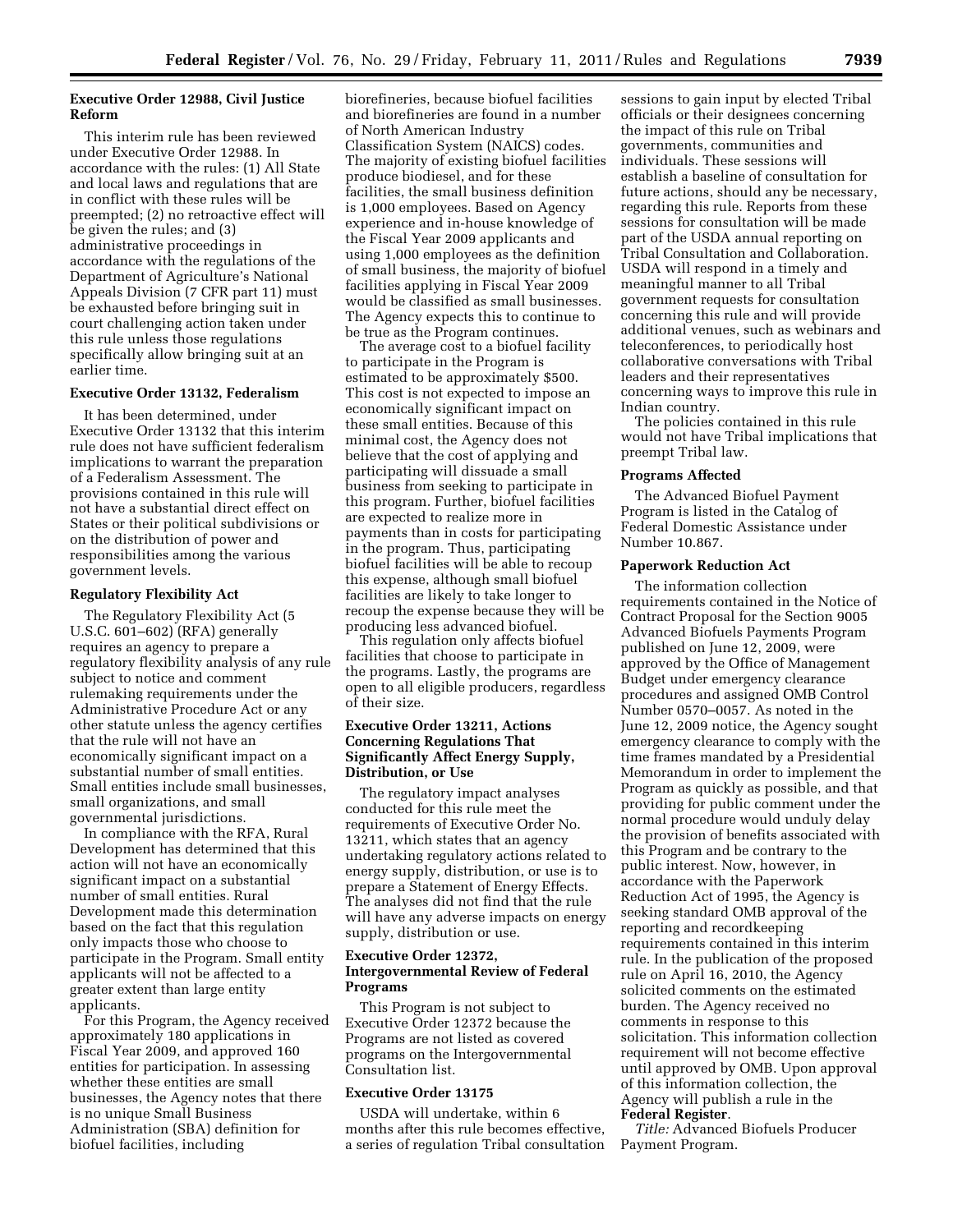*OMB Number:* 0570–NEW. *Type of Request:* New collection.

*Abstract:* The collection of information is vital to Rural Development to make wise decisions regarding the eligibility of advanced biofuels producers and their products in order to ensure compliance with the provisions of this Program and to ensure that the payments are made to eligible producers and advanced biofuels and is necessary in order to implement this Program.

Advanced biofuel producers seeking to participate in the Program must enroll in the Program by submitting an Agency-approved application, including documentation to support the amount of eligible advanced biofuels reported in the application and biofuel certifications. Once approved for participation, the producer and the Agency enter into an Agency-approved contract. The advanced biofuel producer will then submit an Agency-approved form to request payment. These requirements are stated in the interim rule.

The estimated information collection burden hours has increased from the proposed rule by 426 hours from 2,273 to 2,699 for the interim rule. The majority of this increase is attributable to an increase in the number of expected applicants and participants, as the result of several factors including expanding the program to non-rural biofuel facilities and to foreign-owned biofuel facilities.

*Estimate of Burden:* Public reporting burden for this collection of information is estimated to average 0.8 hours per response.

*Respondents:* Advanced Biofuel Producers.

*Estimated Number of Respondents:*  393.

*Estimated Number of Responses per Respondent:* 9.4.

*Estimated Number of Responses:*  3,704.

*Estimated Total Annual Burden on Respondents:* 3,115.

## **E–Government Act Compliance**

Rural Development is committed to complying with the E–Government Act, to promote the use of the Internet and other information technologies to provide increased opportunities for citizen access to Government information and services, and for other purposes.

## **I. Background**

Rural Development administers a multitude of programs, ranging from housing and community facilities to infrastructure and business

development. Its mission is to increase economic opportunity and improve the quality of life in rural communities by providing leadership, infrastructure, venture capital, and technical support that can support rural communities, helping them to prosper.

To achieve its mission, Rural Development provides financial support (including direct loans, grants, loan guarantees, and direct payments) and technical assistance to help enhance the quality of life and provide support for economic development in rural areas. The Food, Conservation, and Energy Act of 2008 (2008 Farm Bill) contains several sections under which Rural Development provides financial assistance for the production and use of biofuels.

The Advanced Biofuel Payment Program addresses Section 9005 of the Farm Security and Rural Investment Act of 2002 as added by the Food, Conservation, and Energy Act of 2008, which authorizes the Secretary of Agriculture to ''make payments to eligible producers to support and ensure an expanding production of advanced biofuels'' by entering into contracts for the production of advanced biofuels to both support existing advanced biofuel production and encourage new production. To be eligible for payments, advanced biofuels produced must be derived from renewable biomass, excluding corn kernel starch, in a biorefinery located in the United States.

On April 16, 2010 [75 FR 20085], the Agency published a proposed rule for the Advanced Biofuel Payment Program. Comments were requested on the proposed rule, which are summarized in Section III of this preamble. Most of the proposed rule's provisions have been carried forward into subpart B of this interim rule, although there have been several significant changes. Changes to the proposed rule are summarized in Section II of this preamble.

*Interim Rule.* USDA Rural Development is issuing this regulation as an interim rule, effective March 14, 2011. All provisions of this regulation are adopted on an interim final basis, are subject to a 60-day comment period, and will remain in effect until the Agency adopts the final rule.

## **II. Summary of Changes to the Proposed Rule**

This section presents changes from the April 16, 2010, proposed rule. Most of the changes were the result of the Agency's consideration of public comments on the proposed rule. Some changes, however, are being made to clarify proposed provisions. Unless otherwise indicated, rule citations refer

to those in this interim rule. Changes to the proposed rule for the Advanced Biofuel Payment Program include:

1. Removing the citizenship requirement as an applicant eligibility requirement. In addition, the term ''immediate family'' was deleted because the term was only used in the context of the citizenship requirements.

2. Adding to the definition of ''larger producer'' and ''smaller producer'' provisions for determining whether an advanced biofuel producer of biogas or solid advanced biofuels is a ''larger producer'' or a ''smaller producer.'' For biogas and solid advanced biofuel, this determination will be based on the production of an amount of energy considered by the Agency to be equivalent to 150,000,000 gallons of liquid advanced biofuel (15,900,000 MMBTU) per year.

3. Using the term ''biofuel facility'' instead of ''biorefinery'' to clarify that eligible advanced biofuels may be produced at facilities other than biorefineries.

4. Replacing the provision that would have allowed payment for an advanced biofuel used onsite with a requirement that an advanced biofuel must be sold as an advanced biofuel to a third party through an arm's length transaction in order to be eligible for payment (*see*   $§$  4288.111(a)(4)).

5. Several revisions were made to application requirements in § 4288.120, most of which affect the certification provisions:

• Removing the supporting documentation requirements associated with the enrollment application;

• Removing the requirement for BQ-9000 certification;

• Clarifying the Renewable Identification Number (RIN) requirement;

• Revising "self-certify" to "certify" (*see* § 4288.120(a)(3)(iii);

• Revising the woody biomass documentation to apply to just National Forest system lands and public lands; and

• Revising the requirement for supporting documentation (§ 4288.120(a)(4)) to apply to all advanced biofuel producers, not just to those that project an increase in production and new producers.

6. Allowing the blender to issue a certificate of analysis (*see*  § 4288.105(a)(3)), and adding a definition of the term "blender" to § 4288.102.

7. Changing the approach the Agency will use in making a Government payout to deferring payment pending resolution of the review rather than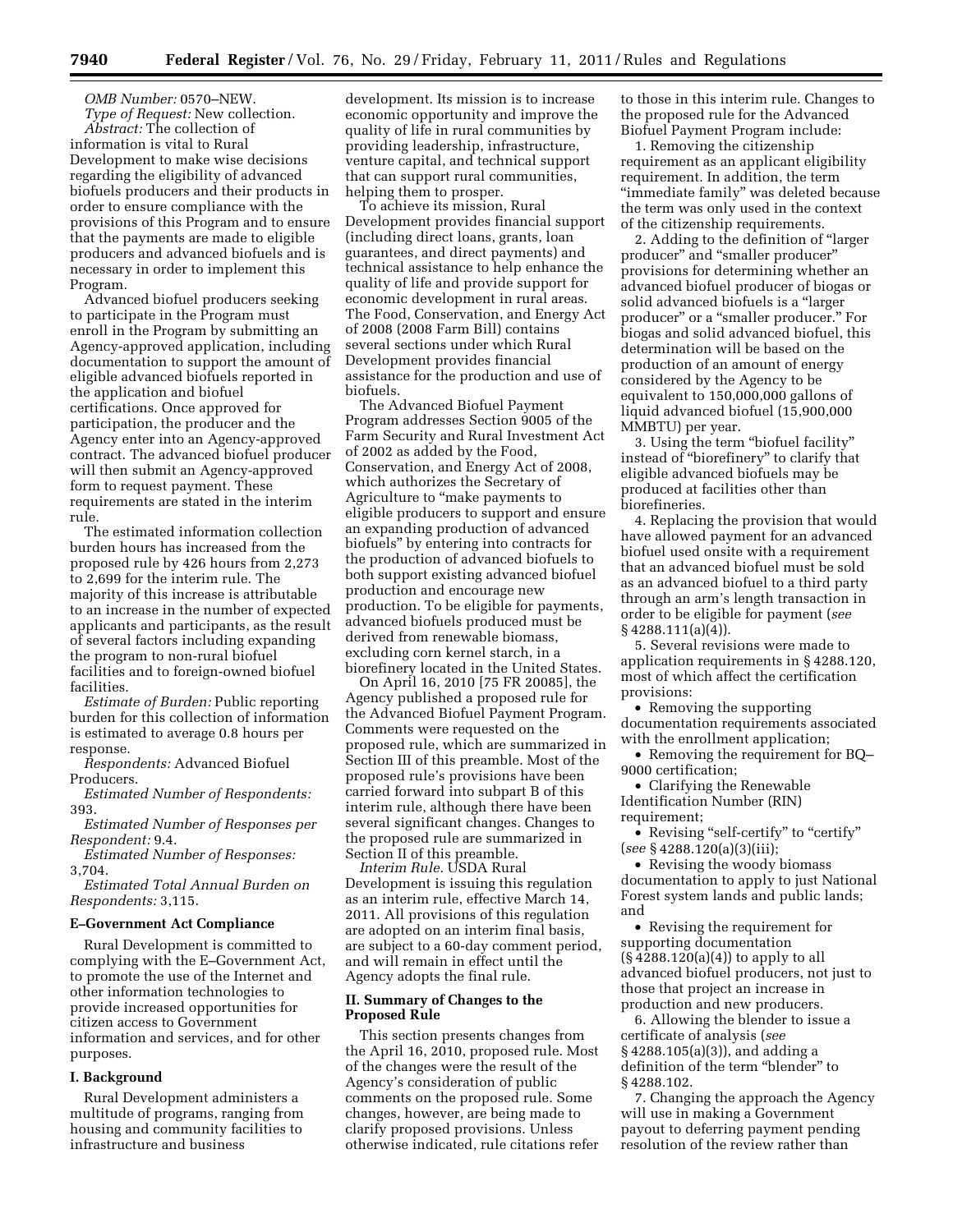making the payout prior to resolution of the review (*see* § 4288.135(b)(2)).

8. Revising the introductory text to § 4288.136 to reference §§ 4288.134 and 4288.135.

9. Numerous revisions were made to the payment provisions found in § 4288.131, including, but not limited to:

• Providing for payments for actual production and incremental production;

• Calculating actual production payment rates each quarter rather than on an annual basis;

• Determining payments each quarter based on the actual amount of advanced biofuel produced in the quarter;

• Requiring participating producers to submit payment applications each quarter such that if a producer does not submit a payment application by a quarter's due date, the producer will not receive payment for that quarter; and

• Adding payment limitations for advanced biofuels produced from forest biomass.

Several additional conforming changes were made in this section to reflect these changes, including deleting the definition for base production.

As summarized above, the Agency has significantly revised the payment provisions associated with the Advanced Biofuel Payment Program from the payment provisions that were proposed. The Agency received a number of comments that suggested different ways to balance competing concerns that arise in this program. The revisions made are intended to take into account a number of concerns, some of which are competing concerns, including:

• Whether we should offer additional payments for incremental over base production or offer a single payment approach that provides one payment rate for all production;

• Determination of base production amounts;

• Determination of incremental production amounts;

• Does this program distort the other markets for certain advanced biofuels feedstocks and if so, should the payment rates for biofuels using these feedstocks be adjusted;

• The importance of maintaining current production capacities verses encouraging incremental production and should the balance between these two program goals be adjusted over time.

The Agency further took into account a number of factors in responding to comments and making program adjustments including:

• The authorizing statute goal to support both existing and incremental production;

• Use incremental payments to encourage increases by producers that consistently produce advanced biofuels because such increases are likely to be sustained;

• The Managers' Conference Report in which the Managers encourage the Secretary to consider competing market outlets when establishing the payment rate for forest biomass feedstocks used to produce advanced biofuels;

• Aligning this program with other Federal programs addressing advanced biofuels consistent with the legislative authorization of this program;

• The current economic climate for advanced biofuels and how that climate may change over time;

• The administrative complexity of implementing a payment program; and

• The Agency experience and lessons learned from the existing implementation of the program under the Notices of Contract Proposal for fiscal years 2009 and 2010.

Based on the above concerns and factors, the revised payment provisions, as found in the interim rule, are summarized below.

*Two tier payments.* The Agency is retaining a two-tiered payment approach, but with changes from the proposed rule. By implementing this two-tiered approach, the Agency continues to encourage both existing and new advanced biofuel payments.

• *Actual Production Payments.* These payments would be made for actual production in the fiscal year for which payments are sought. These payments will be made on a quarterly basis.

• *Incremental Production Payments.*  These payments would be made for incremental production. These payments will be made once, at the end of the fiscal year. In order to receive incremental production payments, the facility must have produced an eligible advanced biofuel in the year preceding the fiscal year in which payment is sought, the facility must have had fewer than 20 days (excluding weekends) of non-production of eligible advanced biofuels in the preceding year, and the quantity of eligible advance biofuels in the fiscal year in which payment is sought must be greater than the actual quantity of eligible advanced biofuel produced in the preceding year. This requirement focuses the incremental payments on encouraging production increases from producers that are likely to sustain such increases over time instead of producers who widely vary production from year to year based on short term market conditions.

Incremental production is being defined as ''The quantity of eligible advanced biofuel produced at an

advanced biofuel biorefinery in the fiscal year for which payment is sought that exceeds the quantity of advanced biofuel produced at the biorefinery over the prior fiscal year.'' For example, if a facility produced the equivalent of 100 million BTUs of eligible advanced biofuel in FY2010 and the equivalent of 120 million BTUs of eligible advanced biofuel in FY2011, 20 million BTUs would be eligible for incremental payment in FY2011.

By determining incremental production in this manner, the Agency is removing the need to project productions and the incentive to overestimate production. These provisions will also address concerns about production manipulation to achieve higher payments (*e.g.,* shut down one year and start up the next).

However, not all facilities and advanced biofuels would be eligible for incremental production payments. Specifically:

• If a facility did not produce any advanced biofuel in the year prior to the fiscal year in which payment is sought, it would not be eligible for incremental production, but would still be eligible for actual production payments.

• If a facility produced eligible advanced biofuel in the year prior to the fiscal year in which payment is sought, but the facility has 20 or more days (excluding weekends) of nonproduction, it would not be eligible for incremental production, but would still be eligible for actual production payments. For example, in the previous example, if the facility that produced the equivalent of 100 million BTUs in FY2010 has 40 days of non-production of eligible advanced biofuel, then the facility would not be eligible for incremental payments in FY2011 and all 120 million BTUs produced in FY2011 would be paid using the actual production payment provisions.

• If the advanced biofuel is a solid advanced biofuel produced from forest biomass, the advanced biofuel would not be eligible for incremental production, but would still be eligible for actual production payments.

*Level of available program funds.* The interim rule contains several provisions that identify the general amount of funds that will be available each fiscal year. Specifically:

• In FY2010, the Agency will allocate 80 percent of the available program funds to pay for actual production and 20 percent to pay for incremental production.

• In FY2011, the Agency will allocate 70 percent of the available program funds to pay for actual production and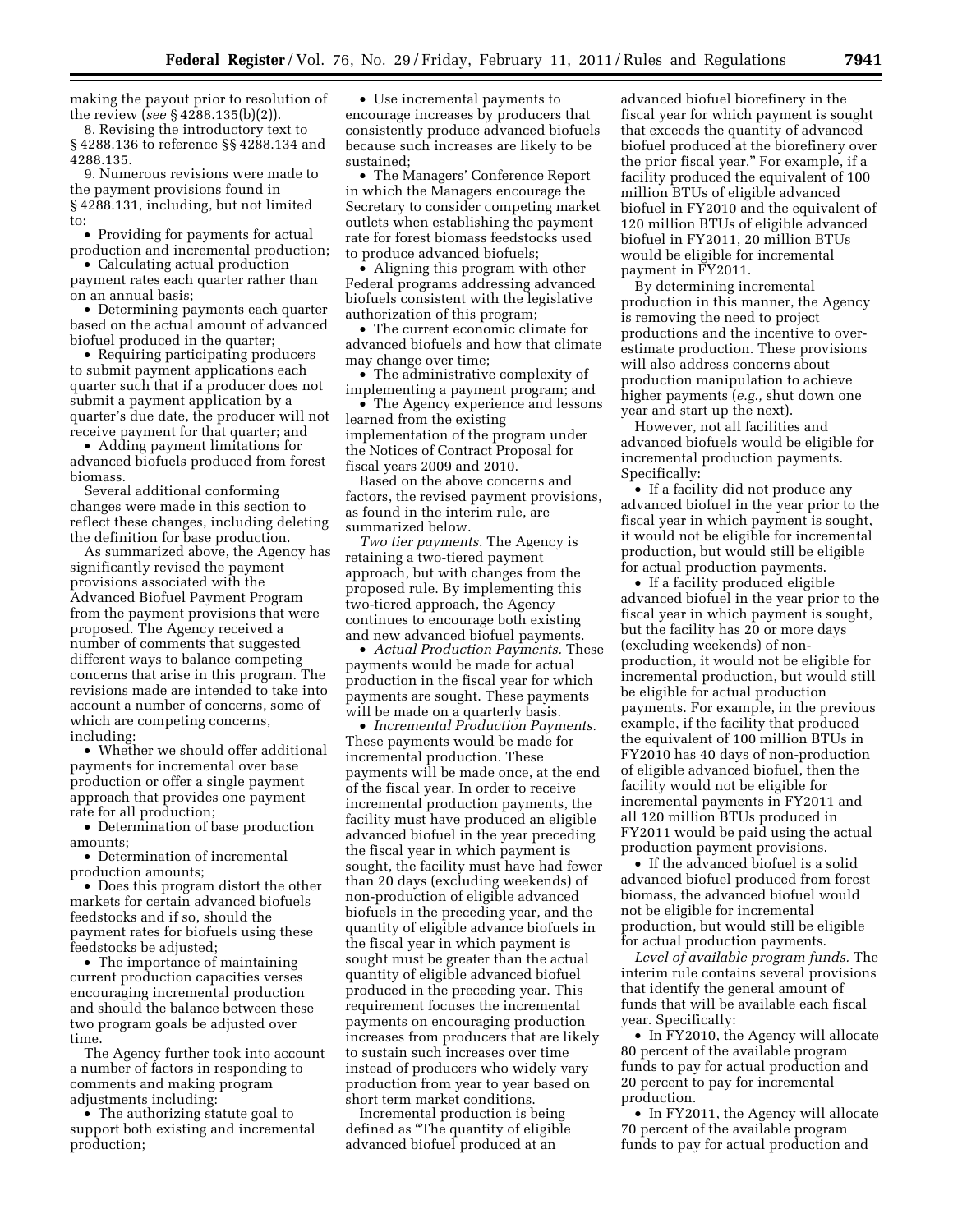30 percent to pay for incremental production.

• In FY2012, the Agency will allocate 60 percent of the available program funds to pay for actual production and 40 percent to pay for incremental production.

• In FY2013 and beyond, the Agency will allocate 50 percent of the available program funds to pay for actual production and 50 percent to pay for incremental production.

• Each fiscal year, not more than 5 percent of the available program funds will be paid to larger producers.

• Each fiscal year, not more than 5 percent of the program funds will be paid for solid advanced biofuels produced from forest biomass.

• All actual production payments and the incremental production payments will be made so as to expend all of the funds available to each.

The implementation of these provisions will result in calculating a single actual production payment rate each quarter that will be applied to all producers and a single incremental production rate at the end of each fiscal year that will be applied to all eligible producers with eligible incremental production. Either payment may need to be adjusted, however, if either the larger producer payment limit of 5 percent of available program funds or the solid advanced biofuel produced from forest biomass payment limit of 5 percent of available program funds is reached.

In developing this approach, the Agency determined that, for the next several years, a major focus of the program must be to assist the advanced biofuels industry in maintaining its production capacity while the economy recovers. As the economy improves over the next several years as the demand for energy in general increases, the Agency believes it is appropriate to shift the focus of the program to encourage new production. The payment formula in the interim rule reflects this view.

*Type of advanced biofuel produced.*  While the authorizing statute does not limit the type of advanced biofuels eligible for payment under this program, there are two concerns that the Agency is addressing in the revised payment provisions that will affect payment based on the type of feedstock used and on the type of advanced biofuel.

First. As noted above, the Manager's Conference Report encourages the Secretary to consider competing market outlets when establishing the payment rate for forest biomass feedstocks used to produce advanced biofuels. To address this, the Agency is implementing the following provisions:

• For liquid and gaseous advanced biofuels made from forest biomass, the BTUs calculated from such advanced biofuels will be discounted by 10 percent. The effect of this will be to reduce payment that such advanced biofuels would receive compared to the same advanced biofuel made from a different feedstock.

• For solid advanced biofuels made from forest biomass, the BTUs calculated from such advanced biofuels will be discounted by 85 percent. The effect of this will be to reduce payment that such advanced biofuels would receive compared to the same advanced biofuel made from a different feedstock.

• As noted previously, any solid advanced biofuel produced from forest biomass would be ineligible for incremental production payments, but would still receive actual production payments.

• Each fiscal year, not more than 5 percent of the program funds will be paid for solid advanced biofuels produced from forest biomass.

In developing these BTU discounted rates for advanced biofuels produced from forest biomass, the Agency is encouraging the use of forest biomass for the creation of advanced biofuels consistent with Congress' concern that alternative uses of these feedstocks should be considered. Given that nearly all of the forest biomass feedstocks have alternative uses, the Agency has decided to focus the program on the encouragement of the creation of new biofuels from forest biomass as opposed to simply finding new ways to burn off the feedstock. In determining the relative BTU discount rates, the Agency does not want to discourage the use of forest biomass for new types of advanced biofuels and, thus, is setting a nominal discount rate for liquid and gaseous advanced biofuels produced from forest biomass. However, in the case of solid advanced biofuels produced from forest biomass, the Agency has determined that the goals of this program are not promoted by making substantial payments to such advanced biofuels. Therefore, the use of forest biomass as a feedstock that simply creates a solid fuel to be burned will receive a substantially higher BTU discount rate, which will result in a substantially smaller payment compared to other eligible advanced biofuels. In addition, such advanced biofuels will not be eligible for incremental payments and the total payments to these advanced biofuels will not exceed 5 percent of total available program funds in any one fiscal year.

Second. To encourage a more favorable environmental outcome of this

program, the Agency is providing an additional economic incentive for the production of advanced biofuels that use technologies and feedstocks that minimize greenhouse gas emissions and carbon usage. In order to carry this out, the Agency is providing an additional 10 percent BTU bonus if the advanced biofuel meets an applicable renewable fuel standard as identified by the U.S. Environmental Protection Agency (EPA). The Agency also believes that this change will better align this program with other Federal programs addressing advanced biofuels consistent with the legislative authorization of this program.

## **III. Summary of Comments and Responses**

The proposed rule was published in the **Federal Register** on April 16, 2010 (75 FR 20085), with a 60-day comment period that ended June 15, 2010. Comments were received from 1,090 commenters yielding over 165 individual comments, which have been grouped into similar categories. Commenters included members of Congress, Rural Development personnel, trade associations, State agencies, universities, environmental organizations, and individuals. As a result of some of the comments, the Agency made changes in the rule. The Agency sincerely appreciates the time and effort of all commenters. Responses to the comments on the proposed rule are discussed below.

## *On-Site Use Eligibility*

*Comment:* Several commenters supported allowing advanced biofuels used for on-site purposes to be eligible for payments under this program. A number of different reasons were cited:

• Broadening payments to cover onsite usage of eligible advanced biofuels would encourage increasing production and use of advanced biofuels, which is exactly the goal of the program. The Advanced Biofuel Payment Program's goal of developing a stable renewable energy industry to supply increasing amounts of the country's energy needs, plus the implicit objective of reducing greenhouse gas (''GHG'') emissions in the production and use of advanced biofuels is equally met whether the advanced biofuel is sold and used as a transportation fuel blend component, sold and used as non-transportation renewable energy, or is used on-site by the advanced biofuel producer to displace fossil fuel derived energy to meet process energy needs.

• One object of the program is to expand beyond transportation fuels. On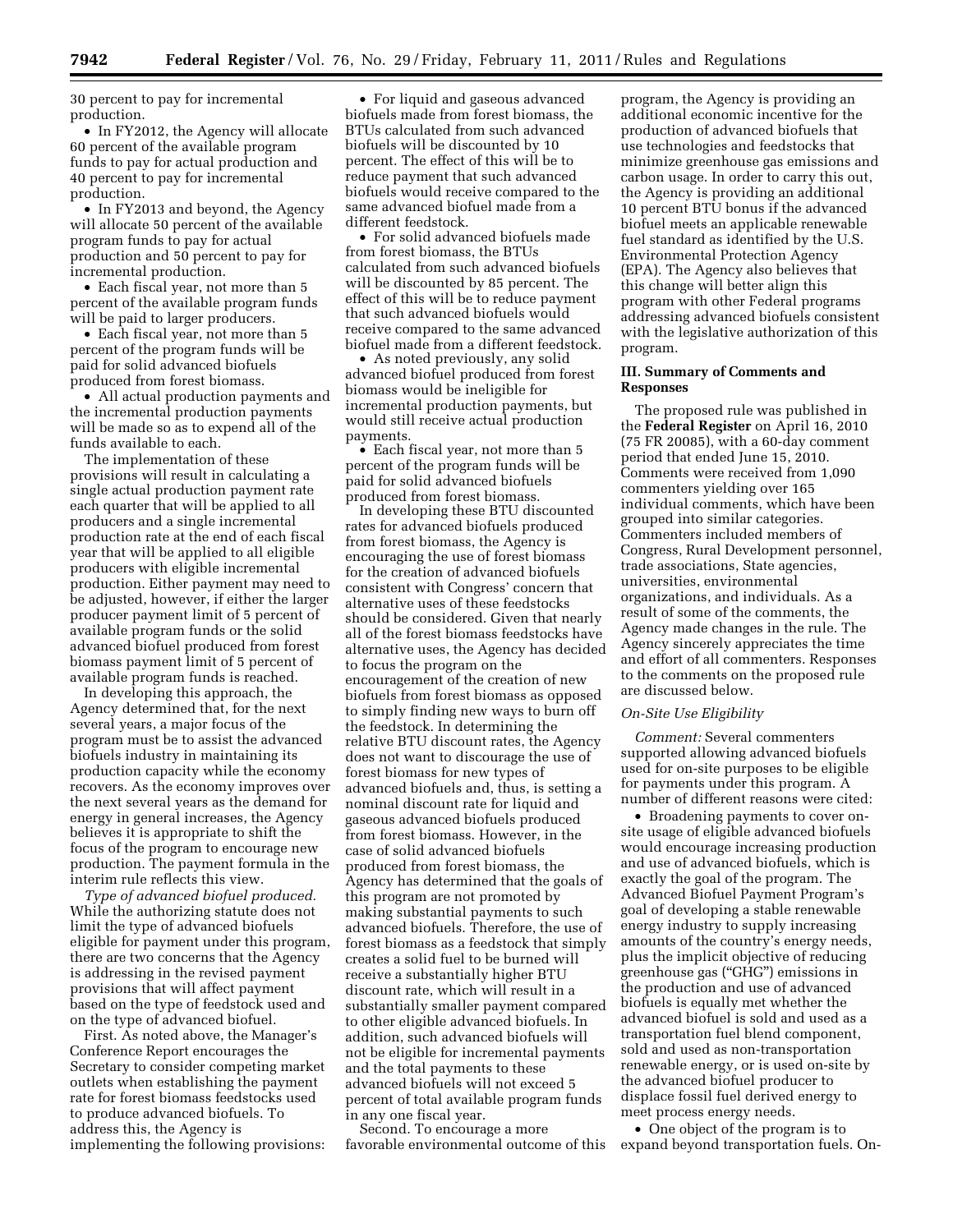site stationary fuel requirements are an appropriate use of funds.

• There are a number of ethanol biorefineries that have the potential to generate renewable biogas to offset up to 100 percent of current fossil fuel usage for process energy and/or electricity. It would be extremely difficult and impractical to require the biogas generated to be put into a commercial pipeline and utilized off-site. There would be unnecessary costs to further refine the gas to meet commercial natural gas line specifications and to pressurize the gas enough to put into the higher pressure commercial mains that have pressures as much as 600 psi or more. It would be more practical to utilize the biogas on-site as it can be generated and used without extensive refinement and pressurizing. Plus it can be consumed entirely for process energy demands at a typical ethanol biorefinery. However, the option for a facility to produce biogas that could be used commercially off-site or to an adjacent facility should remain open for those facilities and agreements that could be established to utilize the advanced biofuel elsewhere.

• The production of advanced biofuels should be encouraged whether the use is in transportation fuel or for internal use. For example, sweet sorghum to ethanol facilities will produce gaseous advanced biofuels via anaerobic digesters. This biogas will be used internally in the facility and should be eligible for payment.

These commenters recognize the need to be able to verify the on-site usage and made recommendations on how this could be done.

One commenter proposes that on-site usage of advanced biofuels by the advanced biofuel producer be monitored and verified with flow meters installed ahead of the point of usage onsite. Such flow meters can be totalized to properly account for quarterly usage rates.

Two commenters state that on-site usage should be monitored by installation of meters that have been verified for accuracy by an independent third party. The meters should be checked annually by an independent third party, and a report by the independent third party should be submitted along with the other necessary documentation to secure a payment under the program.

One commenter notes that all legitimate fuel manufacturers must record all inputs and outputs. A simple mass balance approach would verify the production of fuel. Use of the fuel is not a requirement for the program regardless of the kind of fuel produced. Thus, it is

the production of fuel that is verified by USDA not the use of fuel regardless of where or even if the fuel is ultimately used.

One commenter believes that entities that utilize the advanced biofuel produced for internal purposes should be entitled to Program payments. There are a number of ethanol biorefineries that have the potential to generate renewable biogas to offset up to 100 percent of current fossil fuel usage for process energy and/or electricity. It would be extremely difficult and impractical to require the biogas generated to be put into a commercial pipeline and utilized off-site. There would be unnecessary costs to further refine the gas to meet commercial natural gas line specifications and to pressurize the gas enough to put into the higher pressure commercial mains that have pressures as much as 600 psi or more. It would be more practical to utilize the biogas on-site as it can be generated and used without extensive refinement and pressurizing. Plus, it can be consumed entirely for process energy demands at a typical ethanol biorefinery. However, the option for a facility to produce biogas that could be used commercially off-site or to an adjacent facility should remain open for those facilities and agreements that could be established to utilize the advanced biofuel elsewhere.

Any on-site usage should be verified utilizing standard flow meter instruments that are commonly utilized by the natural gas industry. Calibration should be completed according to the manufacturer's recommendations or an equivalent method. An independent third party could be utilized for accuracy verification along with a letter sent to USDA that documents the meter accuracy and certifies the amount of biogas generated for payments. Any biogas amount sent to a flare should not be considered for payment as that amount is not offsetting fossil fuel usage.

*Response:* The Agency agrees the focus of the program is increasing the production of advanced biofuels, with the statute authorizing this program requiring that payment be made to encourage the support and expansion of production of advanced biofuels. The Agency has determined that the best way to implement the goals of this program is to provide funds to the production of advanced biofuels that enter the marketplace and are sold on the market for use as an advanced biofuel. Many entities may produce biofuels that qualify as an advanced biofuel, but do so with the intent to use the biofuel on-site to, for example, heat

or power their business. Most of these entities would not be considered advanced biofuel producers. Therefore, the Agency is not extending this program to pay for advanced biofuels that are used on-site.

*Comment:* One commenter recommends that advanced biofuel producers who do not sell to the public not be rewarded because the only ones benefiting are the ones making and using their own fuel, but it is the public's tax dollars paying for the program.

*Response:* For the reasons cited in the response to the previous comment, the Agency agrees with the commenter, and has revised the rule text to require that the advanced biofuel be sold to a third party through an arm's length transaction.

*Comment:* One commenter requests that biogas production by an ethanol plant be eligible for payment under this program. The commenter states that it plans to produce cellulosic ethanol and biogas for its cellulosic ethanol process. The ethanol will be marketed, and the commenter understands would be eligible for payments under this USDA program. The commenter believes that biogas production by an ethanol plant should also be eligible for payments under this program. According to the commenter, statistics on production, usage, and marketing of the biogas can be tracked and verified.

*Response:* If the biogas is produced from renewable eligible feedstock producing renewable energy, the Agency would pay on that biogas if it qualifies as an advanced biofuel and is sold in the marketplace as an advanced biofuel through an arm's length transaction to a third party. If the biogas, however, is used on-site, it is not eligible for payment under this program for the reasons discussed above.

## *Follow Intent of Program*

*Comment:* One commenter, while noting that the proposed rule is clear in its intent to encourage both the introduction of incremental advanced biofuels into the marketplace and support of existing production, believes that the proposed rule needs to be more explicit with respect to enabling long term solutions that address our greatest energy policy need, which can be summed up as "low carbon transportation fuels.'' Specifically, the commenter suggests that, in developing renewable transportation fuels that will gain broad acceptance and avoid public and environmental scrutiny, it is important to consider the following:

(1) Establishing an inventory of truly sustainable biomass feedstock.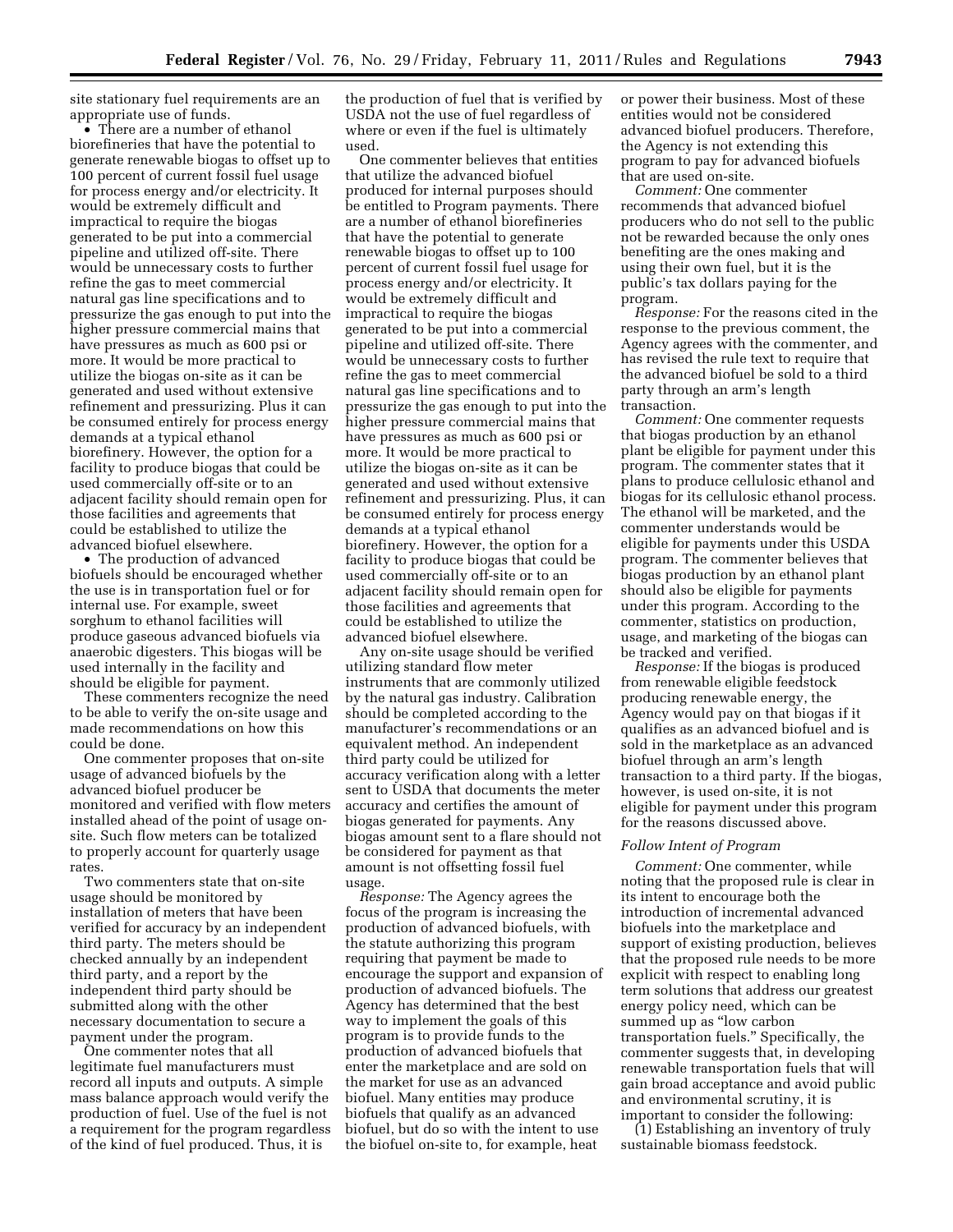(2) The ability to integrate bioenergy crops into the agricultural sector as an incremental opportunity without social or environmental consequences.

(3) Creating fuels fungible to the marketplace that can displace imported sources and reduce energy dependence.

*Response:* The purpose of the program is to provide a payment to producers who produce advanced biofuel. With respect to comment #1 above, the Agency has determined that establishing an inventory of truly sustainable biomass is more appropriate for other energy programs. With respect to comments #2 and #3 above, the Agency is satisfied that the concerns expressed in those comments are reflected in the statutory definition of advanced biofuel and, therefore, these concerns do not need to be further considered by the Agency at this time.

*Comment:* One commenter believes that the proposed rule is following the intent of the program except that corn starch ethanol production should not be excluded as a potential advanced biofuel. The commenter recommends that it be classified as an advanced biofuel if the lifecycle GHG analysis meets the 50 percent GHG reduction requirement for an advanced biofuel. If the intent is to encourage the production of advanced biofuels and, if corn starch to ethanol facilities can meet the definition of an advanced biofuel by incorporating measures to reduce GHG emissions, then those facilities should not be excluded.

*Response:* The authorizing statute defines advanced biofuel, in part, as ''fuel derived from renewable biomass other than corn kernel starch.'' Because the authorizing statute specifically excludes corn kernel starch for the definition of advanced biofuel, the Agency cannot include it in this program.

## *Payment Rates Appropriateness—Base Production Versus Incremental Production*

*Comment:* Commenters do not support different payments rates for base production and incremental production and recommend eliminating this differentiation. These commenters believe that providing different payments levels for base and incremental production makes the program more complex than necessary, and could create inequity among producers. According to the commenters, establishing a differential payment could potentially create an inequity between competitors by unfairly punishing a producer who maintained continuous production during difficult economic conditions,

while rewarding a producer who shut down and restarted. Two commenters are concerned that a higher payment for incremental production will create an incentive to produce for a year, shut down, and then return to production.

The differential payment and the calculations for producers based on the number of months in existence also creates an unnecessary complexity to the administration of the program. USDA's method for calculating base and incremental production levels under the NOCP is convoluted and confusing. Providing equal payment levels for base and incremental production would result in a simpler, more efficient, fair and equitable program.

*Response:* The Agency appreciates the concerns raised by the commenters, which the revised payment provisions address, which are presented earlier in Section II of this preamble. Even though the Agency is retaining a two-tiered payment system, the provisions associated with the determination of production and the payment rate calculation process for actual production and incremental production have been simplified. The same actual production payment rate and the same incremental production payment rate would be calculated for all participants.

As described earlier in the preamble, under the new payment provisions, there is no longer a set payment differential between "base" production and "incremental" production, which was the source of concern to many of the commenters. Instead, one set of payments will be made (quarterly) based on actual production in the fiscal year for which payment is sought and the other set of payments will be made (at the end of the fiscal year) based on the production in the fiscal year that exceeds the quantity of actual production in the preceding fiscal year (referred to as ''incremental'' production). In addition, the funds available for actual production payments and for incremental production payments are identified each fiscal year.

The Agency acknowledges that the new provisions will also result in uncertainty as to how much a producer will receive from actual payment production and from incremental production, because there is no way to predict all of the variables that will affect payments, including how many producers will participate, how much will be produced, and how much production will be eligible for incremental production payments. However, by removing the defined payment differential, any "inequity" that might have existed under the proposed

payment provisions among producers who maintained continuous production and those who did not would be significantly reduced, if not eliminated.

*Comment:* Numerous commenters support replacing the proposed two-tier payment system with a single level of payment for all eligible fuel for the reasons discussed in the following paragraphs. One of the commenters noted that the two-tier payment system should be eliminated at least for the biodiesel producers, because, according to this commenter, there is no justification to incentivize new capacity in the biodiesel/renewable diesel industry where capacity dwarfs the feedstock availability and likely demand under the Renewable Fuel Standards 2 (RFS–2).

According to the commenters, there are several benefits to this approach. First, the commenters note that different payments for base and incremental production makes the program more complex than necessary and that a single level of payment will simplify administration of the program for both USDA and participants. This will also eliminate any potential incentive to engage in gaming of production totals to maximize incremental payments. One of the commenters notes that, based on this recommendation, for example, for the Fiscal Year 2010 program, one payment would be given for the gallons produced between October 1, 2009, and March 30, 2010, and second payment for production from April 1, 2010 to September 30, 2010 period without any incremental gallons changes.

Second and more importantly, the two-tier approach could create inequities among producers, while a single level of payment (combined with the removal of the rural area and domestic ownership requirements) will provide a level playing field for all advanced biofuels producers in the marketplace; a differential that provides 5 times greater payment for incremental production is very significant and would create an uneven playing field between competing plants. The five-toone payment differential provided for in the proposed rule has the potential to put otherwise equivalent advanced biofuels of identical quality and cost at a significant disadvantage in the highly competitive, low margin, high volume fuels marketplace. Equitable treatment under the program is consistent with the goal established by Congress of supporting the existing production as well as new production of existing advanced biofuels.

Commenters note that the biodiesel industry has built significant capacity, much of which is not currently being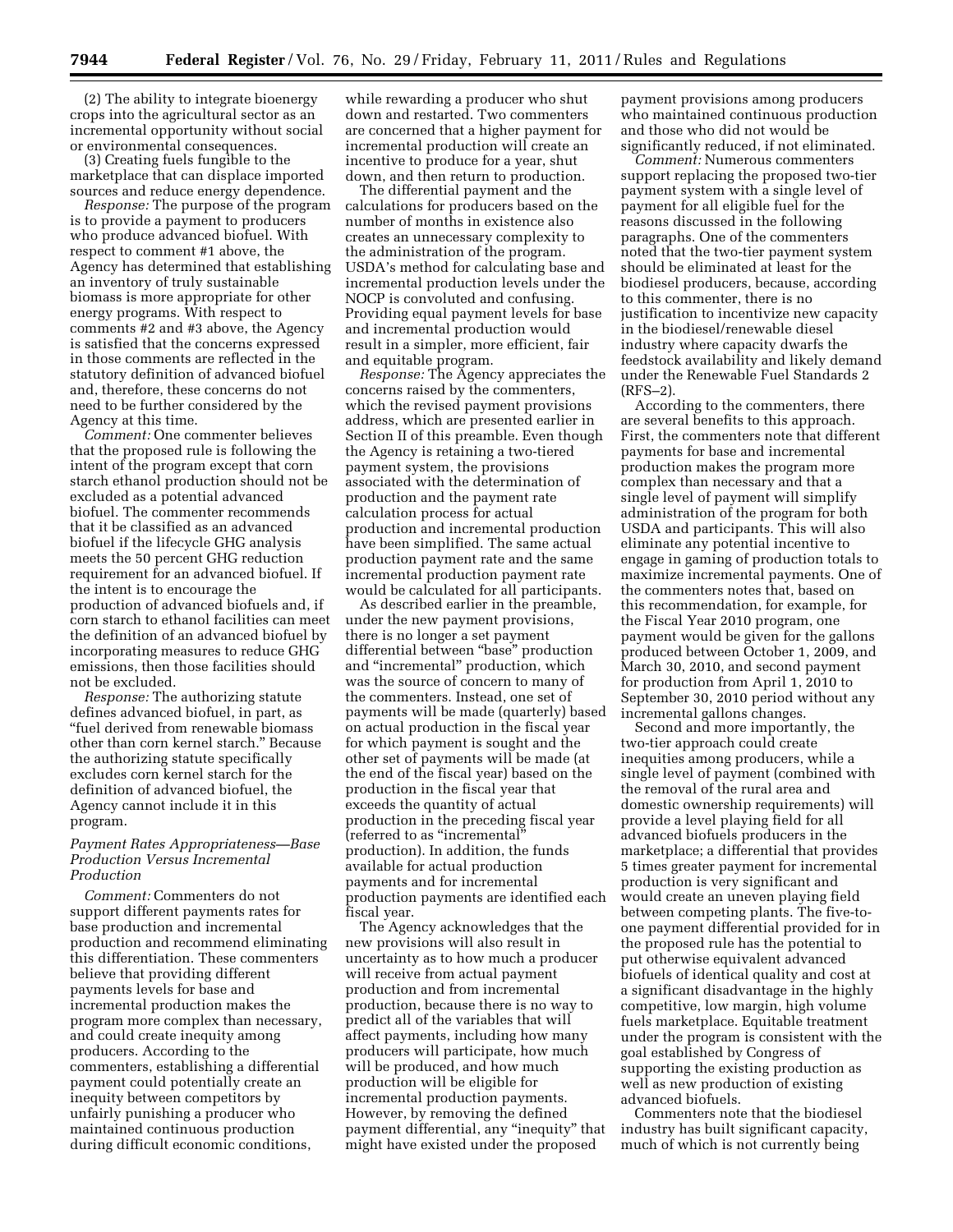utilized. A differential that provides 5 times greater payment for incremental production is significant and would create an uneven playing field between competing plants.

A third commenter points to an approach that makes program payments based on total gallons produced rather than the "base production" versus ''incremental production'' payment method currently included in the proposed rule. As the biodiesel industry is still in the infant stages, the commenter maintains that it is just as important for this program to help ensure the continued operation of existing facilities as it is to encourage expanded production or new facilities. According to the commenter, elimination of the program's two-tiered payment structure would promote more equal treatment for each gallon of biodiesel produced in the U.S.

One commenter states that all advanced biofuels under this program should be treated similarly. According to the commenter, differentiated payments to certain advanced biofuels and not others will create artificial market distortions. These distortions are created because the Agency is picking winners and losers in the advanced biofuels arena based on arbitrary requirements. The market will then reward those who luckily meet the requirements or can adjust their production to meet the requirements. Some will be disadvantaged because the rules are changing after the plant has been built or commenced construction and cannot be changed (*e.g.,* location). Advanced biofuel produced in the U.S. and its territories is considered biofuel by the marketplace. It does not depend on the amount of biofuel produced in the previous year at the production plant. For these reasons, the support differential between incremental and base production should be eliminated and there should be no prior year production restrictions on the payments.

One commenter understands the importance of enabling new production and the spirit of incentivizing incremental production and believes that this mechanism should work to incentivize additional production of advanced biofuels over current volumes. However, the commenter is concerned that the proposed rule seems to incentivize reduced production in the base year, so the facility can take advantage of a 5 times multiplier in the subsequent year. The commenter believes this would not be productive for the advanced biofuel industry. The proposal states that ''for a biorefinery that has been in existence less than 12

months before October 1 of the sign-up fiscal year or that begins producing eligible advanced biofuels on or after October 1 of the sign-up fiscal year, there is no incremental production; all production for that sign-up fiscal year will be considered base production." The commenter does not believe this is, or should be, the intention of the program and recommends that the Agency revisit the definition of base production rate so that facilities coming online will be incentivized to bring as much capacity into production as early as possible.

One commenter believes that a twotier system produces significant administrative problems especially regarding the issue of when the advanced biofuel is produced. According to the commenter, the proposed ability to claim a high tier payment rate versus a low tier payment rate simply encourages program participants to game the payment system. The commenter, therefore, encourages the Agency to replace the proposed two-tier payment rate with a single payment rate, which will allow easier and more accurate administration by all parties while at the same time discouraging gaming the program.

The commenter suggests that instituting a single payment rate helps level the playing field between competitive producers. The proposed two tier system will, at times, allow some producers to enjoy a five-to-one payment advantage over a competitor producing an identical fuel.

The commenter further states that a single payment level also delivers equal treatment under the program, which the enacting statute provides by supporting both existing and new production of advanced biofuels.

*Response:* The Agency is maintaining a two-tier system to support the authorizing statute's goal of supporting both existing and incremental production. However, the implementation of this two-tier system is significantly different from what was in the proposed rule and these changes address the concerns expressed by the commenters.

As discussed in the response to the previous comment, the new payment provisions make the calculation of payments easier than under the proposed payment provisions, make the calculation of incremental production more objective and easier to calculate, and eliminate the ''5 times the base production rate'' provision for incremental payments, which creates the more level playing field that the commenters are looking for.

With regard to concern over the potential gaming under the proposed payment provisions by under reporting production to maximize incremental production, the payment provisions have been revised to eliminate this. To receive incremental payments under the interim rule, an advanced biofuel facility must have produced an eligible advanced biofuel in the year preceding the fiscal year in which payment is sought and must not have had more than 20 days (excluding weekends) of non-production of eligible advanced biofuels. Further, any advanced biofuel facility that did not produce an eligible advanced biofuel in the year preceding the year in which payment is sought would not be eligible for incremental payments. These provisions will eliminate the "gaming" for reporting production and will eliminate the specific concern expressed about ''unfairly punishing a producer who maintained continuous production during difficult economic conditions, while rewarding a producer who shut down and restarted.''

The payment provisions in the interim rule divide the program funds between actual production and incremental production, with no predetermined relationship between payment rates (\$/BTU). Thus, there is no pre-determined relationship between actual production payments and incremental production payments. Incremental production payments may be higher, lower, or the same as actual production payments. This further reduces any incentive to try to "game" payments under this program and results in a more equitable program to all participants as the economy seeks to recover.

Furthermore, as revised, the program provides more funds to actual production in the earlier years relative to incremental production in order to assist all facilities through the current economic difficulties facing the country, and provides more funds in the later years to encourage expansion.

With regard to the suggestion that a two-tiered system be eliminated at least for the biodiesel producers, the Agency disagrees with the commenter, because the rule needs to look at the long term and not at the short term market conditions, as the commenter is doing.

Finally, with regard to the comment that ''all advanced biofuels under this program should be treated equally,'' the new payment provisions address the issues identified by the commenter by removing the location requirement and adjusting the calculations associated with actual production and incremental production. However, the Agency notes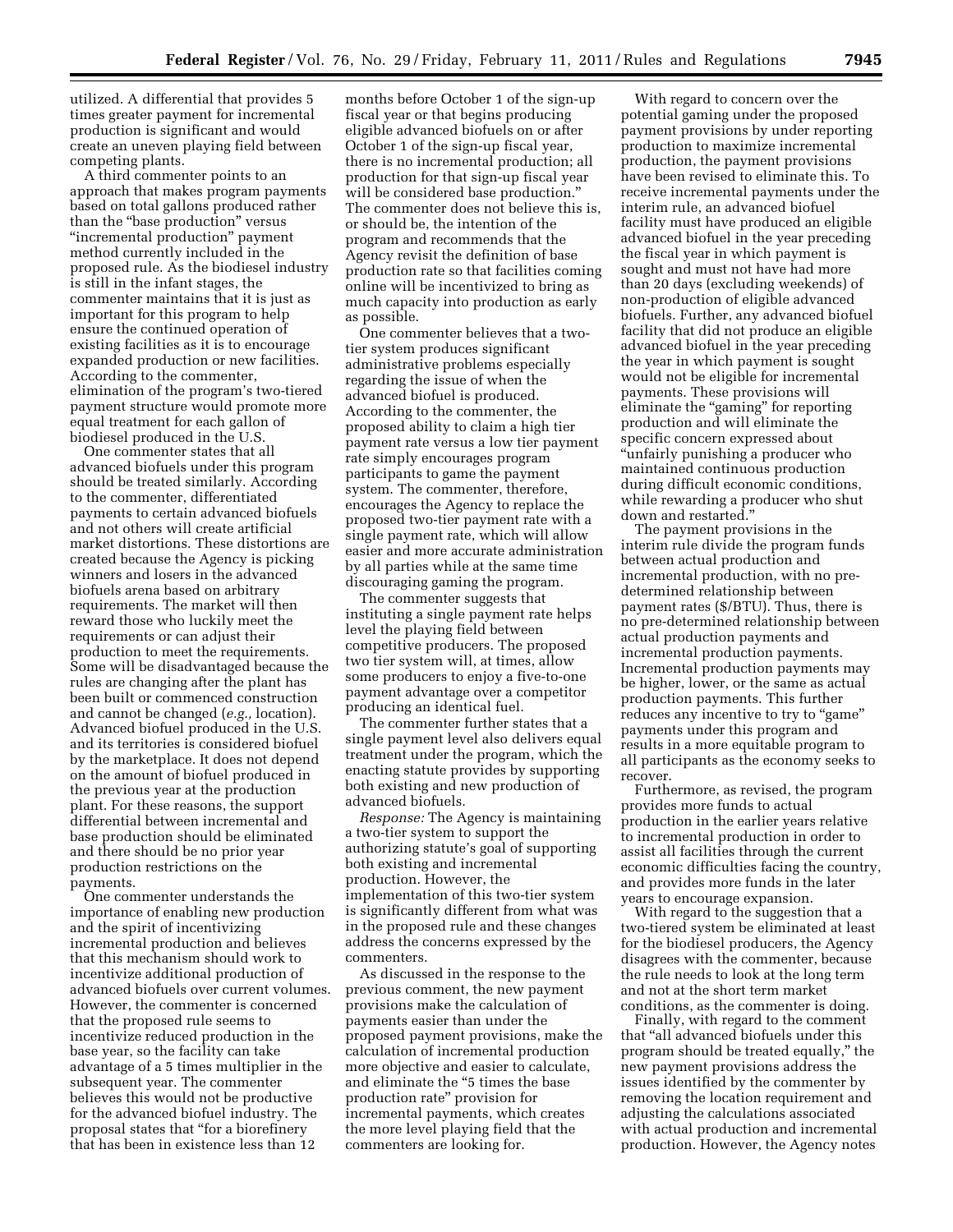that the new payment provisions adjust payments if the advanced biofuel is produced from forest biomass or if the advanced biofuel meets an applicable renewable fuel standard as identified by the EPA. The adjustment for using forest biomass is in response to the Managers Conference Report associated with the authorizing statute. The adjustment if the advanced biofuel meets an applicable renewable fuel standard as identified by EPA is in response to encouraging a more favorable environmental outcome of this program and aligning it with other Federal programs addressing advanced biofuels consistent with the legislative authorization of this program.

*Comment:* One commenter supports a revision to the application process that eliminates the projected incremental amount from the annual application (Form RD 4288–1) submission. While the commenter believes that the differential payment between base and incremental production should be eliminated from the program, even if the differential payment remains, the commenter believes that it is unnecessary to ask producers to attempt to project their production given the vast uncertainty that exists in the biofuels market today. Furthermore, the commenter claims that, as proposed, producers would be penalized if they underestimated their projected production, as any amount produced above the projected amount is not eligible for payment. According to the commenter, this incentive for applicants to vastly overestimate production is not useful to USDA in pre-determining the expected payment rates and could lead to under-subscription of the program funds when the final, actual production amounts are reported and verified.

Another commenter also believes that each producer will report the highest possible production for the upcoming fiscal year to ensure that all potential production from the production facility will be eligible to receive the subsidy. Therefore, the volumes used for the determination of the payment amounts by the USDA will be overstated. This will reduce the payout for all producers and result in funds being left over at the end of each fiscal year. This commenter suggests a solution to this problem would be to allow for the modification of the payment rate in the fourth fiscal quarter after the receipt of all production reported in Form RD 4288– 3. This adjustment would only be made if the initial payment rate results in excess funds being available if the initial payment rate is used for fiscal year fourth quarter production. If excess funds are available, then the

modification would result in an increase in the payment rates to producers. The increased payment rate would be calculated similarly to the original determination, except that the total BTUs in the calculation would be based on actual production from the total fiscal year as reported on all Form RD 4288–3 submitted to the USDA for that fiscal year. After calculation of the increased rate for all production in the fiscal year, then each producer would be paid for their fourth quarter production at the new rate and for production in the first three quarters at the difference between their increased rate and the original rate. The advantages of this recalibration at the end of the fiscal year are to ensure that all funding allocated by Congress is used in the intended year and to eliminate the necessary bias to overstating production in the estimates submitted on Form RD 4288–1 at the beginning of the fiscal year.

One commenter also suggests that USDA remove the requirement from the current Form RD 4288–1 that participants estimate future incremental production. Because producers cannot receive payments for amounts beyond this estimate, the commenter believes that there is an incentive to overestimate future incremental production, which in turn makes it difficult for USDA to accurately determine payment rates.

As an alternative, several commenters support having producers report their previous year production on Form RD 4288–1 and actual production on Form RD 4288–3.

*Response:* The Agency agrees that initial projections for Form RD 4288–1 are difficult to make given the market forces in the biofuel industry and has eliminated the requirement to submit projections for this program. The Agency acknowledges having payments based on actual production will improve the program. Thus, under the interim rule, payments will be made, in part, quarterly on actual production.

*Comment:* One commenter recommends that, should the Agency retain the requirement on Form RD 4288–1 that participants project future production, the Agency should then utilize a reconciliation process at the end of the fiscal year that allows for modification of the payment rate in the fourth quarter after the receipt of all production reported on Form RD 4288– 3. This adjustment would only be made if the initial payment rate utilized in the first three quarters of the year would result in excess funds being available if applied to actual fourth quarter production. If excess funds are available, then the modification would result in an increase in the payment

rates to producers. The increased payment rate would be calculated similarly to the original determination, except that the total BTUs in the calculation would be based on actual production from the total fiscal year as previously reported on Form RD 4288– 3 in the preceding quarters. After calculation of the increased rate for all production in the fiscal year, each producer would be paid for their fourth quarter production at the new rate and for production in the first three quarters at the difference between their increased rate and the original rate. Providing for this sort of reconciliation in the fourth quarter will ensure that all funding allocated by Congress is utilized while minimizing the incentive to overstate estimated production at the beginning of the fiscal year.

*Response:* The Agency acknowledges that the payment methodology contained in the proposed rule may not utilize all funds and, therefore, revised the rule to ensure that all funds available to the program each fiscal year are expended for that fiscal year. Under the new payment provisions, participants will not be required to project future production. Payments for actual production will be distributed quarterly and payments for incremental production will be paid after the end of each fiscal year. There will be no "carry over'' funds under the revised payment provisions.

*Comment:* One commenter states that, when signing up for the program, applicants have to identify their production estimates and that they will get paid off the estimates. If an advanced biofuel producer goes over the estimated production, the advanced biofuel producer will not get paid for the extra production. The commenter then asked: Isn't the purpose to have more production each year, to encourage new production, and pay a higher rate for incremental production? Thus, the commenter believes that advanced biofuel producers should be paid for all production, not just estimated.

Another commenter states that it appears that an advanced biofuels producer would be unable to predict its advance biofuels payment for a given year because the incentive is based on funds available and the number of eligible producers. The commenter, therefore, recommends that the Agency offer at least a range of incentive amounts per gallon so that biorefineries may plan.

*Response:* While the commenter seems to misunderstand the proposed payment provisions (payments will not be made based on estimated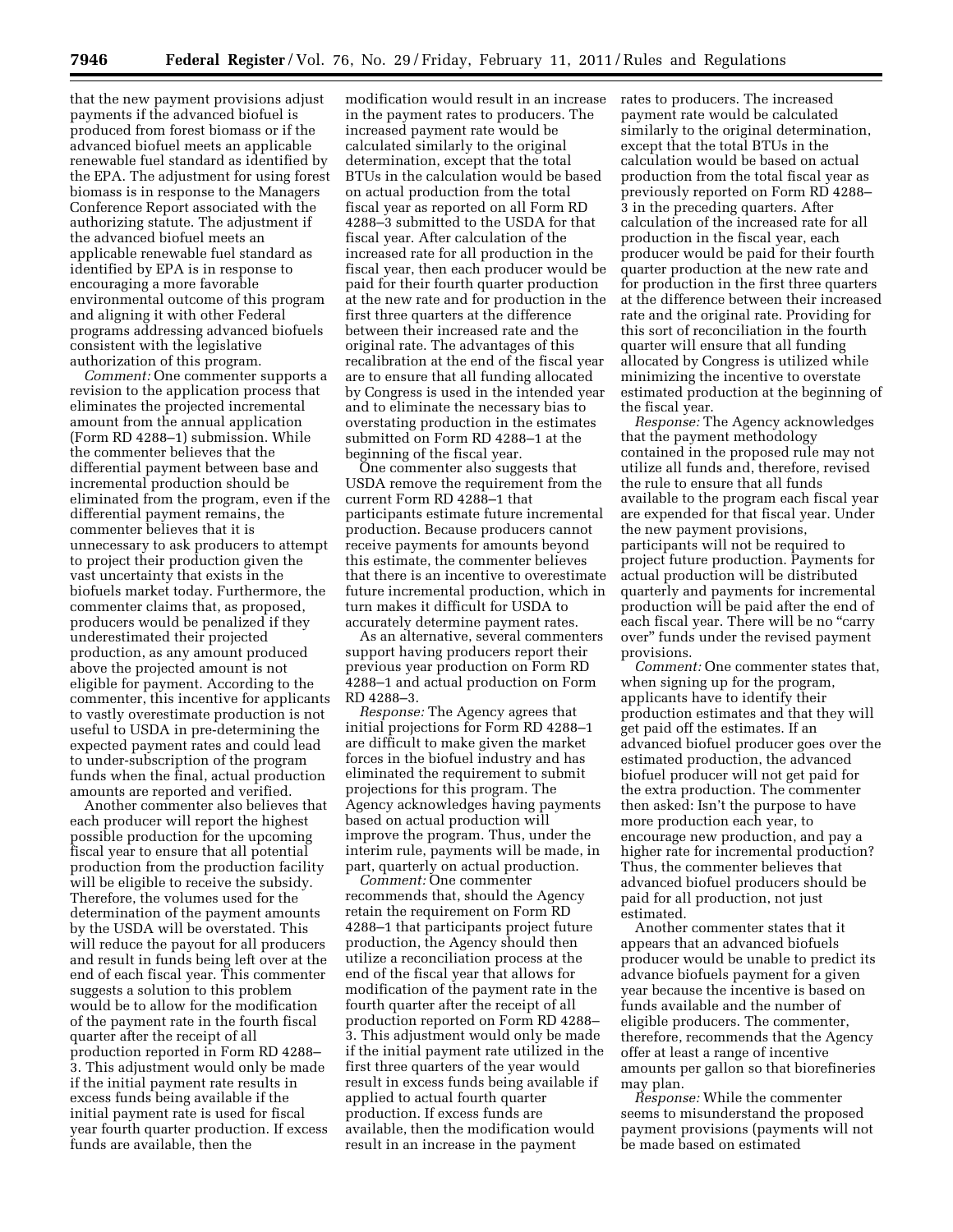production), the Agency acknowledges the comments and revised the payment methodology to clarify that payments will be made based on actual production and producers will be paid for all actual eligible advanced biofuel production.

The Agency disagrees with the comment to provide a range of incentive payment on a per gallon basis, because it is not possible to do so given the variables associated with making payments. Such variables include the number of producers participating in the program each year, the quantity of eligible advanced biofuels produced in the fiscal year, and the quantity of advanced biofuels eligible for incremental production payments. By specifying each fiscal year the level of funds that will be available for actual production payments and for incremental production payments, some additional information is provided to producers to assist in their planning.

## *Alternate Approaches in a Tiered Approach*

Several commenters suggested possible modifications to the two-tiered approach.

*Comment:* One commenter suggests that, if there is to be a differential payment that applies to all eligible advanced biofuels, the commenter recommends that the base production be equal to each facility's peak production and never go lower. This would reduce the incentive for a producer to start up and shut down to take advantage of a higher Bioenergy Program payment.

*Response:* The Agency agrees that ''base'' production as it related to incremental production needs to be revised, but disagrees that it should be equal to a facility's peak production. As noted previously, the Agency has revised the payment provisions to provide payment for actual production and incremental production. Because incremental production is only paid for production over the previous year's actual production, provided the facility produces an advanced biofuel with no fewer than 20 days (excluding weekends) of non-production, any incentive for the producer to start-up and shut down is removed.

*Comment:* One commenter suggests that, if the Agency believes that incremental payments rates are necessary for new fuels such as cellulose ethanol, such payment differentials should be confined to such fuels. If the object of differential payments is to incent new technology such as cellulose ethanol, USDA could implement a two tier payment program for non-biodiesel and non-renewable

diesel. According to the commenter, biodiesel and renewable diesel have no need for incenting new capacity or new production when there is already in an excess capacity situation.

*Response:* As discussed in a previous response, the Agency has revised the payment provisions in the rule. Rather than including provisions that call out specific types of advanced biofuels for preference, the Agency has revised the payment provisions, as described earlier, to discount the BTUs associated with advanced biofuels produced from forest biomass and to provide ''bonus'' BTUs if an advanced biofuel meets an applicable renewable fuel standard as identified by the EPA. By doing so, the Agency is encouraging the production of all other types of advanced biofuels.

With regard to the commenter's concern about the excess capacity situation associated with biodiesel and renewable diesel, the phased in payment provisions to increase the percentage of funds for incremental production from 20 percent to 50 percent is designed to help address the current situation of over-capacity; that is, the Agency expects that as the economy improves, the over-capacity situation identified by the commenter will be significantly reduced.

*Comment:* Two commenters suggest that, if the differentiation of payments based on Base and Incremental Production is maintained, then a biorefinery that began production in the previous fiscal year, but not produced for all of that fiscal year, should not have all of its production count as base production. The goal of the program is to incentivize incremental production. The production from the previous fiscal year should be used as base production. Then the production above this base production would be incremental production because this volume is incremental to the marketplace and should be counted as such. One of the commenters also states that all volume from a new production facility is incremental production (0 production the year before) to the marketplace and should be counted as such.

Two other commenters believe that an incremental rate of three to five times is an appropriate stimulus for expanding production, while still allowing for a base payment rate that will provide stability to existing producers. These commenters do not support a larger incremental payment (as raising the incremental rate will lower the base rate) because a new producer will have his first year of production counted as base production. This seems to penalize new producers from entering into production versus existing producers

expanding their current production. The commenters believe that new production, whether from new or existing biorefineries, should be paid at the incremental rate. One of the commenters points out that the first sweet sorghum to ethanol facility that is proposed to come into production will begin producing advanced biofuels in December 2011. This will mean that three quarters in the 2012 fiscal year will be paid at base production instead of incremental production. A new facility has its greatest cash flow needs at the beginning of operation, not a year later. By providing incremental payments to this new production, USDA can help provide this needed first year cash flow.

One commenter supports the policy goal of promoting increased biofuel production through a tiered payment system. However, the commenter believes the program is inappropriately focused on incremental production from existing facilities rather than production from new facilities. Under the proposal, incremental production would receive a payment five times larger than ''base'' production and production from new facilities would be considered ''base'' production in its first year. The commenter does not believe this is responsive to the policy goal of encouraging increased biofuel production. Indeed, it will perversely favor increased production at existing facilities to the detriment of new facilities producing second and third generation advanced biofuels. The commenter suggests that new facilities be treated as incremental production for the first several years, after which they would establish their baseline. It is revenue in these first several years that will be most critical to the nascent advanced biofuels industry.

Several commenters express concern over the provision for when a facility would be paid for its incremental production.

One commenter believes that waiting until year 2 to receive the incremental production rate discourages rather than encourages maximum production of new, advanced biofuels as soon as possible and during the first year of production. The commenter recommends that all production be considered incremental production unless the biorefinery is in operation as of the time of the NOCP.

One commenter expresses similar concerns, that the current definition of incremental production does not encourage new capital investment to build new facilities or to increase the capacity at current facilities. The commenter recommends that base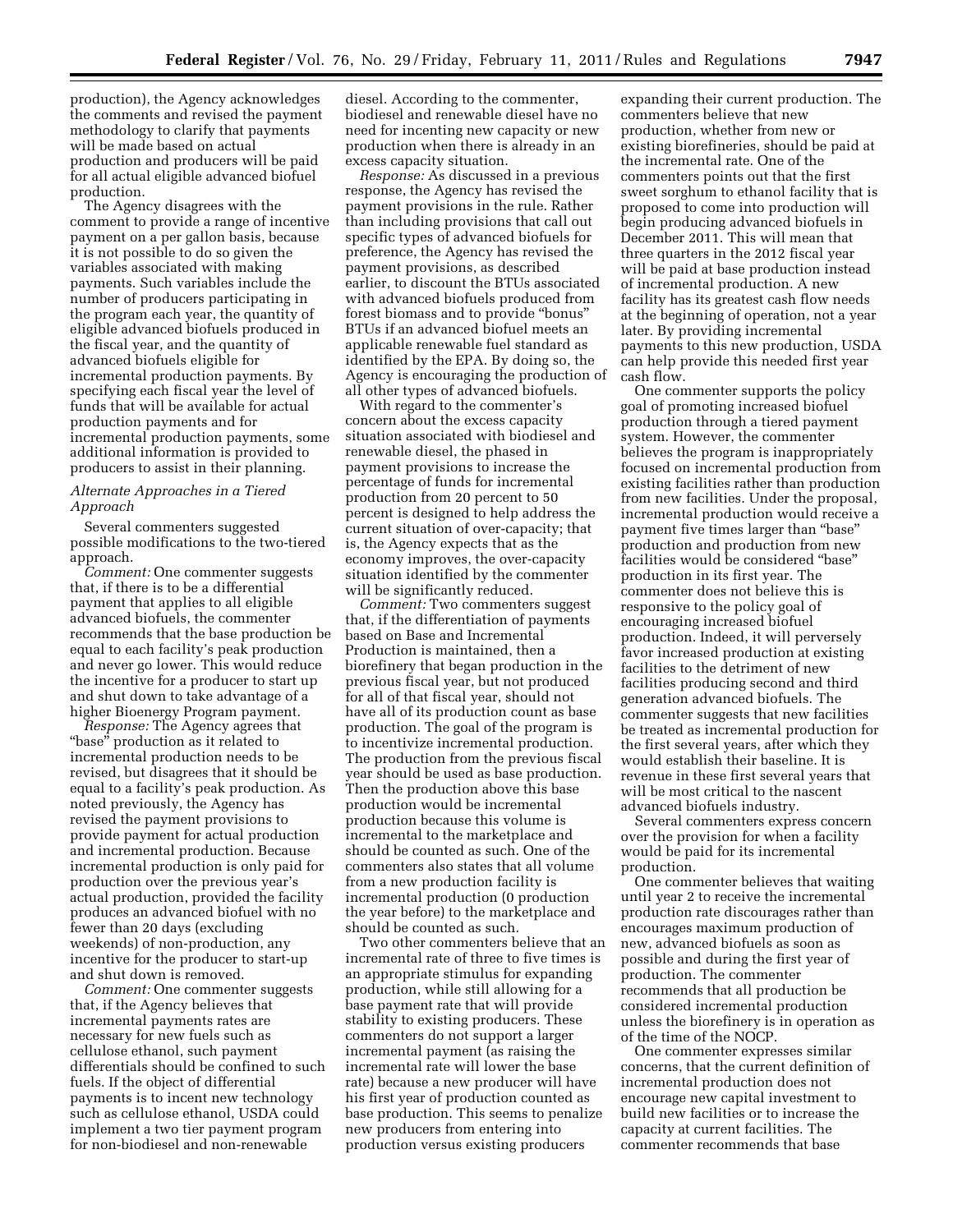production be identified as production from plants completed prior to October 1, 2010, and that incremental production be identified as production coming from new facilities or incremental capacity additions to current facilities completed after October 1, 2010.

One commenter also believes that as proposed the rule penalizes plants that expedite the introduction of new gallons to the market. The commenter states that new gallons should receive the incremental payment only once, but at least once, and should be eligible regardless of when the plant starts up. According to the commenter, facilities not in production for 12 months prior to the sign up period that come on line and quickly ramp up to capacity may be faced with a scenario where all of their capacity is base capacity. Thus, the rule seems to encourage reduced production in the base year, just so the facility can take advantage of a 5x multiplier in the subsequent year. In order to avoid discouraging rapid deployment, the commenter suggests that, for facilities not in production at least 12 months prior to the sign up period, base production should be calculated by dividing the amount of total volume produced up to the sign up period, by the number of months in operation, and multiplying by 12.

One commenter recommends revising the Agency's decision regarding the incremental production for biorefineries that have been in existence for less than 12 months. As proposed, such biorefineries will not be eligible for incremental payments. The commenter recommends reducing the timeline for incremental payments eligibility from 12 months to 6 months of production. According to the commenter, the first year of production is a critical time period for the biorefinery, such that financial support within this time period from this program will greatly increase the odds of commercialization success for the biorefinery. Recognition of the improvements in production through an increase in payment is an important step in that process.

*Response:* The Agency acknowledges the complexity of providing incentives to produce advanced biofuels in both the base and incremental scenario. As has been stated previously, the Agency has overhauled the payment provisions to provide for actual production and incremental production. Incremental production is paid only where a facility produced eligible advanced biofuels at an advanced biofuel facility that has no more than 20 days (excluding weekends) of non-production of eligible advanced biofuels in the year prior to

the fiscal year in which payment is sought. The Agency has determined that the revised payment provisions are easier to implement and remove the estimation of production, such that a more objective system is used.

The key revision in the payment program relative to these comments is the proportion of funds that will be paid for actual production relative to incremental production. For example, for fiscal year 2011, 70 percent of available program funds will be available to actual production and 30 percent will be available for incremental production. Thus, in the earlier years of the program, more funds will be available to help existing biorefineries and new biorefineries than will be available for increasing production at existing biorefineries.

While the Agency has not revised the provision that a new facility would not be eligible for incremental payments, there is no longer a defined relationship between the actual production payment rate and the incremental production payment rate and the amount of funds paid to facilities for actual production versus incremental production is unknown. Because more program funds will be made available in the earlier years of the program for actual production than for incremental production, it is likely that a new facility would benefit more under the revised payment provisions than under the proposed payment provisions. Once the new facility is established, it would be equally eligible for incremental production payments.

#### *Equivalent BTUs*

*Comment:* One commenter agrees with a per BTU payment method, but is concerned that equivalent BTU payments for solid fuels and liquid fuels will put liquid fuels at a significant disadvantage. The commenter provides the following reasons:

The fuel pellet industry is mature and enjoys significant market-driven growth potential. The advanced liquid fuel industry is very much in infancy and growth is limited due to challenging economics. This program should place priority on enabling early adopters in the advanced liquid fuel sector, which will help attract additional investment needed for growth. Having an equivalent BTU payment between fuel types dilutes the funding pool for liquid fuel producers and provides incentives for ''business as usual'' in the fuel pellet space. Placing priority on liquid fuels also helps solve the very important public policy issue of filling the advanced biofuel carve out in RFS–2.

The proposed rule includes restrictions on liquid fuel producers, but not solid fuel producers. Without restrictions, the commenter assumes that the existing wood pellet industry will draw from the same funding pool as the ''small'' liquid fuel producer. Up against an established industry, the predominance of funding will be awarded to existing solid fuel production and do little to enable new advanced liquid fuels.

The costs to construct and operate liquid fuel plants are significantly higher than that of solid fuels. Even corn ethanol capital costs can be 5 times higher per BTU than the costs associated with building a pellet plant and operational costs are over 2 times higher on a per BTU basis. These ratios could easily double for a cellulosic advanced biofuel facility where capital costs are being reported at well over twice that of a corn ethanol plant (or nearly 10 times that of a pellet plant).

To establish a level playing field, the commenter recommends that payments across fuel types should have some proportion to investment and should favor transportation fuels that displace imported fuels, and offers the following suggestions:

• Separate the funding into pools for the different fuel types.

• Include solid fuel producers in the "large" producer category.

• Include a multiplier for liquid fuel BTUs.

*Response:* The Agency has revised the payment provisions to discount the BTUs from eligible solid advanced biofuels produced from forest biomass and this revision addresses the commenter's concern.

In addition, the Agency added the following provision to the rule: A producer who has a production of 150 million gallons of liquid advanced biofuel or 15,900,000 MMBTU of biogas or solid biofuel will be considered a ''larger producer.'' The following paragraph presents the assumptions and methodology used to derive the 15,900,000 MMBTU equivalent.

The Agency concluded that the most appropriate way to determine equivalency for biogas and solid advanced biofuels when comparing to liquid advanced biofuels was to establish an ''average'' heat content for advanced biobased liquid fuels that could be used as a benchmark. The Agency chose to use a 50–50 mixture of typical ethanol and biodiesel fuel as the benchmark liquid fuel for the equivalency determination. The heat content value for the benchmark liquid fuel was derived from information presented on Table 13.1 (U.S. Default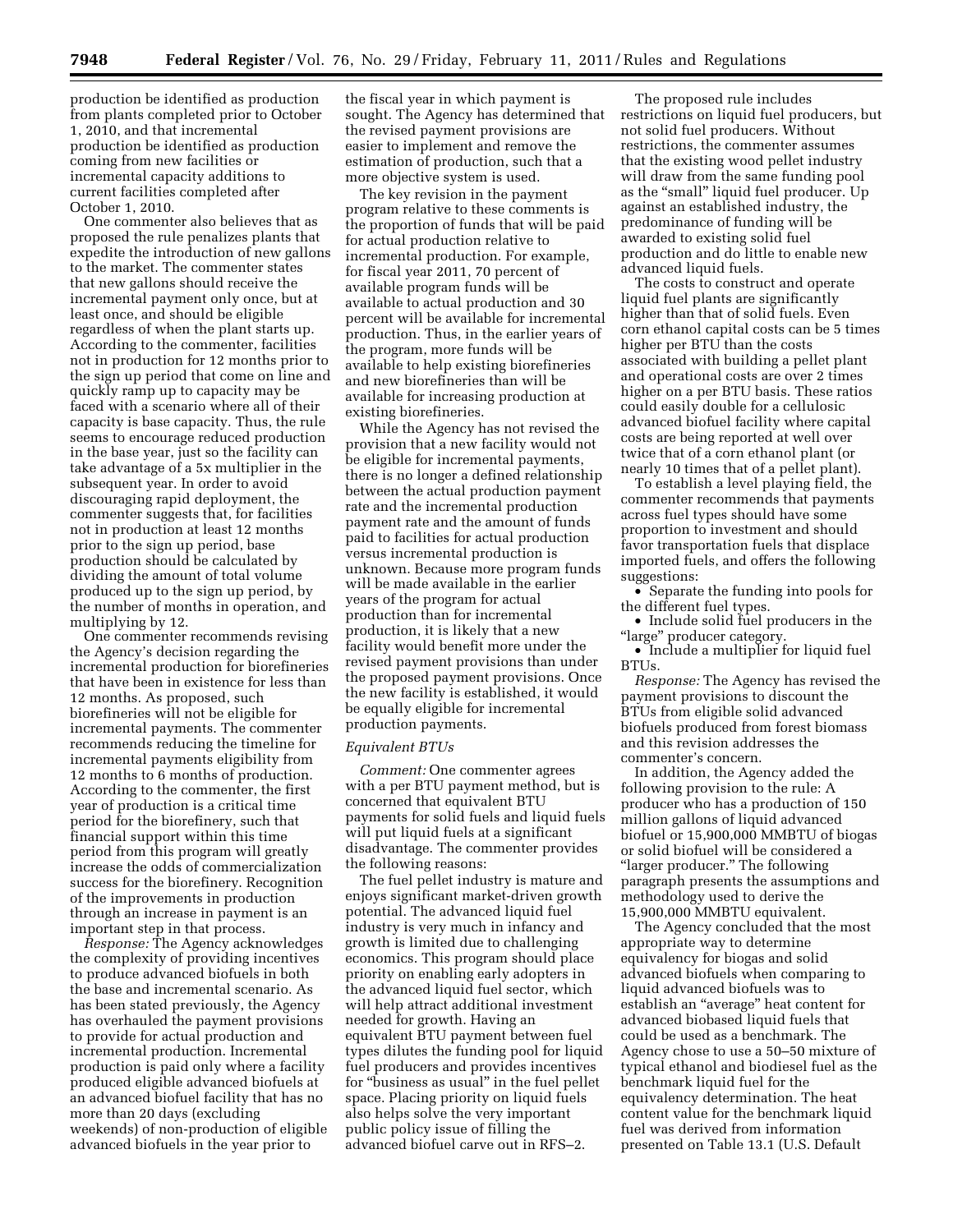CO2 Emission Factors for Transport Fuels) of The Climate Registry's ''General Reporting Protocol'' published in May, 2008. Table 13.1 lists the heat content of ethanol as 0.084 MMBTUs per gallon and the heat content of biodiesel as 0.128 MMBTU per gallon. These two values were averaged (0.084  $+ 0.128 = 0.212/2 = 0.106$  MMBTU per gallon) and multiplied by 150,000,000 gallons (150,000,000 gallons \* 0.106 MMBTU/gallon = 15,900,000 MMBTU) to generate the BTU content of an amount of biogas and solid advanced biofuels that would be considered equivalent to the liquid advanced biofuels threshold for defining ''larger producer.''

Lastly, with regard to the suggestion that the program favor transportation fuels directly, the Agency has revised the rule to provide ''bonus'' BTUs to an advanced biofuel meets an applicable renewable fuel standard as identified by the EPA in order to achieve a more favorable environmental outcome of this program and to align it with other Federal programs addressing advanced biofuels consistent with the legislative authorization of this program. As a result of this provision, BTUs from such liquid advanced biofuels would receive a ''multiplier'' as suggested by the commenter.

*Comment:* Two commenters believe that, while the mechanism to develop a per BTU payment structure is sound, not all BTUs are created equal. According to the commenters, providing an equivalent BTU payment for woody biomass and liquid fuels products puts liquid fuels at a disadvantage. For example, the fuel pellet industry has reached a level of maturity that far surpasses the advanced liquid fuel industry.

The commenters believe that this program should place priority on enabling early adopters in the advanced liquid fuel sector because such priority may help the sector attract additional investment and provide for growth in the industry. Having an equivalent BTU payment dilutes the funding pool for liquid fuel producers and provides incentives for "business as usual" in the fuel pellet space. Placing priority on liquid fuels also helps solve the very important public policy issue of filling the advanced biofuel carve-out in RFS.

The rules as written establish clear restrictions on liquid fuel producers, but not solid or gaseous fuel producers. As such, the commenter assumes that all eligible solid fuel producers (*i.e.,* wood pellets) will draw from the same pool of funding as the "small" liquid fuel producer (less than 150 million gallons per year). Up against a mature industry,

the predominance of funding will be allocated to solid fuel production and do little to enable advanced liquid fuels. The capital costs and conversion costs for liquid fuels are significantly higher than that of solid fuels. When comparing fuel pellet costs to corn ethanol costs (the cheapest comparison possible and any eligible advanced liquid fuel will certainly cost more than corn ethanol), capital costs are 4–5 times higher per BTU for liquid, and operational costs are 2–3 times higher. Payment ratios should have some proportion to investment and should favor liquid fuels that displace imported fuel feedstock.

For these reasons, should USDA evaluate advanced biofuels applying for this program based on BTU content, they should evaluate BTU content against like fuel types only, *i.e.,* liquid fuels against liquid fuels, solid fuels against solid fuels and gaseous fuels against other gaseous fuels.

Another commenter, in referring to the determination of the equivalency values for payment, urges the Agency keep the final rule for this program as simple and streamlined as possible and place priority on liquid fuels as a nonmature industry that displaces imported fuel feedstock. In support of this, they included their opinions that were submitted to EPA during the RFS rulemaking process surrounding equivalency values on energy content of liquid biofuels as follows:

[The commenter] supports EPA's approach on basing the equivalency values on the energy content and renewable content of each renewable liquid fuel in comparison to denatured ethanol, consistent with the approach under RFS–1. This would be consistent with other approaches such as nonliquid renewable fuels (biogas and renewable electricity) which continue to be valued based on the energy contained in one gallon of denatured ethanol and would not be changed under EISA. A straight volume approach would create a disincentive for the development of new renewable fuels that have higher energy content than ethanol because of the higher cost to incorporate more carbon into your base molecule. The use of energy-based equivalence values could thus provide a level playing field in terms of the RFS–2 program's incentives to produce different types of renewable fuel from the available feedstock. The commenter agrees that the existence of four standards under RFS–2 does not obviate the value of standardizing for energy content, which provides a level playing field under RFS–1 for various types of renewable fuels based on energy content.''

*Response:* The purpose of the program is to support and ensure an expanding production of advanced biofuels. In addition, dividing funding among the different types of advanced biofuels (beyond the provisions associated with advanced biofuels produced from forest biomass and advanced biofuels meet applicable renewable fuel standards as identified by the EPA) as suggested by the commenter, would add complexity to both the calculation of payments under and the administration of the program. In the interim rule, however, the Agency has established a value of 15,900,000 MMBTU of biogas or solid biofuel as being equivalent to 150,000,000 gallons of liquid advanced biofuel. As the program matures, the Agency will continue to evaluate the use of the equivalent BTUs basis in making payments on the advanced biofuel industry as a whole.

*Comment:* One commenter notes that the difficulty in the economic decision to produce advanced biofuels is with the uncertainty of payment level from a competitive funding pool. Without knowing what the payment will be, facilities may be hesitant in moving forward with advanced biofuel related production especially if the economics are questionable. The commenter believes more consistent advanced biofuel production could occur if a payment rate structure and formula could be established to lessen the uncertainty so that biorefineries with operational flexibility in creating advanced biofuels would be encouraged to do so based on good economics. The appropriateness of the payment rates can be periodically evaluated and adjusted based on economic conditions and program results for expanding biofuel production.

*Response:* While the Agency acknowledges the commenter's concern over the uncertainty of payment level and economic decisions, there are too many variables outside the control of the Agency to reduce this uncertainty. Such variables include the number of applicants, the types of advanced biofuels, and the quantity of advanced biofuels seeking payment in any funding pool. The Agency notes that, by specifying each fiscal year the level of funds that will be available for actual production payments and for incremental production payments, some additional information is provided to producers to assist in their planning.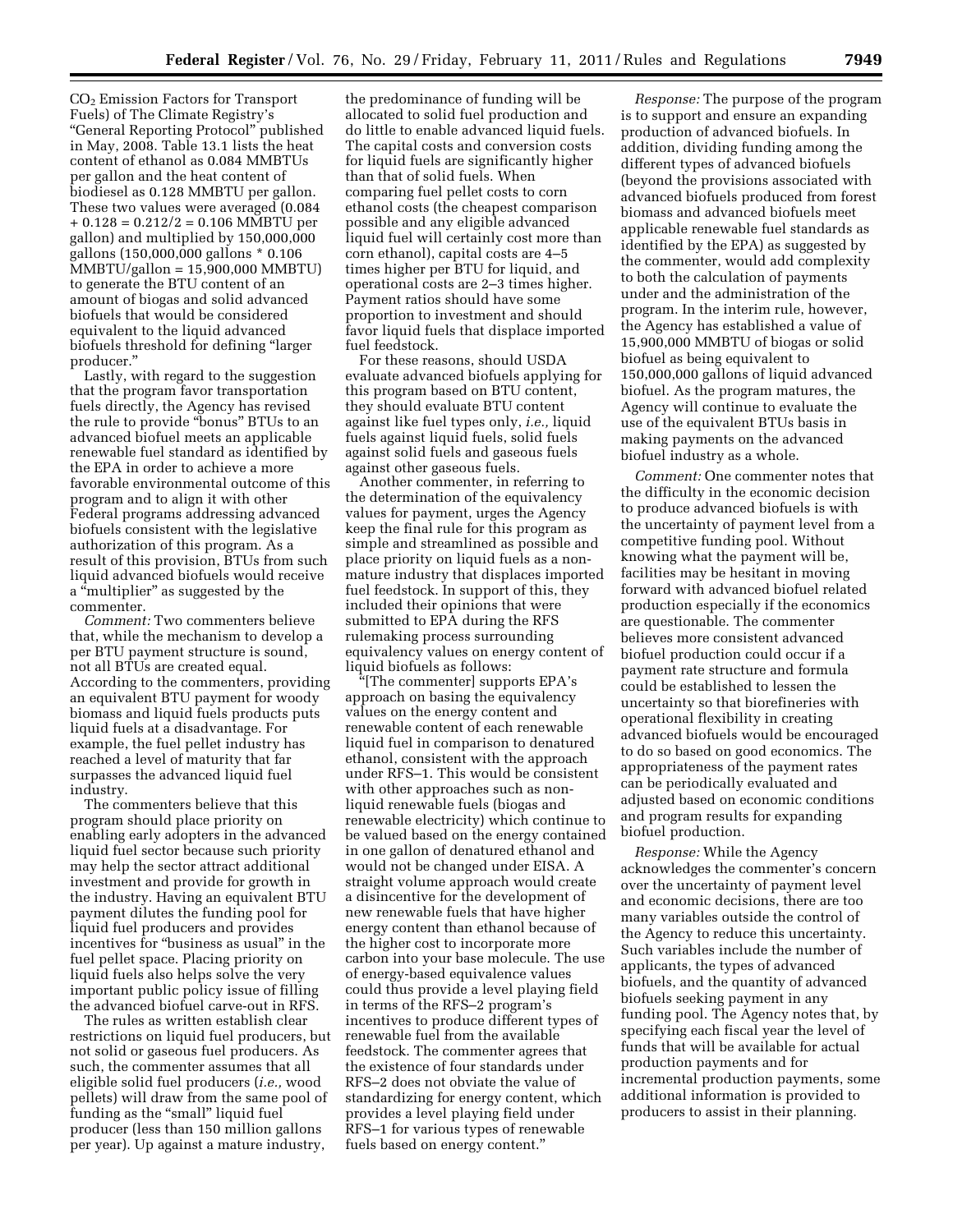## *Foreign Ownership*

Comments in Support of Allowing Foreign Ownership

*Comments:* USDA received a large number of comments (over 1,000) related to the question of whether advanced biofuel biorefineries with foreign ownership should be allowed to participate in the program. Most of the commenters state their support for allowing foreign ownership (their opposition to the proposed 51 percent domestic ownership requirement). The commenters include U.S. Congressional Representatives, trade associations, industry representatives, and biorefinery employees. A large majority of the commenters supplied comments specifically related to one foreignowned biorefinery, the Louis Dreyfus biorefinery in Claypool, Indiana. The key points offered by the commenters are summarized, as follows:

• Allow the Dreyfus facility to compete on a level playing field by revising the biofuel payment policy to allow the Claypool plant to be treated like the rest of the industry.

• The Dreyfus facility needs the payments to stay competitive with the other plants.

• Adverse local economic effects if plant is not included in payment program. This could lead to plant closure and a loss of jobs as well as income to local farmers and businesses.

• They are a positive influence on the local, regional, and National community.

• The plant meets the priorities associated with the payment program (incentivize increased U.S. production of biodiesel, creates jobs, boosts economic activity in rural areas).

• The biodiesel generated at this plant helps America break free of its dependence on foreign oil/provides a source of clean burning biofuel.

• Taking money away from Dreyfus would lower their bean price and raise our bottom line.

• Dreyfus has brought jobs to the U.S., while a lot of companies are taking jobs overseas (*e.g.,* to China).

• The facility has boosted the local economy; created local jobs during construction, material acquisitions, direct jobs, supports dozens of jobs in related businesses.

• Increases economic opportunity for farmers through the purchase of local soybeans, increasing the farmer's basis and decreasing transportation costs. The facility's location allows more efficient transport of soybeans grown.

• The Company has improved/ invested in local infrastructure.

• Provides an excellent market for soybeans and a positive impact on soybean prices.

• Pays local, State, and Federal taxes; complies with U.S. laws and regulations.

• Eliminating the 51 percent domestic ownership provision would send a strong message to other countries that the U.S. is a great place to locate their business.

• Given the tough economic times, USDA should be encouraging as much investment in local communities as possible.

• Investments made in biofuels extend beyond the producer by also supporting rural economies. The new generation of advanced biofuels is a critical next step in bolstering this industry and capitalizing on the investments already made. The development of advanced biofuels in this country cannot be accomplished without the contribution of major investments, including foreign investments.

• The Dreyfus Company has made substantial investment in the U.S., locating its plant in the U.S., employing U.S. citizens, and using U.S. soybeans grown by American farmers to produce a renewable fuel. Dreyfus provides American jobs and pays American taxes the same as the other plants allowed to participate in the payment program and should not be left out.

• The statute, as now written, does not have qualifiers or eligibility for payments; merely, provided payments to all producers of advanced biofuel. The statute only defines an eligible producer as a ''producer of advance biofuels'' and contains no other conditions; it simply provides payments to all producers of advanced biofuel and defines advanced biofuel to include biodiesel.

Numerous commenters believe that the Agency does not understand the financial benefits the Louis Dreyfus facility has on rural Indiana. The commenters point out that this company employs U.S. citizens, buys U.S. grown soybeans, and invests in U.S. rural infrastructure. The commenters state that this is the definition of rural development. Therefore, the commenters support changing the 51 percent U.S. ownership provision to include any facility included in the U.S., including the Louis Dreyfus facility, producing an advanced biofuel. The commenters believe that making this change would send a strong message to other countries that the U.S. is a great place to locate their business. Finally, these commenters suggest that, given these adverse economic times, we

should be encouraging as much investment in our rural communities as possible. The commenters point out that the Louis Dreyfus company has made that commitment to Indiana, its farmers, and its rural communities and we should applaud, not penalize them, for their investment.

Several commenters question whether the Agency is following the intent of the program by including the citizenship or eligibility requirements as part of the program. The commenters state that the Agency's decision to implement eligibility restrictions is a significant departure from Congressional intent and those restrictions should be eliminated from the program. The intent of the program (even as detailed by USDA in their NOCP for 2009) is to stimulate rural economies (provide jobs), and to promote the production of biofuels within the U.S. Neither of these goals is promoted by including a citizenship requirement in the rule.

Comments Opposed to Allowing Foreign Ownership

*Comment:* Six commenters do not support allowing advanced biofuel biorefineries with foreign ownership to participate in the program. These commenters generally expressed the concern that the money used to fund this program comes from American taxpayers and should not go to foreign companies.

One commenter believes that this program should promote American companies and states that foreign companies, even if they hire local people, have driven out other U.S. companies who also are hiring U.S. employees and keep profits at home in the U.S.

Another commenter understands a key to the Bioenergy Program for Advanced Biofuels is to promote a dynamic business environment in rural America. The commenter states that one way to continue that dynamic business environment is to promote U.S.-owned businesses. The commenter notes that the National Biodiesel Board (NBB) reports that more than 170 American companies have invested in production capacity that currently approaches 2.7 billion gallons nationwide. The commenter is owned directly and indirectly by nearly 5,000 Midwest investors who have helped build the U.S. biodiesel industry. An overwhelming majority of those investors are rural taxpayers who have invested in a U.S.-owned and operated company in order to promote our nation's energy goals and support U.S. agriculture. The U.S. biodiesel industry will spend about \$1.3 billion on raw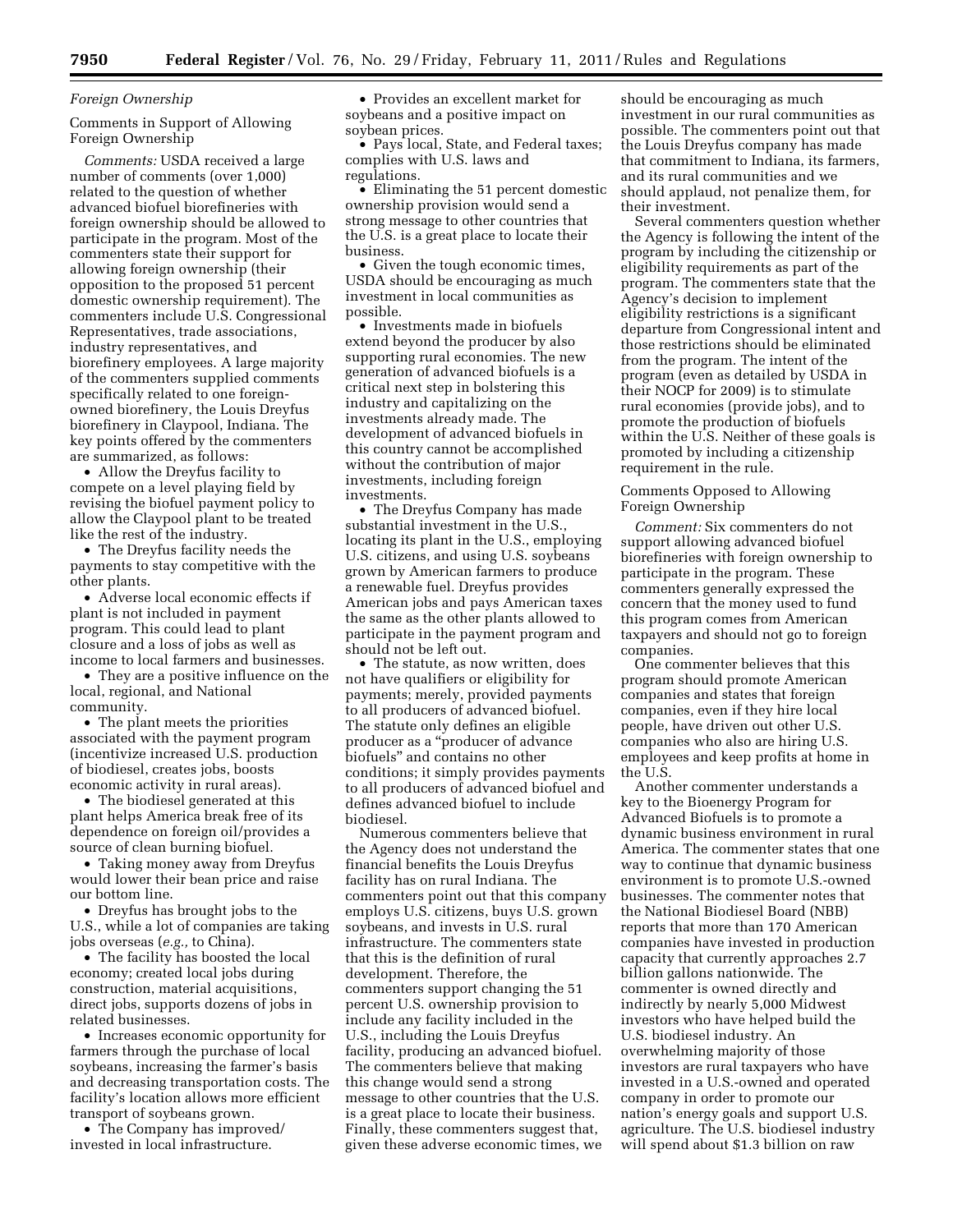materials, goods and services to produce 475 million gallons of biodiesel this year. In doing so the biodiesel industry will add \$4.1 billion to GDP this year, increase household income by nearly \$1 billion, and support nearly 23,000 jobs in all sectors of the economy. In addition, the biodiesel industry will provide \$445 million of tax revenue to the Federal treasury and \$383 million to State and local governments.

Another commenter expressed concern that illegal immigrants might be taking jobs away from Americans if foreign-owned companies are allowed to participate.

One commenter further suggests that the program be restricted to only those producers that are 100 percent (rather than 51 percent) domestically owned.

One commenter is opposed to providing of any further tax relief to Louis Dreyfus' bio-fuels activities. According to the commenter, (1) the owners of this facility have already had years of tax relief, which they knew would run out at a specific time; (2) that they are foreign owned and received these tax breaks shows how the U.S. has helped them, so now they should be able to stand on their own without further hurting the tax base; and (3) they have publicly stated that if they do not get the continuation of the tax relief it will not alter their plans and they will continue to operate as they are now, so there would be no negative impact on the community.

*Response:* The Agency has reconsidered the citizenship requirement and has decided to eliminate this requirement from the rule. The Agency agrees that the beneficial impacts of the program will be at the local level regardless of ownership.

*Comment:* One commenter recommends that the program include a requirement that eligible facilities be located in the United States, the Republic of Palau, the Federated States of Micronesia, the Republic of the Marshall Islands, America Samoa and the Commonwealth of Puerto Rico. Focusing on the facility location rather than citizenship would alleviate the issue of disparate treatment based upon national origin. Furthermore, individual or entity eligibility requirements would reveal producers that were ineligible.

*Response:* As noted in the previous response, the citizenship requirement has been removed from the rule. Thus, this comment is moot.

## *Non-Rural Eligibility*

Comments were received for allowing advanced biofuel biorefineries located in non-rural areas to participate in this

program and for disallowing such biorefineries from participating.

*Reasons cited by commenters for allowing non-rural advanced biofuel biorefineries to participate included:* 

1. A rural area requirement unfairly excludes valuable biodiesel production facilities that make quality fuel, utilize domestic feedstock, and benefit American farmers and their communities. Biodiesel made from restaurant waste oil is a good example of a renewable biofuel currently sourced and produced most efficiently in urban areas. To exclude these producers seems to us contrary to the goals of the program.

2. For a biorefinery, the cost of feedstock can typically represent 80 percent of the total cost of finished product. A sustainable, reliable supply of feedstock is the centerpiece of a successful renewable fuel plant. These plants, regardless of where they are located, offer long-term opportunities for the feedstock producers in the rural agricultural community. The opportunities include those associated with employment of a local/rural labor force, seed sales, farm equipment, fertilizer sales, feedstock storage and trans-load terminals, and transport. One of the commenter's observes that the rural economic development potential resulting from a new biofuel facility far exceeds the potential of the community where the facility is actually located. As an example, the commenter's facility will result in 55 manufacturing jobs and a local tax revenue of approximately \$1.5 million.

An independent economic impact analysis found that for the rural communities where our barley will be grown, 450 farm jobs will be created and farmers will have access to a new winter barley market that will offer a \$100 million revenue opportunity. The rule, as proposed, allowing eligibility to facilities in non-rural communities is critical to the success of the Program and clearly maintains the spirit of enhancing rural development.

3. The rural area requirement was not contemplated in the statute or intended by Congress.

4. The Bioenergy Program was established under the Energy Title (Title IX) of the Farm Bill. It is not a Rural Development (Title VI) program; thus, the rural area requirement should not apply.

5. Regardless of whether or not an advanced biofuel production facility is located in a rural area, that facility will still be employing U.S. citizens, paying U.S. taxes, and creating demand for U.S. agricultural products and services by operating on feedstock produced by U.S.

farmers. Therefore, any "non-rural" facility's participation in the program will positively impact U.S agriculture and rural development nearly as much as the participation of a "rural facility." In order to promote equitable as well as expanded U.S. biodiesel production, participation in this program should not be based on geography.

6. Exclusion of some production facilities located in the U.S. would create inequity in the advanced biofuels market. Those entities excluded from the program would be placed at a competitive disadvantage to other producers that are eligible. In some cases, there would be facilities located in the same State or region that would be treated differently.

7. In the case of the Bioenergy Program, the rural development benefits accrue from the significant use of renewable domestic agricultural feedstock. This benefit exists regardless of the location of the biofuel production facility.

8. Farmers, in particular, have realized significant economic benefits as a result of the expanded markets and increased demand for agricultural feedstock and co-products resulting from biodiesel production.

9. The possibility that the rural area requirement would be imposed was not raised by USDA during the public hearing on the Bioenergy Program or at any time prior to the release of the NOCP.

10. The previous version of this program was administered by the Farm Service Agency (FSA) with no rural area requirement. The rural area requirement was not included in the preceding Bioenergy Program and was never discussed publicly by USDA prior to issuance of the NOCPs. The arbitrary limitation on program eligibility is inconsistent with the policy objectives Congress sought to address when it enacted Section 9005 of Public Law 110–234.

11. Biodiesel producers operate in a high volume, low margin competitive fuels marketplace. Slight variations in pricing will impact a producer's ability to sell fuel. Disqualifying similarly situated producers from participating in the program based solely on their geographic location will create artificial market distortions and put some producers at a distinct economic disadvantage. In the interest of equity and promoting the expanded production of advanced biofuels, all biodiesel producers who manufacture fuel meeting the ASTM D6751 fuel specification should be permitted to receive program payments, regardless of their plant's physical location. It is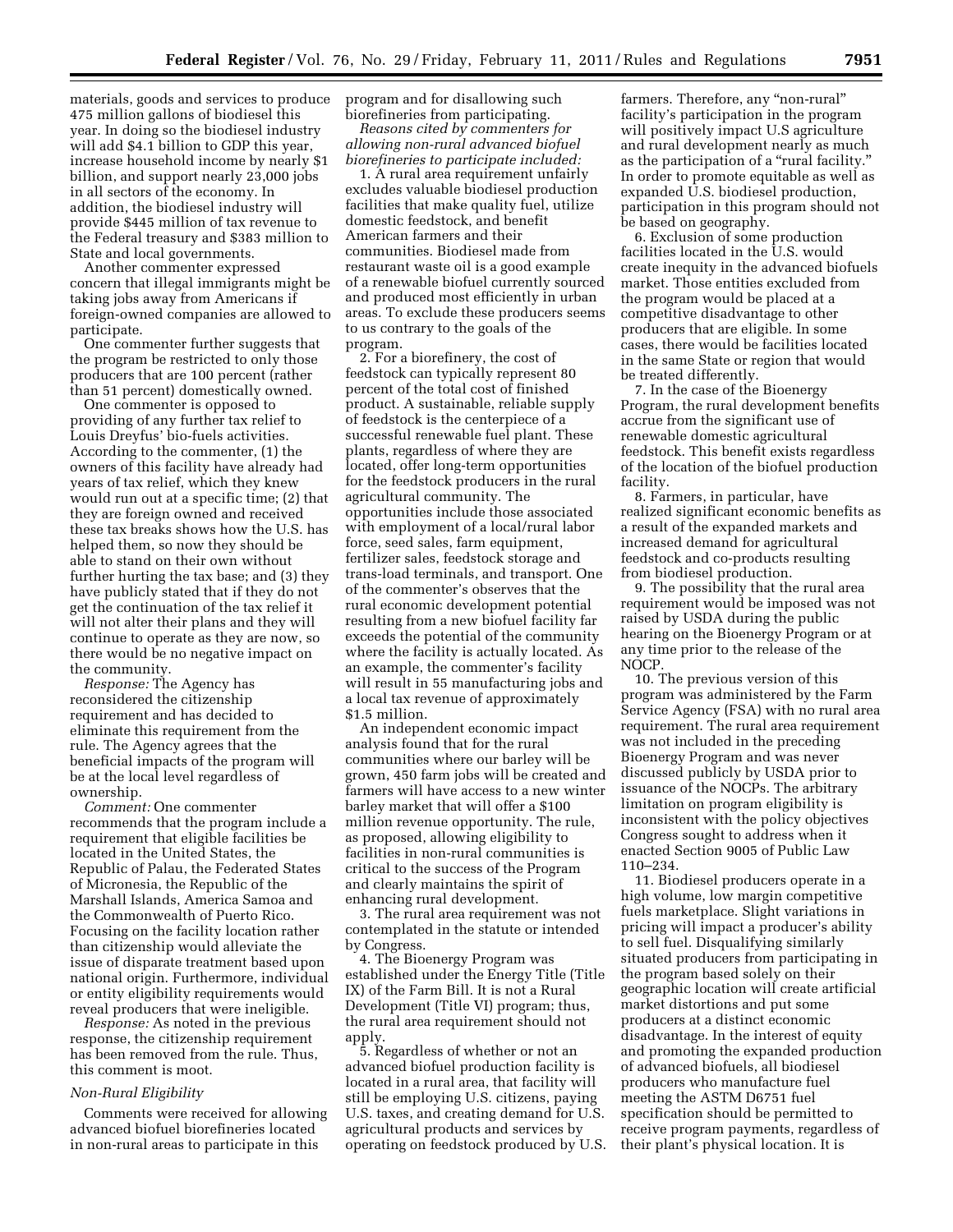worthwhile to note that farmers and feedstock providers in rural areas accrue the economic benefits of increased demand for biomass feedstock, regardless of whether a plant is located in a rural or urban area. This is a result consistent with overall mission of USDA's Rural Business-Cooperative Service.

12. Including a rule based simply on population fails to fully recognize the contribution the commenter's business makes to farm families and the rural communities surrounding our city. While Owensboro's population slightly exceeds 50,000 people, our town and our region are predominately rural rather than urban.

13. The "Rural Area" requirement should not be included in the final rule. Domestic feedstock derived from plant or vegetative matter that is converted into advanced biofuels directly supports the U.S. rural agricultural model. The requirement of the facility to be located in a rural area minimizes the national effort to produce biofuels that support geographic fuel needs. In all aspects, rural agriculture is strongly supported by the production and use of feedstock grown in the United States.

14. Excluding plants in rural areas is inconsistent with the overall goals of USDA biofuels programs, which is to increase domestic, renewable energy sources and expand markets for farmers.

15. A rural area requirement unfairly excludes valuable biodiesel production facilities that make quality fuel, utilize domestic feedstock, and benefit American farmers and their communities. Rural development benefits accrue from the significant use of renewable domestic agricultural feedstock. This benefit exists regardless of the location of the biofuel production facility.

16. As a general rule, a majority of the feedstock will inherently come from the rural community, and be produced/ collected/harvested by a local labor force. Similarly construction and operation workforces will be predominantly local. The rural economic development potential resulting from a new biofuel facility is substantial. One advantage of advanced biofuels is that they can be produced all over the country utilizing multiple feedstock. Projects should not be evaluated negatively on one of advanced biofuels industries greatest assets, flexibility. The rule, as proposed, allowing eligibility to facilities in nonrural communities is critical to the success of the program and clearly maintains the spirit of enhancing rural development.

17. Offering eligibility to facilities in non-rural communities is critical to the success of the program goals and the advanced biofuels industry. Restricting the location of these facilities is not necessary to maintain the spirit of enhancing rural development and the geographic diversity of advanced biofuels production. More flexibility of site selection, not less, should be installed in these programs.

18. Having a consistent, cost competitive regional supply of feedstock is key to the success of any project. Non rural plants that use agricultural feedstock will most certainly rely on the surrounding rural communities to produce, harvest, store, and handle feedstock needs. With feedstock cost representing the largest operational cost of a biorefinery, this in turn means that most of what the plant spends goes to the rural community in paying for that feedstock. This should demonstrate that the biorefinery does not need to be in a rural area to fulfill program goals. Excluding plants that are not in rural areas denies the supporting rural community significant opportunity.

19. Geographic requirements will not serve the goal of promoting a stable advanced biofuel industry in the U.S. Siting of biofuel facilities will be dependent on available feedstock, infrastructure, logistics, and other factors. Undoubtedly, many advanced biofuel facilities will be located in rural areas due to feedstock availability. However, to the extent that qualifying renewable biomass is located in other areas, the Agency should not discourage utilization of these resources and the development of the advanced biofuels industry by excluding non-rural facilities from eligibility for the payments program.

20. Advanced biofuel produced in the U.S. and its territories does not depend on the location of the production plant.

One commenter commends the proposed removal of a rural location requirement for advanced biofuel producers under this program. It is appropriate for USDA Rural Development to wish to see such facilities located in rural areas, but the very existence of this emerging sector will benefit rural areas generally, which are the source of most of the feedstock used for biofuels. In Oregon, one of the primary producers of biodiesel is located in Salem, Oregon, an urban area. Yet it provides an invaluable processing facility for vegetable oilseed raised in rural areas of the State. The past practice of disqualifying urban sites excluded Oregon's lead producer of advanced biofuels from the benefits of the program, and thus limited Oregon's

ability to expand its biofuel industry. In an emerging industry that is still attempting to establish itself, such disqualification is not helpful. The new approach found in the proposed rule should be retained in the final rule.

One commenter suggested that the Agency change the 50,000 population criterion to 500,000 to 1 million persons. Such a change would enable the commenter's facility, which is located next to two interconnected railroads, to easily bring in feedstock and ship out finished biodiesel, allowing the facility to build on the relationships with local/domestic farm institutions.

One commenter, a biofuel producer, notes that they are invested heavily in the future of agriculture in our region. There are more than 4,000 farm families who grow soybeans in our market area. Our presence in the market adds competition for the available soybeans and benefits all soybean farmers. Losing the eligibility of the Advanced Biofuel Payment Program takes away a portion of our ability to fairly compete in the marketplace and ultimately hurts soybean prices paid to farmers. This is especially true given the current economic conditions facing biodiesel.

Our eligibility in this program would allow us to maintain some level of production. The stated purpose of the Advanced Biofuels Program is to ensure expanded production of biofuels and promote sustainable economic development in rural America. Excluding our facility in this program creates a competitive disadvantage and inequity in the marketplace.

In fact, a competing biodiesel facility could locate less than five miles from our existing location and would be eligible for Rural Development programs that would assist in construction grants and loans. They would be eligible for:

• Biorefinery Assistance Loan

Guarantees (section 9003).

• Rural Business Enterprise Grants (RBEG) Program.

• Rural Energy for America Program Grants (REAP Grants).

• REAP Energy Audit.

• REAP Renewable Energy Development Assist.

Based on the underlying law and the stated purpose of the program ''to support and ensure an expanding production of Advanced Biofuels,'' the commenter believes it should be eligible for payments in this program and all other Rural Development programs.

The commenter also points out that the city of Owensboro and the surrounding rural areas are economically linked and interdependent. The commenter's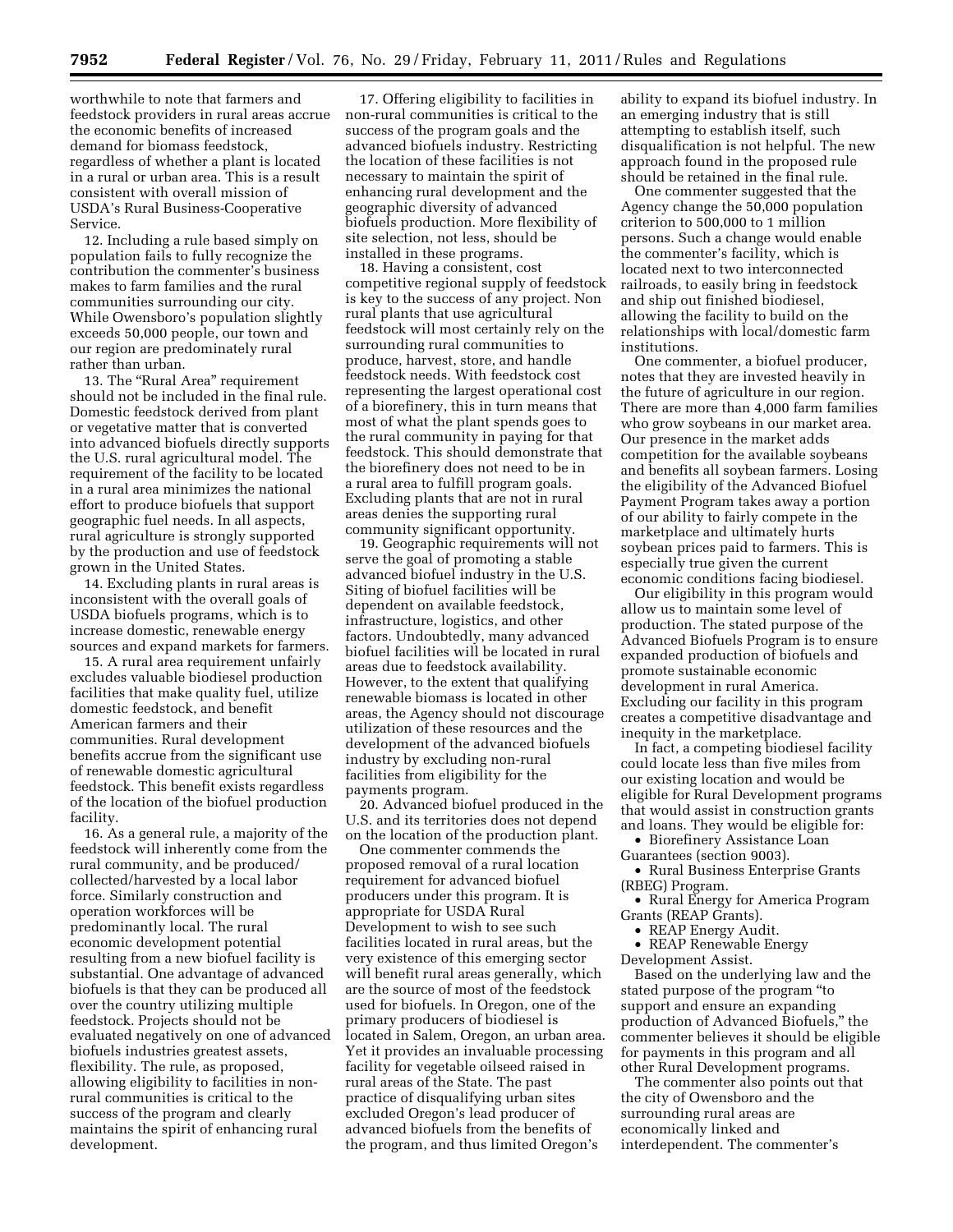business is dependent on the farmers in our neighboring rural areas to supply our basic raw material. Furthermore, the commenter has made a significant investment in resources to produce biofuels and for more than 100 years have been a partner in building a more prosperous agricultural economy in our region. The commenter believes it is an example of the type of business the legislation intended to benefit and that if eligible, then thousands of soybean producers will also benefit.

One commenter uses used cooking oil (UCO) as a feedstock to produce UCObased biodiesel, which advances the goals of this program. The commenter refers to studies in the State of California and the European Union that have demonstrated that UCO-based biodiesel has one of the lowest life cycle carbon footprints of any road ready fuel available on the worldwide market (*[http://www.arb.ca.gov/fuels/lcfs/](http://www.arb.ca.gov/fuels/lcfs/workgroups/workgroups.htm#pathways) [workgroups/](http://www.arb.ca.gov/fuels/lcfs/workgroups/workgroups.htm#pathways)* 

*[workgroups.htm#pathways](http://www.arb.ca.gov/fuels/lcfs/workgroups/workgroups.htm#pathways)*). Using UCO as a feedstock poses significant challenges that require technologies not needed by producers that use virgin oils such as canola and soybean oil. The additional cost of obtaining this equipment to process this feedstock could be offset through funding from this program.

However, producing UCO-based biodiesel depends on being close to cities and population centers where large quantities of UCO are produced daily and where larger populations generate higher amounts of carbon and pollution. This fuel is not viably produced in a rural area where any significant quantity of UCO would, by necessity, require shipment from cities and large population centers. This shipment would raise both the cost of acquisition of feedstock and the life cycle carbon footprint of the fuel through its transportation. This cost would mitigate any benefit received through the program and the proceeds would be consumed through increased cost as opposed to being used for infrastructure upgrades.

As a result, if a rule is implemented with a rural production requirement, the commenter and other producers working on a similar business model will be unqualified to participate and the significance investments made to produce UCO-based fuel will go unsupported. Therefore, the commenter recommends that any requirement that biofuel production be in a rural area be removed from any final rule.

One commenter notes the importance of the applicability of the Bioenergy Program to all U.S.-based biodiesel facilities, especially those majorityowned by U.S. farmers. The rural area requirement, as applied last year, eliminated much U.S.-based biodiesel production. It is particularly concerning that the program eliminated U.S.-based biodiesel facilities owned by U.S. farmers. The prior application of the rural area requirement unfairly excluded valuable biodiesel production facilities that make quality fuel, utilize domestic feedstock, and benefit American farmers and their communities. Rural development benefits accrue from the significant use of renewable domestic agricultural feedstock. This benefit exists regardless of the location of the biofuel production facility.

One commenter states that, if the final rule continues the rural area requirement, it would not be consistent with the intent of the program to ''provide assistance to entities that create jobs and increase investment through the production of advanced bioenergy.''

*Reasons for disallowing non-rural advance biofuel facilities from participating included:* 

1. This is a rural development program and it should be used in rural areas. Requiring a rural location for biorefineries is inherently consistent with the mission of USDA's Rural Business-Cooperative Service and as such USDA should include the previous NOCP's rural location as a requirement for this program.

2. In previous notices of contract proposal (Fiscal Year 2009 and Fiscal Year 2010), this program was restricted to facilities located in rural areas. In addition, the stated mission of Rural Development is to help improve the economy and quality of life in rural America. The Agency should continue to support economic development, biorefinery construction, and advanced biofuels production in rural areas through the Advanced Biofuel Payment Program. This will ensure that future NOCPs are consistent with the NOCPs already issued and achieve the mission of USDA.

3. While not specifically stated in the 2008 Farm Bill language, the program was created by the Farm Bill and should serve rural economies where farms are located. USDA has concentrated heavily on rural economic development over the last two years and has mentioned it as a cornerstone of the upcoming 2012 Farm Bill. This program can continue current economic activity and stimulate new activity by promoting the production of advanced biofuels in rural areas.

4. Most producers located in rural areas operate at smaller capacities as compared to those in urban areas and, therefore, do not benefit from certain ''economies-of-scale'' that larger producers may be able to benefit from. This further reduces already thin margins that many rural producers are operating under, and the relief in feedstock pricing that would be provided under this rural program is critical to the rural producer's ability to be competitive in the biodiesel marketplace.

5. The intent of the originating statute was to incent rural community economies and as such requests USDA to reinstate a rural location requirement as contained in previous NOCPs. Many non-rural located biodiesel refineries have the innate ability to import foreign feedstock for refining into biodiesel.

6. The intent of Congress was to not only incent rural located biorefineries, but to enhance the economics thru increased demand for U.S.-based biomass feedstock produced in the rural areas of the U.S.

*Response:* The Agency has reconsidered the proposed rural area requirement and agrees with the commenters that the beneficial impacts of the program will generally be in rural areas even if the biofuel facility is located in an area that does not meet the proposed rural area definition. Biomass production is expected to occur largely in rural areas and, thus, rural economies will benefit from the increased use of biomass. The Agency is, therefore, removing the proposed rural area requirement from the rule.

#### *Immediate Family Citizenship*

*Comment:* Several commenters disagree with the provision of the rule that would allow ownership by an entity composed of immediate family members where only one member of the family is a U.S. citizen. One commenter maintains this should not be allowed because the money used to fund this program is "U.S. money." Commenters point out that, if the citizenship requirement is removed, then this requirement becomes moot.

Another commenter states that the Agency provided no rationale for why the citizenship requirement should be ignored if only one member of an immediate family owned even a fractional interest in a company otherwise owned by foreign investors.

*Response:* As noted in a response earlier in this preamble, the Agency is removing the citizenship requirement from the rule. Thus, as pointed out by the commenters, the immediate family citizenship requirement is also removed and these comments are moot.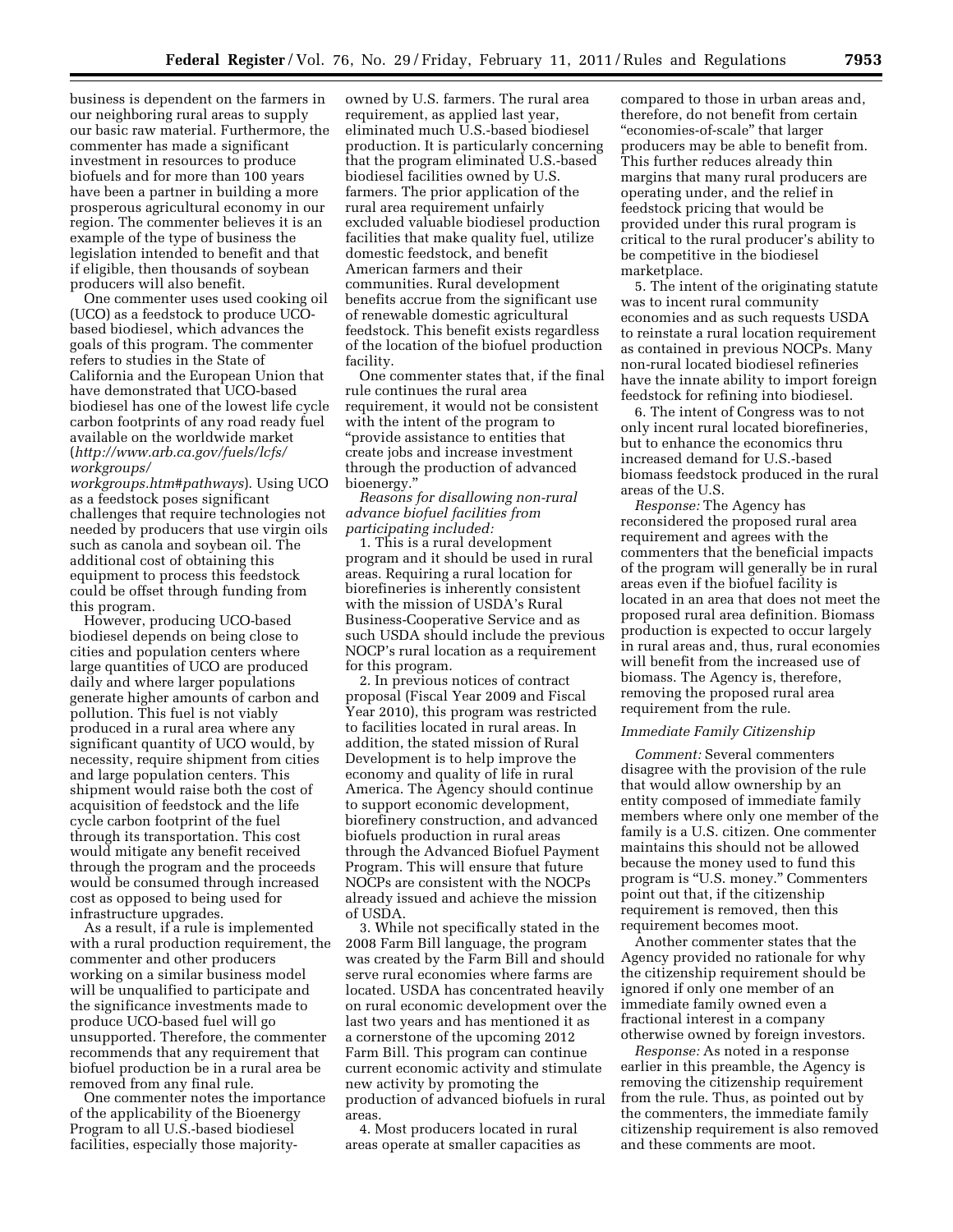## *Different Payment Rates Associated With Greenhouse Gases (GHG)*

Comments were received both for and against instituting different payment rates based on GHG emission reductions, including some comments suggesting that the Agency delay implementing a differentiation payment rate based on GHG emission reductions.

## Comments in Favor

*Comment:* Four commenters support the concept of basing payments on GHG emissions. Three of the commenters believe that the Agency should implement such provisions now, while the fourth commenter suggests a more cautious approach.

One commenter supports payments based on GHG emissions because it would be consistent with Executive Order 12514 and RFS, and, by paying more for fuels that have a greater impact on GHG emissions reduction, the program will encourage the production of these fuels. The commenter recommends adding to the existing calculation a multiplier similar to Renewable Identification Numbers (RINs), but with broader applicability such as The General Reporting Protocol of The Climate Registry.

One commenter recommends that, in order to simplify the process, advanced biofuels producers have their fuels certified by the EPA for the purposes of the RFS to determine GHG reduction. The commenter proposes that advanced biofuels that achieve a minimum 60 percent reduction receive an incremental 5x payment rate compared to advanced biofuels that meet the 50 percent reduction threshold necessary to qualify as an advanced biofuel for the RFS. The RFS 2022 goal for cellulosic biofuel, which must attain a 60 percent GHG reduction, is 16 billion gallons. Cellulosic biofuel will make up the majority of the total RFS goal of 36 billion gallons by 2022 and yet currently there is no commercial production of this alternative transportation fuel. Therefore, USDA, in cooperation with the Department of Energy and EPA, should use the Advanced Biofuel Payment Program to spur the near-term production of cellulosic biofuels by distributing larger incentive payments than other advanced biofuels.

One commenter recommends that the calculation be higher by the percent of difference. The commenter illustrates this as follows: If one advanced biofuel is 20 percent and another advanced biofuel is 50 percent, there should be a 30 percent pay difference.

One commenter agrees that incentivizing GHG performance is

clearly important, but believes that establishing a healthy industry first is more important, noting that the advanced biofuel industry has to get good before it gets great and the push toward increasingly lower GHG numbers should not be done at the sake of discouraging commercial scale capacities of other, more competitive renewable fuels, and it should not be done at the sake of overlooking valuable feedstock options. If the Agency chooses this path, the commenter recommends that the Agency should also look to provide higher payments based on a reduced level of difficulty to grow, harvest, and transport feedstock to the facility because a reliable, competitively cost feedstock is critical to a successful, long term business plan. The commenter states that incentivizing a high GHG performing fuel that fails to offer a long-term, sustainable feedstock option is counterproductive and that fuels derived from recurring, sustainable crops that can be integrated into the agriculture sector offers greater benefit to an industry trying to establish itself. Based on this, the commenter offers the following suggestion:

Establish a schedule of payment multipliers based on impact of fulfilling program goals. As an example, annually recurring crops grown incremental to current crops on existing acres and perennial crops that can be grown on marginal acres should receive a multiplier. Fuels assigned an advanced ''D code'' by EPA's Renewable Fuel Standard should also be considered for a multiplier.

Lastly, the commenter assumes that solid fuels would be exempt (and, therefore, not disadvantage liquid fuels) because there is no established GHG benchmark for solid fuels.

One commenter supports the proposed approach to offer different payment rates based on the advanced biofuels' lifecycle GHG emissions. A workable approach would be use the EPA's categorization and registration of renewable fuels, *i.e.* advanced biofuels and cellulosic biofuels, with threshold GHG emission reductions of 50 percent and 60 percent, respectively, as the basis for this differential payment scheme. Under this approach, advanced biofuels designated as cellulosic biofuels by the EPA and registered as cellulosic biofuels with the EPA would receive a greater payment than those designated and registered as advanced biofuels.

One commenter supports a payment structure that is based on GHG emissions relative to petroleum as determined by EPA for the RFS. The commenter believes that this is a

preferable approach for biodiesel producers compared to a structure in which differential payments are made on base versus incremental production. According to the commenter, the GHGbased structure would avoid penalizing biodiesel plants that have kept producing during difficult economic times. The commenter recommends that a GHG-based program provide the same higher payment levels to all of the biofuels determined by EPA to exceed 50 percent GHG emissions reductions, with no differentiation between base and incremental production.

One commenter believes that the USDA Bioenergy Program regulations should be kept simple to encourage streamlined administration of the program. While we do not believe that the indirect land use change calculations included in the RFS regulation are mature or have been adequately vetted in the scientific community, if USDA does include lifecycle GHG emission reduction benchmarks as a way to reward lower emitting fuels with a higher payment rate, the commenter recommends:

(1) Relying on already established regulations instead of creating a new set of regulations for those calculations (*i.e.,*  EPA RFS), and

(2) Not complicating the program with multiple payment levels USDA will need to create and monitor, simply create a higher payment rate for advanced biofuels, as defined in the Farm Bill, that meet the RFS lifecycle GHG emission reduction requirements.

The commenter also urges the Agency to make sure the program is flexible so that a producer can reapply in order to meet the higher payment criteria for the same project as it evolves. It should also be assumed that producers of advanced liquid biofuels would not produce fuels that do not meet the RFS qualifications; therefore, including lifecycle GHG emission reduction requirements in this program for liquid transportation fuels would be redundant and the commenter cautions against adding any unnecessary regulations to this program that could slow or complicate the process and therefore retard commercialization and production.

Once again, liquid biofuels are the only advanced biofuels that currently have a regulatory framework in place for measuring GHG emission reductions compared to their counterparts. Because the definition of advanced biofuels in this proposed rule applies to solid, liquid, or gaseous fuels, the Agency would need to determine how it will quantify gaseous and solid advanced biofuels emission reductions when compared to their counterparts. For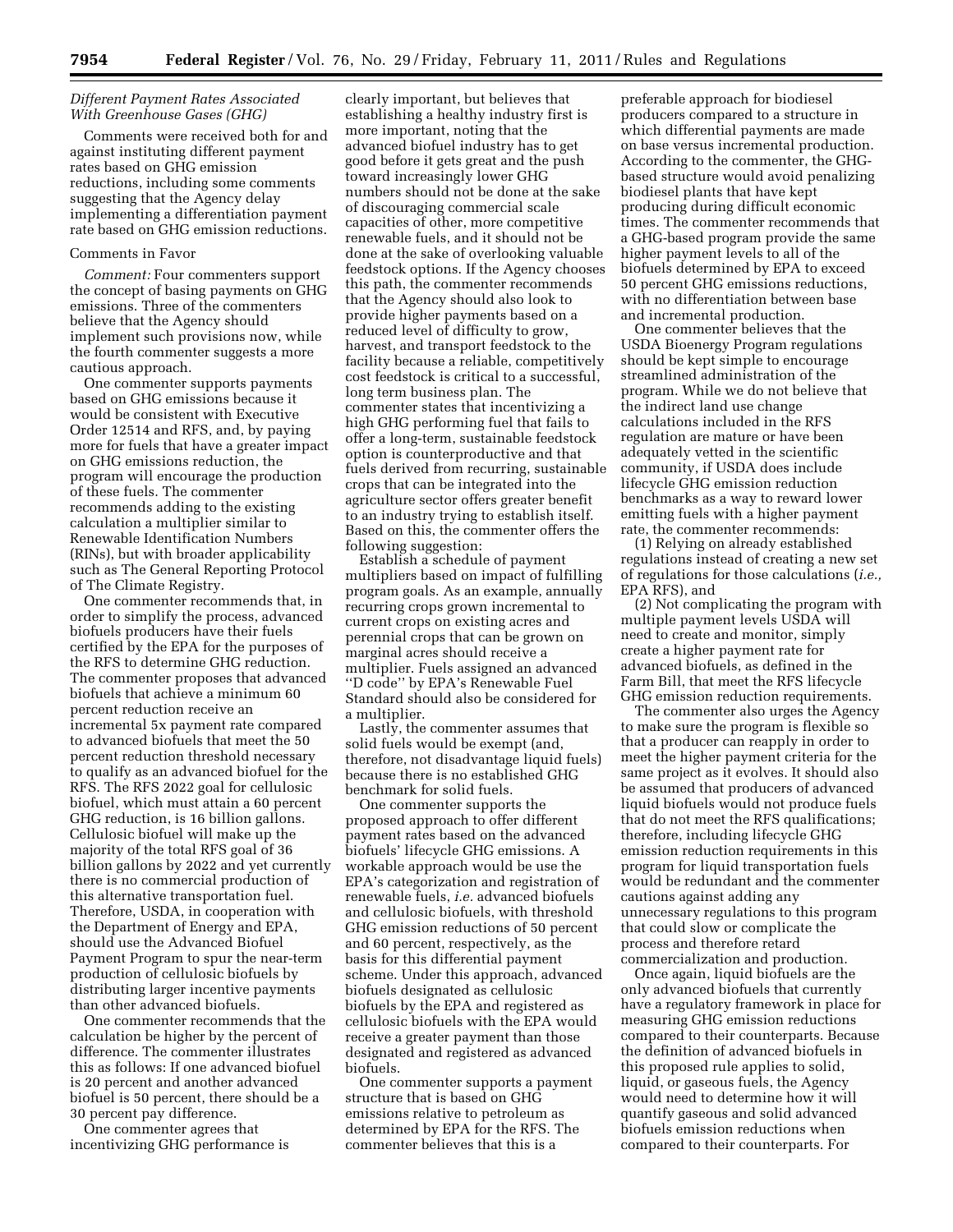reference, the commenter submitted its opinions of land use change in the regulation in its comments to the proposed rule by EPA on the administration of the RFS. A relevant excerpt is below:

''RFS driven biofuels demand on global agricultural land are miniscule compared to other land use factors. This does not mean that we can ignore the indirect land use effects of biofuels, since the goal ultimately for biofuels would be to play an even larger role in the energy supply. It does suggest, however, that current policies can be designed in such a way that they encourage investment in biofuels without immediate risk of severe land impacts. In the mean time, further analysis can be done to determine how and if policies for large scale deployment can be implemented to safeguard land resources and prevent unintended carbon emissions.

Regulating land use related emissions of carbon through biofuels may result in the premature stifling of a potentially important sustainable energy resource for transportation, while doing nothing to address the serious problems of unsustainable global land management that continue to destroy valuable natural land resources and to contribute a tremendous amount of carbon to the atmosphere.

Unsustainable farm practices worldwide may be responsible for as much as 5 million hectares per year of lost agricultural land due to degradation and loss of performance. To put that number in context, this annual loss of land is equivalent to losing 1 to 2 billion gallons of annual ethanol production each year.

Given these considerations, the commenter urges EPA to fully acknowledge the extent of the uncertainty in estimation of emissions from land use change, and ensure that emerging biofuels technologies are not disqualified from participation in the RFS–2 program unless clearly demonstrated to be out of compliance with the program's GHG performance requirements under the full range of reasonable assumptions for the pertinent methodology, including assumptions that have not been adopted in EPA's proposed methodology.

Specifically, should a biofuel satisfy its GHG performance requirement under any reasonable set of assumptions under EPA's uncertainty analysis, it should be deemed to qualify.''

One commenter supports the proposal to link payments to the achievement of GHG reductions. However, the commenter encourages the Agency to maximize GHG reductions from biofuels by basing payments on the full lifecycle reductions actually achieved, not merely on achieving minimum thresholds. The existing RFS–2 program only requires that biofuels meet specific thresholds (such as a 60 percent reduction for cellulosic biofuels), but the program offers no incentives for producers to exceed those thresholds. Conversely, low-carbon fuel standards

being developed by California and the northeastern States encourage maximum reductions by fully crediting the reductions achieved. The latter approach will best help the Agency achieve incremental GHG reductions and support the Administration's goal of reducing GHGs.

One commenter states that, in the case of a biofuel (*e.g.,* canola biodiesel) whose lifecycle analysis is still pending at EPA, the Agency should ensure that if it is subsequently determined to be eligible, then all such biofuel produced during that fiscal year would be eligible for Bioenergy Program payment, even if the production occurred before the EPA lifecycle analysis was concluded.

Another commenter provides similar, but more extensive comments. This commenter notes that EPA is currently conducting a lifecycle analysis on canola biodiesel to determine if it meets the 50 percent GHG emissions reduction threshold required for eligibility for the biomass-based diesel pool. The commenter and canola biodiesel stakeholders that are working with EPA on this process are confident that canola biodiesel will exceed the 50 percent threshold. EPA has determined that biodiesel produced from soybean oil, a vegetable oil similar to canola oil, exceeds the 50 percent threshold. The commenter believes that the lifecycle factors associated with canola will enable it to meet and exceed the required GHG emissions reductions. EPA has indicated its intention to have the canola lifecycle concluded in the next several months.

The fact that the canola lifecycle analysis has not been completed creates uncertainty for canola biodiesel producers and makes it difficult for the commenter to advocate using the EPA GHG emissions as a basis for the Bioenergy Program payments. A GHG emissions based payment structure could be preferable to the existing structure that provides a differential payment for incremental production. The GHG-based structure would avoid penalizing biodiesel plants that have kept producing during difficult economic times.

If the Agency utilizes a Bioenergy Program payment structure that is based on GHG emissions as determined by EPA for the RFS, then the Agency should ensure that if canola biodiesel is subsequently determined by EPA to exceed the 50 percent threshold, then all such biofuel produced during that fiscal year would be eligible for the higher Bioenergy Program payment, even if the production occurred before the EPA lifecycle analysis was concluded. A GHG-based program

should provide the same higher payment levels to all of the biofuels determined by EPA to exceed 50 percent GHG emissions reductions. The payment should not differentiate between base and incremental production.

Two commenters note that, if the Agency utilizes a program structure that provides a higher payment level based on GHG emission reductions, then the application process should not require significant revision. During step one, applicants can provide proof of their registration with EPA for participation in the RFS. During step three, producers can provide the actual amounts produced to qualify for the higher payment level and, according to one commenter, the RIN or appropriate proof of RFS eligibility to qualify for the higher payment level.

One commenter supports a Bioenergy Program payment structure that is based on the GHG emissions relative to petroleum as determined by EPA for the RFS. This would be a preferable approach for biodiesel producers compared to a structure in which differential payments is made on base versus incremental production. The GHG-based structure would avoid penalizing biodiesel plants that have kept producing during difficult economic times. A GHG-based program should provide higher payment levels to those biofuels determined by EPA to exceed 50 percent GHG emissions reductions. The payment should not differentiate between base and incremental production.

One commenter states that this program is intended to lower greenhouse gas emissions and reduce and replace the nation's current dependency on petroleum while creating green jobs. Biodiesel is one of the only EPA approved road ready biofuels that is capable of direct replacement of petroleum diesel without modifications in the vast majority of transportation applications. The proposed rule specifically states that, while accepting that not all biofuel produced under the program will be used in transportation, ''the Agency expects the majority of advanced biofuels participating in the program will be used as transportation fuels to meet the mandates of the Renewable Fuel Standard.''

## Comments Against

*Comment:* Two commenters state that all advanced biofuels should receive the same base and incremental payment regardless of classification by EPA under the RFS–2. According to the commenters, EPA is using unproven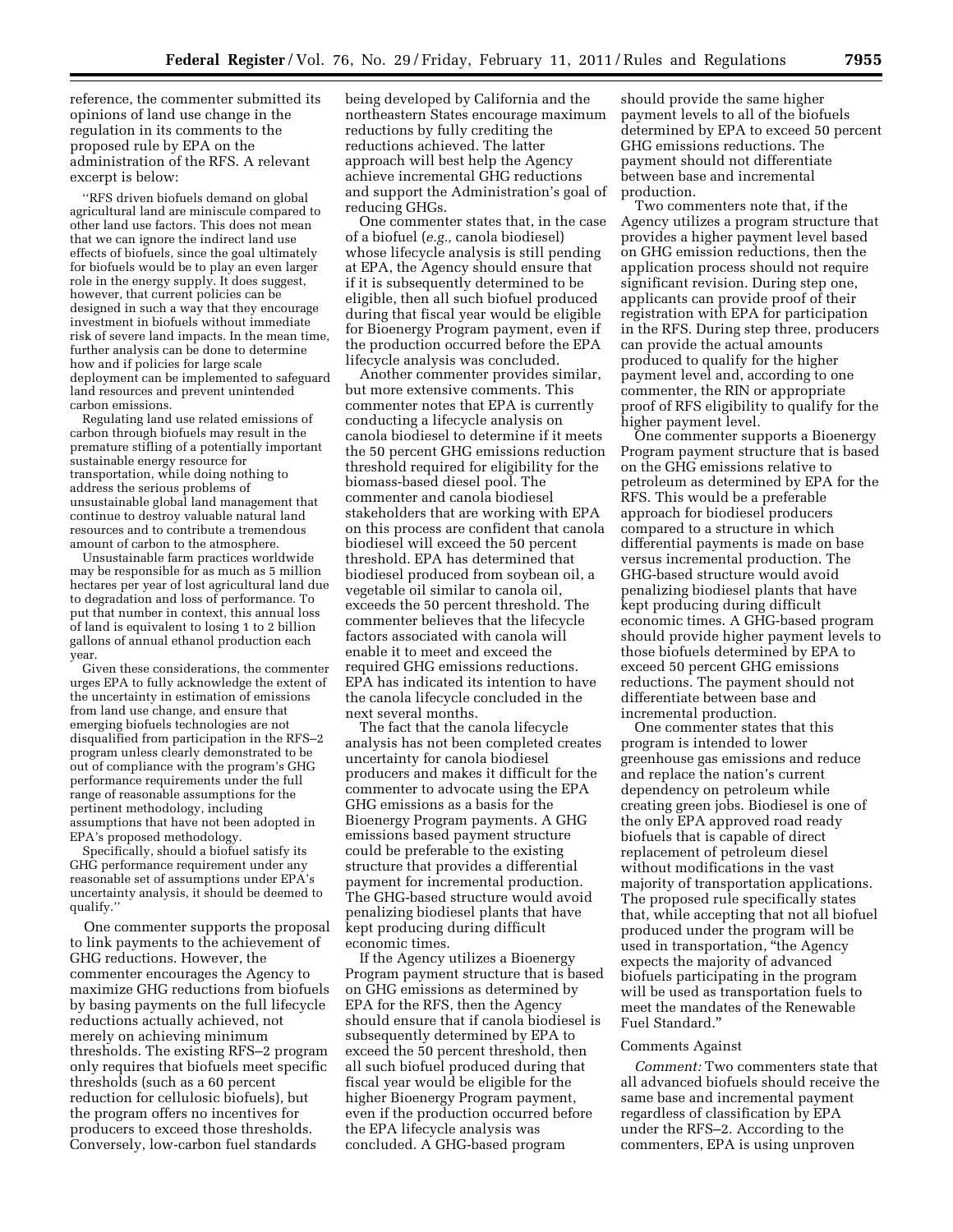combinations of models to calculate the GHG reduction for biofuels. Further, EPA's delay in qualifying existing and new feedstock and process pathways could lead to a situation where a biofuel could receive a lower payment under the proposed GHG tiers where it may be qualified by EPA at a much later date to the amount of its GHG reduction. Would this biorefinery be eligible for a ''post'' payment to get the amount it would have been eligible for under a tiered system with its new designation?

There could be instances where a feedstock could be under review until 2012 by EPA—the expiration of the current USDA program. Dependence by USDA on the RFS–2 definitions and delineations is premature. Once the science behind GHG emissions is more fully understood and defined, then the Agency may want to look at including some tiered system. The commenter suggests that this could be a much more appropriate discussion as the 2012 Farm Bill takes shape. Currently, EPA has certified very few gallons of advanced biofuels production. Development of payment tiers would result in very large payments going to very few biorefineries. Payment tiers would also be very difficult to establish for nonliquid biofuels since EPA is only certifying transportation fuels in regards to GHG reduction. Would non-liquid biofuels, which are currently eligible for payments at the same rate as liquid fuels, be at a different rate under the tiered system? Would non-liquid biofuels be responsible for supplying a complete lifecycle analysis to determine their GHG reduction?

Finally, the House of Representatives, in an amendment to the Waxman-Markey Climate Change Bill (H.R. 2454), put a moratorium on the inclusion of indirect land use calculations in determining the GHG reduction benefit of biofuels. If H.R. 2454 became law, how would USDA implement the proposed tiers? Would USDA use EPA's determined GHG reductions, and then add back the calculated indirect land use? The intent of the program is to promote the production and expansion of advanced biofuels. A tiered system of payments based on GHG reductions would not further the intent of the program, and would only complicate administration of the program and its understanding and use by biorefineries that can produce advanced biofuels. Complicating the program will lead to uncertainty among advanced biofuels producers. Uncertainty will not lead to expanded production of advanced biofuels in rural America.

One commenter states that all advanced biofuels under this program

should be treated similarly. Differentiated payments to certain advanced biofuels and not others will create artificial market distortions. These distortions are created because the USDA is picking winners and losers in the advanced biofuels arena based on arbitrary requirements. The market will then reward those who luckily meet the requirements or can adjust their production to meet the requirements. Some will be disadvantaged because the rules are changing after the plant has been built or commenced construction and cannot be changed (*e.g.,* location). Advanced biofuel produced in the U.S. and its territories is considered biofuel by the marketplace. Therefore, it does not depend on the GHG emissions of the biofuel. Separate regulations (*e.g.,* RFS– 2, CA LCFS, *etc.*) control the marketplace differentiation of biofuels based on their GHG emissions. A support differentiation based on the amount of GHG emissions of a particular biofuel should not be implemented.

## *Delay*

*Comment:* One commenter suggests the decision to offer different payment rates based on advanced biofuels' lifecycle GHG emissions be delayed until the models utilized for the calculations are proven and validated. Currently, there is significant concern about the assumptions made in such models. Once the science is better understood and accepted, then using this payment approach is premature. In addition, there is concern on how gaseous or non-liquid advanced biofuels would fit into the payment scheme and how GHG reduction for these biofuels would be considered.

Another commenter states that, for Fiscal Year 2012, the comment would support providing a higher payment rate for transportation fuels that significantly reduce GHG emissions and meet an applicable ASTM fuel specification. RFS–2 provides a specific use requirement for advanced biofuels. Specifically, the RFS–2 advanced biofuels schedule requires the use of specific volumes of biomass-based diesel, cellulosic biofuels, and advanced biofuels. Biomass-based diesel and advanced biofuels must reduce GHG emissions by 50 percent compared to the conventional fuel it is replacing. Cellulosic biofuels must reduce GHG emissions by 60 percent. Under this approach, fuel that qualifies as an advanced biofuel under the RFS–2 program and that meets an applicable ASTM specification would qualify for a higher single payment rate. The per gallon payment would be based on the

BTU content of the fuel, as is the case in the previous NOCPs and the proposed rule.

Another commenter supports USDA's proposal in this rulemaking to provide funding on a more frequent basis providing biodiesel producers a more useful income stream. However, the commenter believes that, at this time, it is most important to quickly deliver Fiscal Year 2010 payments than to ruminate the concept of basing payments relative to lifecycle GHG emission reductions. The commenter, therefore, requests that the Agency revisit the issue of basing payments on greenhouse gas emissions in a separate rulemaking, which will allow more time for industry consideration and comments.

*Response:* In consideration of the comments received, the Agency has determined that it is not appropriate, at this time, to include a payment scheme based on GHG emission reduction, primarily because such calculations are not available for all types of advanced biofuels eligible for payments under this program. The Agency may reconsider this as the industry matures and as calculations become available for all types of advanced biofuels.

However, as noted in several previous responses, the Agency has revised the rule to award ''bonus'' BTUs to an advanced biofuel meets an applicable renewable fuel standard as identified by the EPA. This provision should result in a more favorable environmental result based on GHG emission reductions.

*Comment:* One commenter notes that Section 9005 of the Farm Bill grants the Secretary broad discretion to base payments on ''appropriate factors.'' The commenter believes that it would be appropriate to structure the payments program to promote the best-performing biofuels to the maximum extent possible. The commenter strongly supports the proposal to base payments on the energy content of the fuel as well as the alternate proposal that would also consider lifecycle GHG emissions. In addition, the commenter encourages the Agency to link payments to the entire performance profile of an advanced biofuel, including energy content, lifecycle GHG performance, conventional pollutant emissions, compatibility with existing infrastructure and engines/equipment, impacts on water quality and quantity, and other factors. Some of these factors, including impacts on resource conservation, public health, and the environment, are already included as scoring criteria in the biorefinery loan guarantee program. The commenter recommends that the Agency use these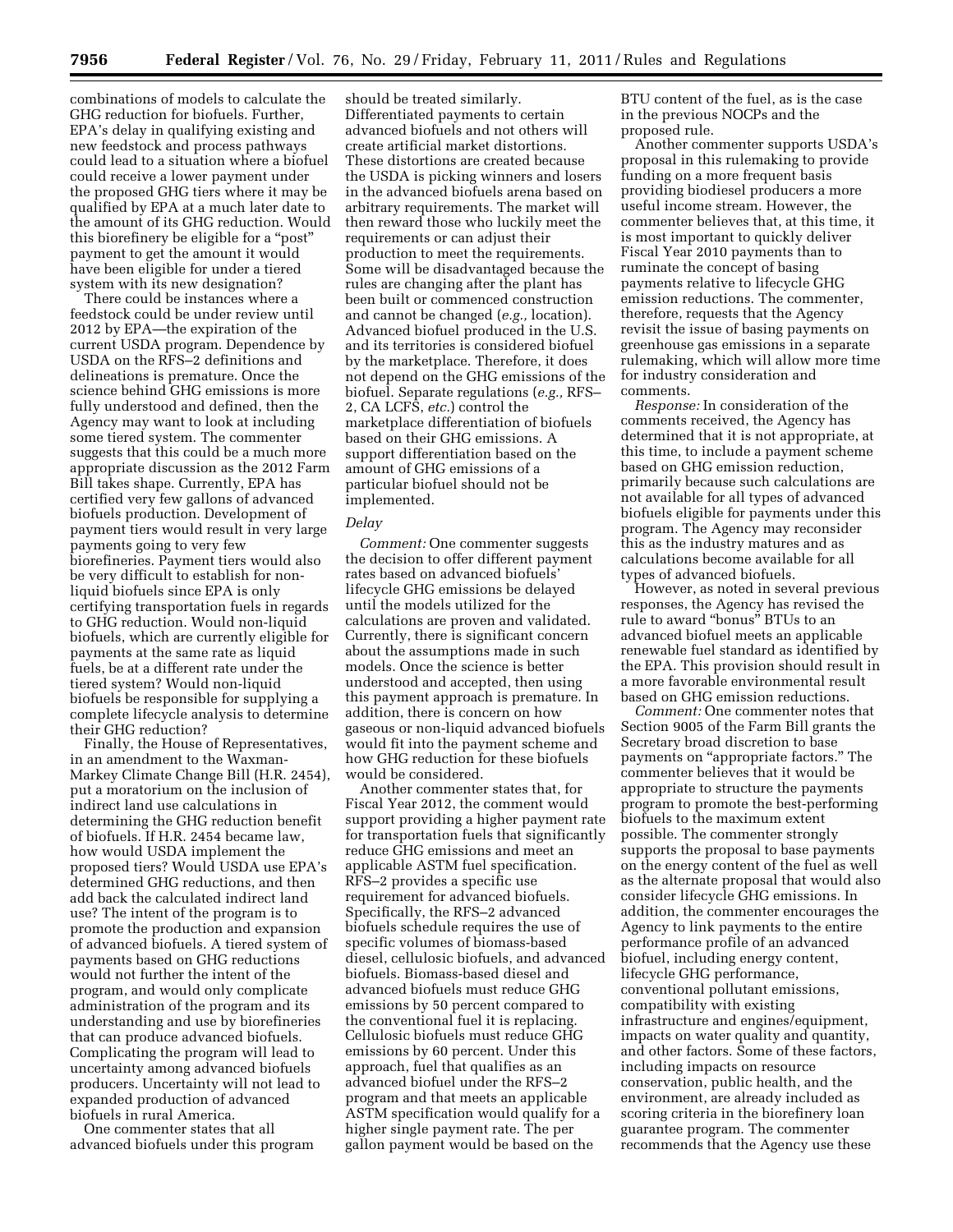same metrics, as well as additional ones, in this program.

*Response:* While the Agency acknowledges the commenter's suggestion for incorporating additional metrics for environmental quality, there are too many variables outside the control of the Agency to establish quantitative values applicable to such environmental quality metrics to establish payments. Furthermore, calculating payments based on environmental quality metrics would add complexity to both the establishment of the payment rate and the administration of the program.

## *Subpart B—Advanced Biofuel Payments*

## *Definitions—§ 4288.102*

## Advanced Biofuel

*Comment:* One commenter recommends that the definition of "advanced biofuel" include the requirement that the fuel is produced in the United States of America and its territories. According to the commenter, the definition of ''Advance Biofuel'' does not embrace the contents of other definitions such as biodiesel and ethanol. As such, a domestic producer could import commodities that meet the current definition and would potentially undermine the intent of the law. Therefore, the commenter supports the phrase either similar or exactly as used in § 4288.102 of the proposed rule ''\* \* \* manufactured in the United States and its territories.''

*Response:* The Agency agrees with the comment. The biofuel eligibility criteria (§ 4288.111) requires the biofuel to be produced in a State. The Agency is satisfied that this addresses the commenter's concerns.

*Comment:* One commenter is opposed to the use of any definition of a biofuel, qualification of a biofuel, or payment for a biofuel that is not based on the 2008 Farm Bill definition of an ''advanced biofuel.'' The commenter points out that all types of sorghum—grain, sweet, and high-biomass energy—can play an important part in the production of advanced biofuels. However, the commenter is concerned that two of the largest processors of grain sorghum into advanced biofuels do not qualify for the program. According to the commenter, this has resulted in plants being shuttered and rural economies being stymied as jobs have been lost in rural America, and the commenter encourages USDA to fix this disparity.

Two commenters note that they worked with the Senate Energy and Natural Resources Committee during the creation of the Energy Independence and Security Act of 2007 to develop an

advanced biofuels definition and with the Agriculture Committees during the debate on the Food, Conservation and Energy Act of 2008 to clearly define all types of sorghum as advanced biofuels feedstock. Making this program work for the commenter's industry is a high priority.

Two commenters note that, currently, over 25 percent of the U.S. grain sorghum crop is processed through an ethanol facility. Ethanol biorefineries account for 43 percent of domestic grain sorghum usage. It is the most important value-added industry in the sorghum belt. This type of usage has resulted in increased rural economic growth and job creation. A sound advanced biofuels program can continue this impressive track record of rural economic activity. Sweet and energy sorghum biorefineries are also being planned. These new facilities will provide rural economic activity and can be supported by an advanced biofuels program.

*Response:* Grain sorghum is an eligible feedstock under the Section 9005 program.

*Comment:* One commenter states that the definition of advanced biofuels in the Food, Conservation, and Energy Act of 2008 leaves some ambiguity in regards to the inclusion of biofuels derived from sugar and starch. The commenter points out that the proposed rule states that ''to be eligible for payments, advanced biofuels must be produced from renewable biomass, excluding corn kernel starch, in a biorefinery located in the United States.'' The inclusions section of the advanced biofuel definition in the legislation specifically includes ''(ii) biofuel derived from sugar and starch (other than ethanol derived from corn kernel starch) and (vi) butanol or other alcohols produced through the conversion of organic matter from renewable biomass.'' The commenter, therefore, requests that the Agency clarify in the final rule that the only fuel produced from corn kernel starch excluded from this program is ethanol, per the legislation and that advanced biofuels other than ethanol, for example fuels with a different molecular structure such as biobutanol, produced from a corn starch feedstock, qualify for this program under the definition of advanced biofuel in the Food, Conservation, and Energy Act of 2008.

*Response:* The Agency disagrees with the commenter and any advanced biofuel produced from corn kernel starch is excluded. The statute defines advanced biofuels as "\* \* \* fuels derived from renewable biomass other than corn kernel starch.''

*Comment:* One commenter recommends changing the current wording on exclusions to: ''The only feedstock specifically excluded from the statutory definition of advanced biofuels is corn kernel starch and other biomass materials used in food production or consumption,'' because the intent of the proposed rule, according to the commenter, is to eliminate the use of food products to make fuel.

*Response:* The Agency does not agree with commenter's recommendation. The Agency is satisfied that the rule language is consistent with the statutory language (*e.g.,* the definition of advanced biofuel is directly from the statute). Therefore, the Agency has not revised the rule as requested by the commenter.

*Comment:* One commenter is concerned about the use of food crops (*i.e.,* corn) for the production of energy and such crops need to remain as food crops. According to the commenter, it takes more energy to turn corn into energy than you get out of the conversion process and that this is not reasonable. The commenter also believes that programs for converting corn to energy profits only big agribusinesses and not the small, individual farmer and therefore such programs should not be presented as helping the farmer. The commenter believes such programs need to be discontinued.

*Response:* This program does not allow for corn kernel starch biofuel producers. The focus of this program is ''advanced biofuel,'' which are produced from non-corn kernel starch so the feedstocks are typically not in competition with food products.

*Comment:* One commenter is concerned with a reference in the preamble that indicates that the Agency has misconstrued congressional intent with regard to the definition of "advanced biofuel." The Agency states in the preamble that ''The agency understands the definition to apply to solid, liquid, or gaseous fuels that are final products \* \* \*'' (*See* proposed rule, April 16, 2010, 75 FR 20093.) The Agency made a similar statement regarding solid advanced biofuels in its BCAP proposal, where it stated that a biomass conversion facility includes a facility that proposes to convert renewable biomass into heat, power, biobased products, advanced biodiesel or advanced biofuels such as wood pellets, grass pellets, wood chips, or briquettes. (*See* proposed rule, February 8, 2010 75 FR 6267.) As explained below, the commenter does not believe that any solid fuel qualifies as an advanced biofuel under the 2008 Farm Bill.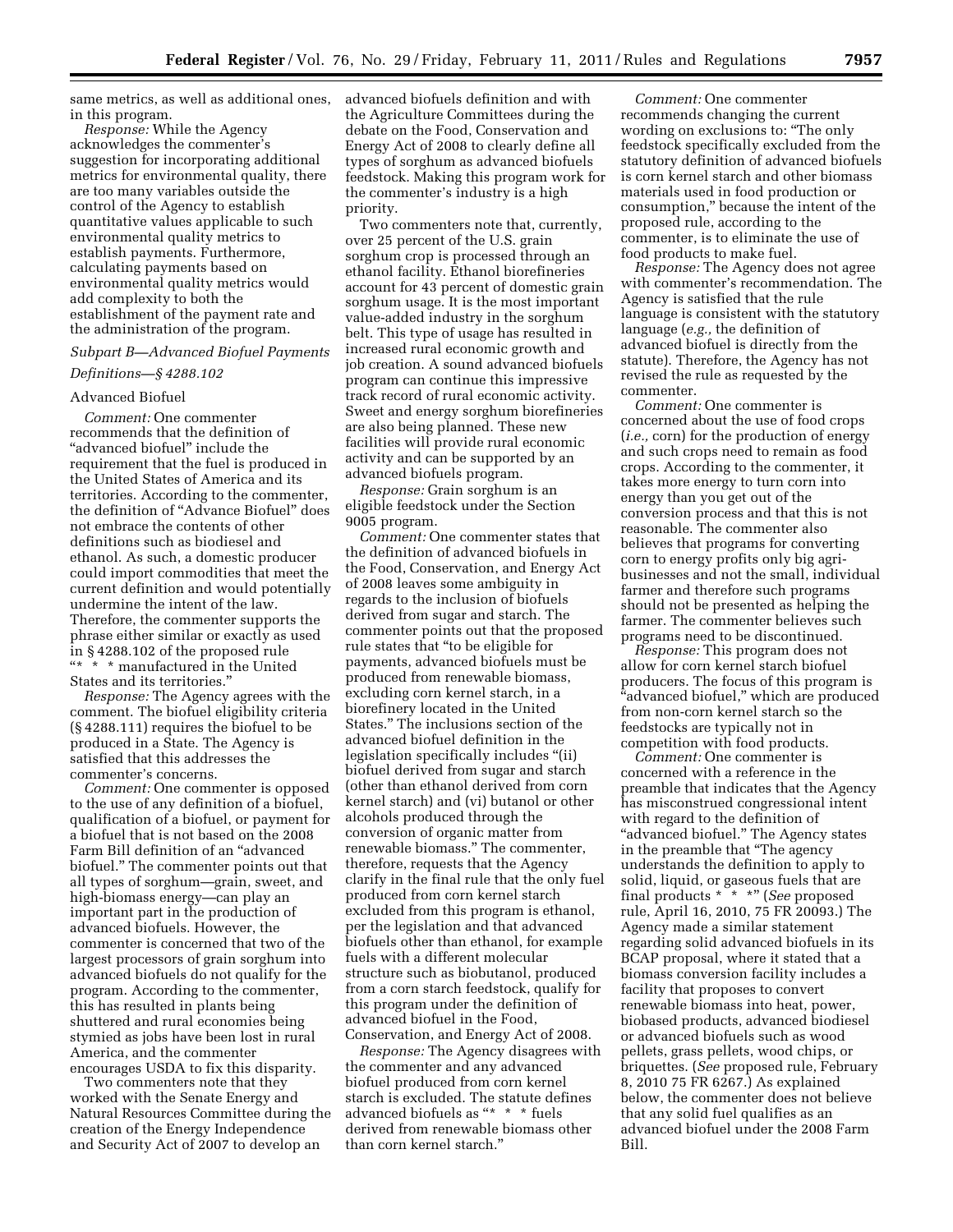The definition of advanced biofuel in the Farm Bill closely tracks the definition included in the 2007 Energy Independence and Security Act (''EISA''), which mandated the production of 36 billion gallons of renewable transportation fuels by 2022. When Congress enacted the Farm Bill the next year, it is clear that it used the same definitional framework that it used in EISA. Like the definition in EISA, the Farm Bill Section 9001 definition of advanced biofuel includes seven qualifying types of fuel. These fuels are listed in the exact same order, except that the Farm Bill definition replaces references to "ethanol" with references to ''biofuel.'' Congress also replaced the reference to "biomass-based diesel" in EISA to "diesel equivalent fuel." These changes did not evidence an intent to broaden the definition to include solid fuels, but rather indicated Congress' growing understanding that there were numerous kinds of advanced biofuels other than ethanol, including cellulosic diesel (*e.g.* BTL). Thus, it is clear that the Farm Bill definition builds upon and improves upon the EISA definition, but that in both cases Congress intended to include only liquid fuels and biogas.

According to the commenter, there is no indication that Congress ever intended to include products such as wood pellets, grass pellets, wood chips, or briquettes within the definition in either EISA or the Farm Bill. Rather, under the Farm Bill, these types of products are either a ''biobased product'' or simply renewable biomass. The mere act of chipping, pelletizing, or compressing renewable biomass does not convert it into an advanced biofuel. Therefore, the commenter encourages the Agency to clarify that advanced biofuels are liquid fuels (and biogas) as defined in the Farm Bill.

*Response:* The Agency disagrees with this comment. Advanced biofuel, as defined in the authorizing statute, is fuel derived from renewable biomass other than corn kernel starch including materials, pre-commercial thinning, or invasive species from National Forest System land or public land that meet certain conditions.

## *Larger Producer*

*Comment:* One commenter supports the proposed rule's method for determining large producers whereby the Agency will determine the refining capacity of an advanced biofuel producer based on the production at all of the advanced biofuel refineries in which the producer has 50 percent or more ownership.

*Response:* The Agency agrees with the comment.

*Comment:* One commenter is opposed to the statutory requirement that caps payments to companies with total yearly capacity exceeding 150 million gallons at 5 percent of the program's funds for each fiscal year. While the commenter understands this language was included in the legislation as a way to limit the ability of large renewable diesel coprocessors to claim program funds, the commenter believes that a more effective way to limit participation by co-processors could be modeled after the current IRS interpretation that forbids ''any fuel made out of coprocessing biomass with feedstock that is not biomass'' from receiving the Federal biodiesel blenders tax credit. The commenter contends that biodiesel gallons should not be disadvantaged under this program because of the size of the company from which they are produced. Every gallon of biodiesel production should be rewarded equivalently under this program.

*Response:* The statute provides that, for each fiscal year, not more than 5 percent of the funds are made available to eligible producers for production at facilities with a total advanced biofuel refining capacity exceeding 150,000,000 gallons per year (or 15,900,000 MMBTU of biogas or solid advanced biofuel). It is the Agency's position that the requirement meets the intent of the originating language. The Agency does not have the authority to overwrite the original legislation.

*Comment:* Two commenters point out that the legislation for this program requires that not more than 5 percent of the funds be made available to eligible producers for production at facilities with capacity exceeding 150 million gallons per year. Both commenters believe this legislative provision requires the Agency to specify that this capacity calculation does not include a producer's non-advanced biofuel capacity, should it have facilities in the U.S. producing additional gallons that do not qualify for this program. Thus, the commenter recommends that the 150 million gallon limit should only include a producer's advanced biofuel capacity. Therefore, the commenter requests that the Agency specify in the final rule that the capacity calculation does not include a producer's nonadvanced biofuel capacity, should it have facilities in the U.S. producing additional gallons that do not qualify for this program.

Another commenter supports the proposed rule's method for determining large producers, whereby the Agency will determine the refining capacity of an advanced biofuel producer based on the production at all of the advanced

biofuel refineries in which the producer has 50 percent or more ownership.

Another commenter recommends eliminating the 150 million gallon per year production per owner cap. The commenter states that the incentives in this program will assist the current infrastructure's transformation to the next generation of feedstock and next generation of biorefinery technology that will exceed reduced green house gas emissions levels. Transforming the biodiesel companies of today to the next generation of biorefinery production of tomorrow, this program will keep the pace moving forward. Removing the 150 million gallon cap will help accelerate this progress. Further, as the industry continues to consolidate to meet the needs of RFS2 obligated parties, removing the maximum production capacity per company will aid in more efficiently offering large volumes of biodiesel to these petroleum companies.

*Response:* With regard to eliminating the 150 million gallon cap, it is the Agency's position that the rule requirement meets the intent of the originating language. The Agency does not have the authority to overwrite the original legislation. In addition, the Agency agrees with the commenter that only the producer's advanced biofuel production counts towards the 150 million gallon cap (or the Agency defined equivalent of 15,900,000 MMBTU if the advanced biofuel is a biogas or solid) and the rule makes this clear.

*Comment:* Two commenters state that a per gallon limit for small and large producers is only applicable to liquid advanced biofuels producers. Because the definition of advanced biofuels in this proposed rule applies to solid, liquid, or gaseous fuels, the commenters state that the Agency needs to determine how it will define small and large producers of gaseous and solid advanced biofuels, should they qualify for this program.

*Response:* The Agency agrees with the commenter and has made provisions in the rule as to how biogas and solids producers are considered large or small. The Agency has added clarifying language in the definition of the term "larger producer" to account for producers of biogas and solid advanced biofuels. The definition in the interim rule now reads: ''An eligible advanced biofuel producer with a refining capacity as determined for the prior fiscal year, based on all of the advanced biofuel facilities in which the producer has 50 percent or more ownership, exceeding: (1) 150,000,000 gallons of liquid advanced biofuel per year; or (2) 15,900,000 MMBTU of biogas and solid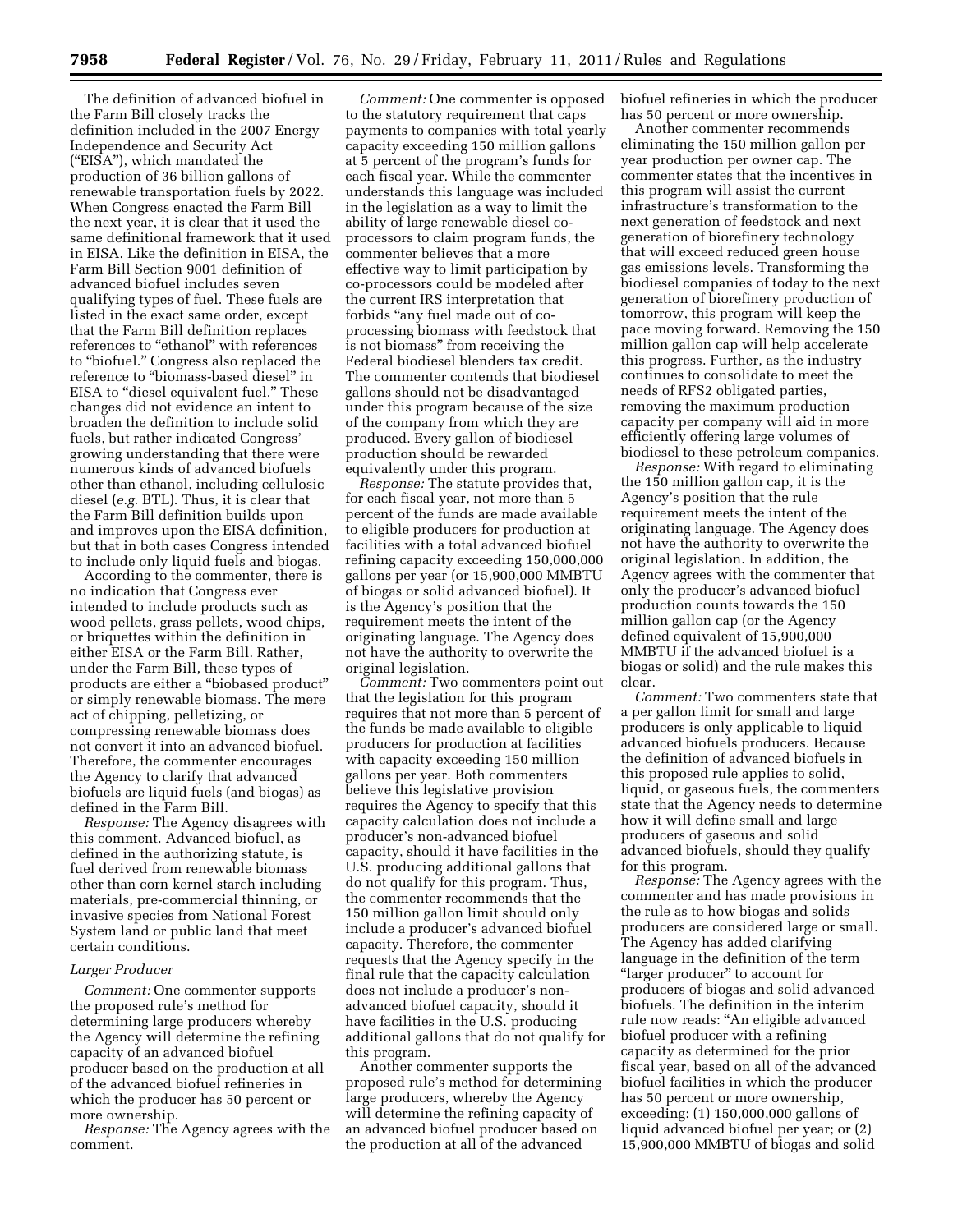advanced biofuel per year.'' Also, a parallel change was made to the definition of the term ''smaller producer.''

## *Oversight and Monitoring—§ 4288.105*

*Comment:* One commenter believes that the proposed rule does not do enough in checking in on the progress of the biofuel. The commenter believes that, if the government is helping to fund the research, it should establish deadlines to ensure that progress is being made so that research does not become stagnant.

*Response:* The Agency disagrees that it does not provide sufficient oversight. The program does not provide payment for research and development activities.

## *Applicant Eligibility—§ 4288.110*

*Comment:* One commenter requests that the Agency clearly state that advanced biofuels produced at a biorefinery producing multiple bioproducts are eligible for the program. According to the commenter, the future biorefinery will likely develop much like the typical oil refinery of today. In other words, one feedstock will be utilized to produce several products at one facility. In a biorefinery's case, renewable biomass will be the feedstock and multiple biofuels, biobased products and specialty renewable chemicals could be produced at the same plant or industrial facility. The commenter believes that the Agency should encourage the concept of industrial ecology and collocation of diverse product manufacturing units. The final rule for the Bioenergy Program should not limit future biorefineries that use efficient and cost effective business models. It should be specifically stated in the final rule that advanced biofuels produced at a biorefinery producing multiple bioproducts should be eligible to qualify for the program.

*Response:* The Agency does not exclude biofuel facilities that produce multiple products. However, payments are made only for the eligible advanced biofuel produced.

*Comment:* One commenter suggests that the Agency consider limiting eligible biorefineries to those with a production capacity that exceeds a certain volume. The commenter maintains that including lab scale and small pilot scale facilities biorefineries may significantly increase administration and not achieve the desired effect of the program.

*Response:* The Agency disagrees and does not consider administering small volume producers a burden, and considers all eligible advance biofuel

producers if they provide the certifications as required in the rule.

*Comment:* One commenter has concerns regarding the proposed Advanced Biofuels Payments being applicable for plants only larger than 10 million gallons of production per year. In our rural communities, often times the feedstock that will be utilized may not support a plant that large. This does not mean the feedstock cannot make an impact on fuel production in the U.S.; rather, it may make more sense economically to produce this ethanol close to the fuel source. Smaller plants, with their potential to create employment and possibly reduce waste issues in small communities from waste paper, whey permeate, and other waste sources, can economically produce advanced biofuels. The commenter believes it is in the best interest of rural communities, and renewable fuel production as a whole, to allow smaller facilities such as 500,000 gallons per year or more, to qualify for these subsidies.

With producers of small amounts of waste that can be converted to advanced biofuels scattered throughout small communities in the Midwest, the Advanced Biofuels Payment can be a strong tool for economic growth in rural areas. Small plants, which are less capital intensive and require fewer infrastructures, could also be positively affected by this decision to allow smaller facilities to receive the subsidy.

*Response:* The proposed rule does not contain a size requirement for participation. The only size requirement pertains to the limitation of 5 percent of program funds that can be made available to advanced biofuel producers that have facilities whose combined total capacity is more than 150,000,000 gallons. As such, the proposed rule already directs the majority of the program benefits to smaller producers (*i.e.,* those with production capacities of less than 150,000,000 gallons).

## *Biofuel Eligibility—§ 4288.111*

*Comment:* One commenter agrees that the program should only pay for the production of final advanced biofuel product and not to intermediary components or products that are used in the production of the final advanced biofuel product. This will significantly reduce fraudulent schemes that result in double payments for the same volume of fuel used by the market.

*Response:* The Agency agrees with the commenter. The program makes payments for final advanced biofuel. The components used in producing advanced biofuel are not eligible for payments.

*Comment:* One commenter would like to get clarity on the definition of an eligible advanced biofuel. Would an advanced biofuel be eligible if it can and is used for several potential applications, not all of which are fuel? If so, then is it necessary to demonstrate to the Agency that the volume being claimed is used as fuel? Specifically, for example, glycerin from a biodiesel facility can be used in many different applications; one of which is as fuel to generate energy. Would the production of glycerin be eligible if it can be showed that the downstream application is as a fuel?

*Response:* The Agency disagrees with the comment. The intent of the program is to make payments for production of advance biofuel and not for uses other than for fuel. For example, a producer produces a transportation fuel that also results in production of glycerin. If the glycerin is sold directly as a fuel, the producer would receive a payment. However, if the glycerin is sold for medical or other non-fuel sources, the producer would not receive a payment.

## *Biofuel Eligibility—§ 4288.111*

Eligible Advanced Biofuel—Paragraph (a)

*Comment:* One commenter believes that, while Federal incentive programs should not choose technology winners or losers, the production of advanced biofuels for the transportation sector should be supported as much as possible to achieve the aggressive goals of the Renewable Fuels Standard (RFS). The commenter agrees that fuels eligible for the Section 9005 Program can be in the gaseous, liquid, or solid phases, but that those fuels should be used as transportation fuels, not for electricity production or other end uses. Further, if renewable electricity or gas is produced as a transportation fuel those fuels should qualify. However, if renewable feedstock is used to produce electricity or other non-mobile uses, the commenter believes that other Federal programs are in place to support such projects, including the Rural Energy for America Program. The commenter believes that advanced transportation biofuels should not have to compete against other end use products and, therefore, recommends that Advanced Biofuel Payments go toward transportation fuels only.

*Response:* The Agency disagrees with the commenter's recommendation to limit this program to transportation fuels only. The Agency points out that the authorizing statute does not limit this program to transportation fuels. The purpose of the program is to provide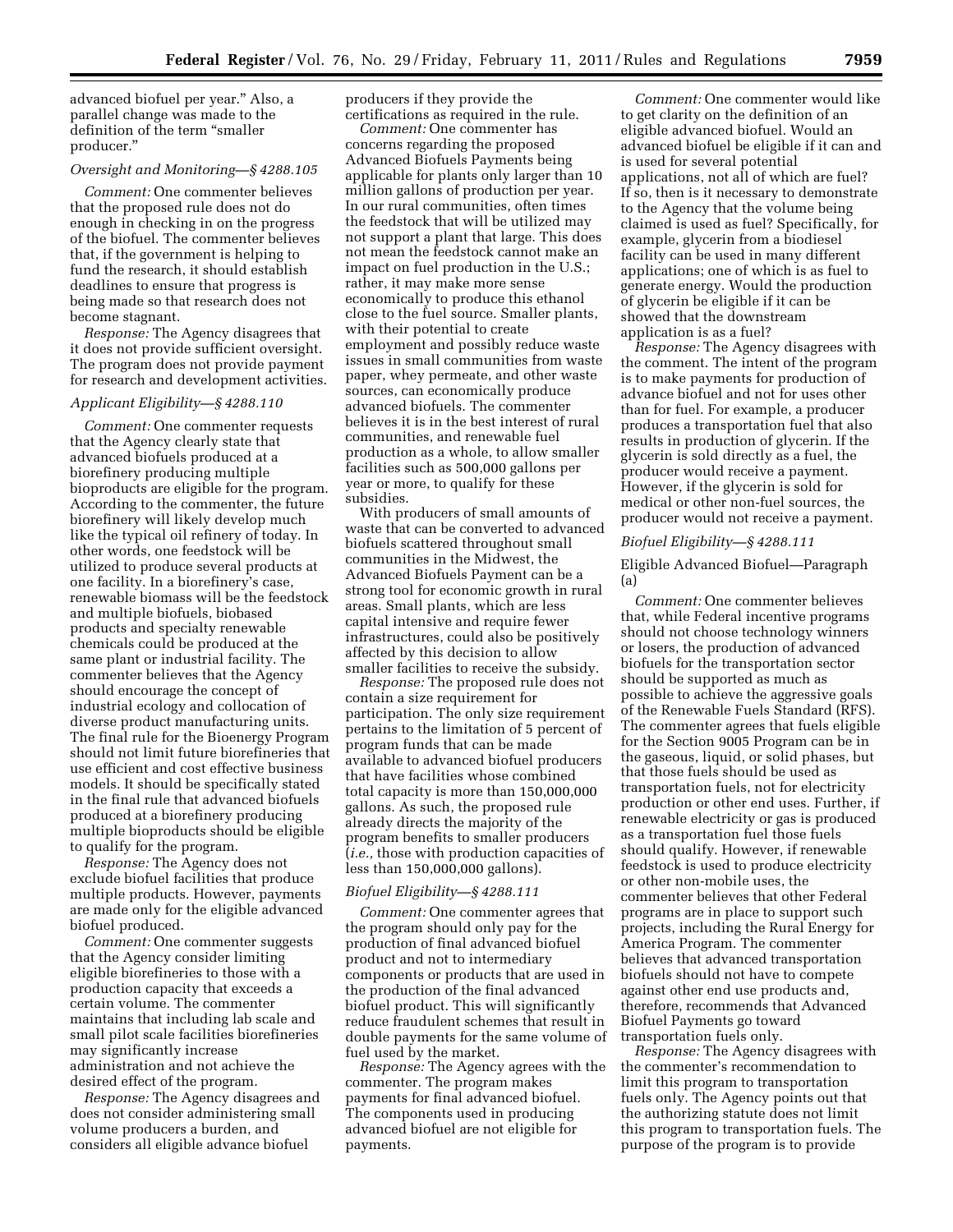payment to eligible advanced biofuels producers producing liquid, biogas, or solid fuels, and not to the end use of such advanced biofuels. The Agency, therefore, has not revised the rule in response to these comments.

#### *Certification-Related Comments*

*Comment:* A number of commenters expressed concern over the certification requirement, with several suggesting alternatives.

One commenter believes a requirement for an independent third party certificate of analysis on every load is completely unworkable and extremely expensive. According to the commenter, the cost for a full ASTM battery of test can exceed \$6,000 per sample. The commenter points out that biodiesel plants perform a few indicator tests internally which suffice for the biodiesel market; to require otherwise would be cost prohibitive and unnecessary. The commenter, therefore, supports allowing biodiesel producers to provide self-certifications.

One commenter requests the Agency to clarify § 4288.105(a)(3), Certificate of Analysis. While the commenter supports that only biodiesel meeting ASTM specifications be allowed payment, the proposed rule seems to indicate that each certificate of analysis needs to be issued by a qualified, independent third party. According to the commenter, this is economically infeasible and unworkable. The commenter notes that it issues thousands of Certificate of Analysis (one must accompany each load of biodiesel loaded at the plant) and an independent third party certificate of analysis costs in the several hundred dollar range and takes several working days. The commenter, as a BQ–9000 certified plant, does receive independent third party analysis of its production on a time frame contained within its BQ– 9000 certification, but is unable practically or financially to provide an independent third party certificate of analysis for every gallon of biodiesel produced, which this proposed rule seems to indicate will be required. Rather, the commenter is supportive of a requirement that a biodiesel producer self-certify that a quarterly, independent third party certificate of analysis showing ASTM standards being met is available for USDA inspection.

While not objecting to the requirement in the proposed rule that producers provide an independent certificate of analysis to verify that fuel produced in the facility meets the ASTM D6751 fuel specification, several commenters request that the Agency clarify in the final rule that an

independent certificate of analysis is not required for every gallon or batch of fuel produced in a facility, because such a requirement would be cost-prohibitive and impractical. The commenters would support requiring a biofuel producer to self-certify on a quarterly basis or on a once per payment period that an independent certificate of analysis verifying that fuel produced in the facility meets applicable ASTM standards is available for review by USDA personnel consistent with other self-certification requirements provided under the program.

*Response:* The Agency has clarified the requirements pertaining to the independent certificate of analysis. The Certification from a blender or a third party is acceptable certification to ensure the quality of an advanced biofuel. The requirement of receiving BQ–9000 Certification was eliminated from the interim rule.

*Comment:* One commenter supports requirements that ensure that only high quality fuel enters the market and supports requirements that participants in this program self-certify compliance with IRS, EPA, EISA, the Clean Air Act, and ASTM D6751 quality specifications. This commenter notes that these selfcertification requirements for biodiesel producers are in addition to requirements for third party certificate analysis and are more than sufficient to ensure that the fuel placed in the market is of sufficiently high quality for use, distribution, and sale. The commenter points out that it has strict internal testing with its onsite laboratory and the commenter, and its customers, require that the fuel meets or exceeds ASTM specifications before sale.

The commenter recommends that the final rule include a similar requirement that other biomass-based diesel and fuels meet applicable ASTM or equivalent standards to receive payment under the program.

*Response:* The Agency agrees with the commenter that appropriate certifications, such as ASTM, BQ–9000, and D6751, are beneficial for producers, distributors, and consumers. Further, the Agency has determined that appropriate certification for pipeline quality for biogas is necessary. However, in cases where biogas is not injected into a pipeline distribution system, but is used on-site for electric generation, it is not eligible for payment under the program.

*Comment:* One commenter notes that it has an extensive in-house quality program that analyzes and ensures that the biodiesel produced meets or exceeds the current ASTM specifications before shipping to its customers. The

commenter uses round robin laboratory testing between biodiesel plants and its research group to ensure the accuracy of its lab results that the results fall under normal operating parameters. Thus, the commenter believes that its BQ–9000 certification and its strict internal quality control make an independent analysis unnecessary.

*Response:* The Agency disagrees with the comment regarding the independent analysis. The purpose of an independent analysis is to ensure the integrity of the advanced biofuel. The program no longer requires the BQ–9000 certification. The Agency considers certification by an independent third party to be the best way to accomplish this. The Agency has revised the requirement in the interim rule to allow the blender who purchases the advanced biofuel to provide the thirdparty certification quarterly only if the blender is not associated with the facility.

*Comment:* One commenter states that the requirement for biodiesel producers to self-certify compliance with IRS, EPA, EISA, Clean Air Act and applicable ASTM standards provides sufficient, overlapping enforcement mechanisms to ensure that the biodiesel being produced is of sufficient quality for sale and use in the marketplace. Further, the commenter does not object to the requirement that producers provide an independent certificate of analysis to verify that fuel produced in the facility meets the ASTM D6751 fuel specification. However, the commenter makes several suggestions.

First. The commenter recommends that the Agency clarify in the final rule that an independent certificate of analysis is not required for every gallon or batch of fuel produced in a facility, as this requirement would be costprohibitive and impractical. The commenter indicates that it would support requiring a biofuel producer to self-certify on a quarterly basis that an independent certificate of analysis verifying that fuel produced in the facility meets applicable ASTM standards is available for review by USDA personnel consistent with other self-certification requirements provided under the program.

Second. The commenter notes that, in some cases, requiring additional certifications from a third party is unnecessary, onerous, and costly for biodiesel producers. The additional cost would negate some of the benefits that the Bioenergy Program is intended to provide. Some biodiesel producers have their own in-house lab that performs their analysis for in-process work, as well as finished product and shipments.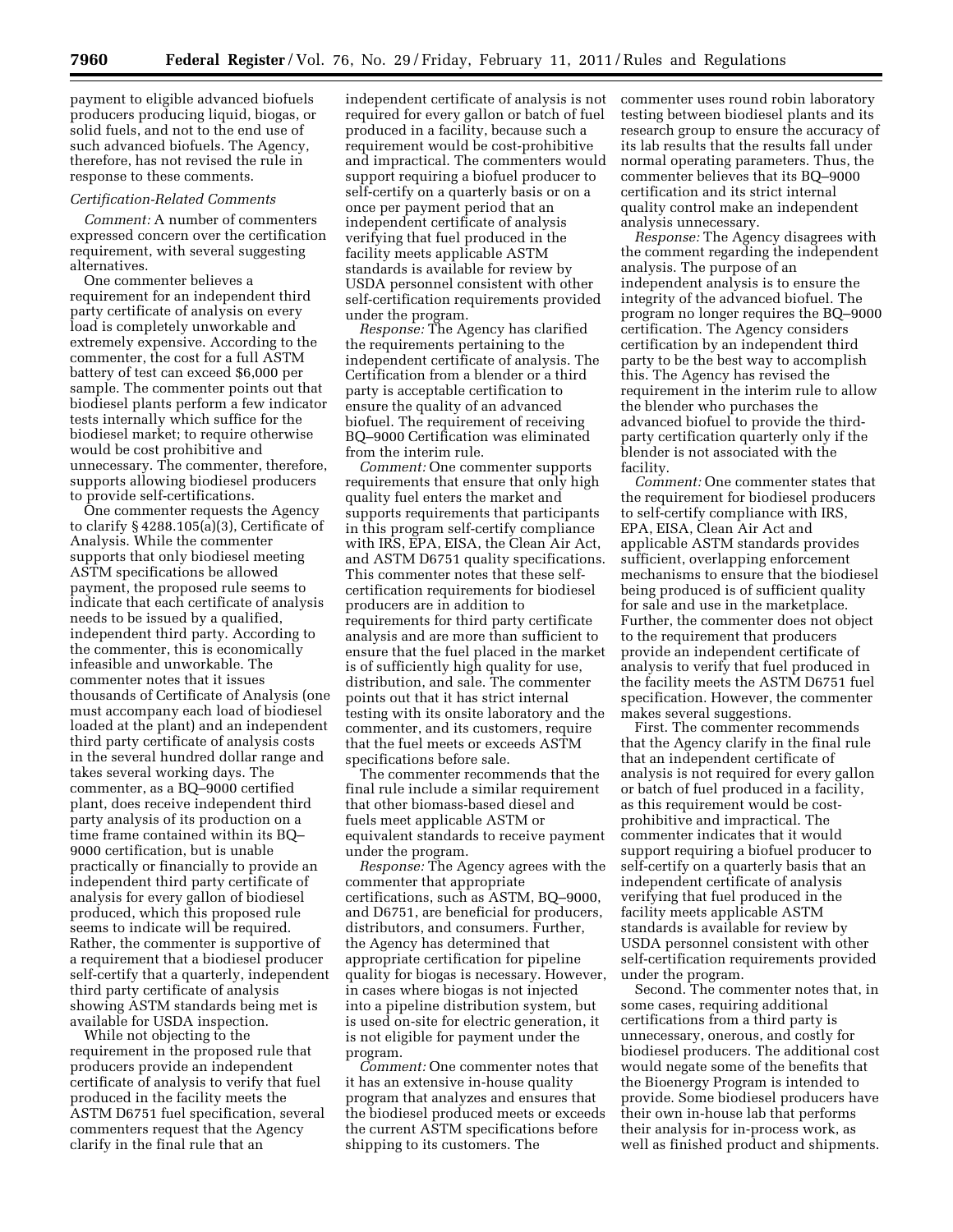These companies generate their own Certificates of Analysis as needed. While the commenter states that it appreciates the Agency's desire to ensure that advanced biofuels that are eligible for the Bioenergy Program are of sufficient quality, the commenter believes that, in most cases, this can be accomplished and verified without requiring the redundant use of an outside lab.

*Response:* The Agency's intent was not to have a certification on each gallon sold and the rule has been revised to clarify this. As discussed in a previous response, certification is to ensure the quality of the advanced biofuel produced is at standards to be used in the market. The Agency will accept a certification from the blender who purchases the advanced biofuel provided the blender is not associated with the facility.

*Comment:* One commenter recommends allowing self-certification using a combination of IRS, EPA, ASTM, and BQ–9000 documentation. While the commenter does not object to the requirement in the proposed rule that producers provide a combination of IRS, EPA, and quality certificates as documentation to meet program requirements, the commenter recommends that producers be able to self-certify their fuel quality specifications by offering internallycreated Certificates of Analysis. The commenter is confident in its network's self-certification because the commenter is approved by the National Biodiesel Accreditation Committee's BQ–9000 Producer program. The commenter, thus, recommends that the Agency include this quality program in the requirements for program participation.

Other commenters state that, in some cases, requiring additional certifications from a third party is unnecessary, onerous, and costly for biodiesel producers. The additional cost would negate some of the benefits that the Bioenergy Program is intended to provide. Some biodiesel producers have their own in-house lab that performs their analysis for in-process work, as well as finished product and shipments and generate their own Certificates of Analysis as needed. While appreciating the Agency's desire to ensure that advanced biofuels that are eligible for the Bioenergy Program are of sufficient quality, the commenters believe in most cases this can be accomplished and verified without requiring the redundant use of an outside lab.

One commenter notes that this section states that the Agency will review the producer records to ensure that each certificate of analysis has been issued by

a qualified independent third party, but later the proposed rule, when detailing the certifications that are needed for biodiesel and biomass-based diesel producers, suggests that a selfcertification is required. The commenter supports allowing biodiesel producers to provide self-certifications.

One commenter supports efforts to ensure that only fuel of appropriate quality is entered into commerce. The commenter, therefore, supports requiring participants to self-certify that biodiesel receiving payment under the program meets the ASTM D6751 fuel specification.

Another commenter states that the ASTM D6751 standard is an appropriate and sufficient means of ensuring that the biodiesel production supported by the Bioenergy Program meets the necessary quality standards and that biodiesel production supported under the Bioenergy Program should be required to meet ASTM D6751.

In addition, both commenters recommend that other biomass-based diesel and liquid hydrocarbons receiving payment under the program be similarly required in the final rule to meet an applicable ASTM fuel specification to receive payment under the program.

*Response:* The Agency disagrees with the comment regarding the independent analysis. The purpose of an independent analysis is to ensure the integrity of the advanced biofuel. The Agency's intent was not to have a certification on each gallon sold. The Agency will accept a certification from the blender who purchases the advanced biofuel only if the blender is not associated with the facility.

*Comment:* Many commenters express concern about the proposed requirement for BQ–9000 certification and each recommend that it be removed from the rule.

One commenter notes that BQ–9000 certification is a voluntary program and is used like a status symbol. According to the commenter, not many belong to this program and it is very expensive. The commenter states that, even though they do not participate in the BQ–9000 program, their biodiesel is as good as those who do participate. The commenter points out that they participated in the payment program last year, receiving \$1,700, but that it would cost the commenter 10's of thousands of dollars to belong to BQ– 9000 program. Therefore, the commenter recommends that the BQ– 9000 certification be taken out of the rule in order to be fair to all biodiesel producers.

One commenter makes similar comments, pointing out that the proposed rule already requires that ASTM D6751 standards be met. In the commenter's situation, the counterparties to our sales require a third party analysis of the fuel showing that it meets ASTM standards. Therefore, according to the commenter, a BQ–9000 certificate is meaningless and would impose additional recordkeeping burdens on the commenter's facility. Further, according to the commenter, the BQ–9000 certification does not guarantee compliance with ASTM standards.

One commenter notes that participation in the BQ–9000 program, which is set up by the National Biodiesel Board, is not required to be a biofuel producer. According to the commenter, they have ASTM testing that they must pass and that doing so qualifies the commenter as a producer. Therefore, the commenter believes that BQ–9000 certification should not be a requirement for this program.

One commenter does not think it necessary to require biodiesel producers provide BQ–9000 certification. According to the commenter, neither EPA nor the IRS require BQ–9000 for RFS–2 or the blender credit, but instead both require ASTM–6751–09, which the commenter thinks is appropriate. Because BQ–9000 is a costly requirement for small producers, the commenter believes requiring it will not encourage innovation. The commenter recommends using the same requirements as IRS and EPA as the easiest solution.

One commenter does not believe it is necessary to require the BQ–9000 certification for program eligibility under the proposed rule. The commenter notes that, while the BQ– 9000 program is a valuable and effective tool for the biodiesel industry, it is not an appropriate enforcement tool and is not conducive to use as a requirement for eligibility under the Bioenergy Program.

One commenter also states that the BQ–9000 certification requirement provided for in the proposed rule is unnecessary and duplicative, and should not be included in the final rule. Though the commenter believes in the value of the BQ–9000 program, it was neither designed nor envisioned to serve as a regulatory enforcement tool. The commenter points out that the Agency, through the other certifications required under the program, has multiple reliable methods to ensure that fuel provided under this program meets the required ASTM D6751 specification.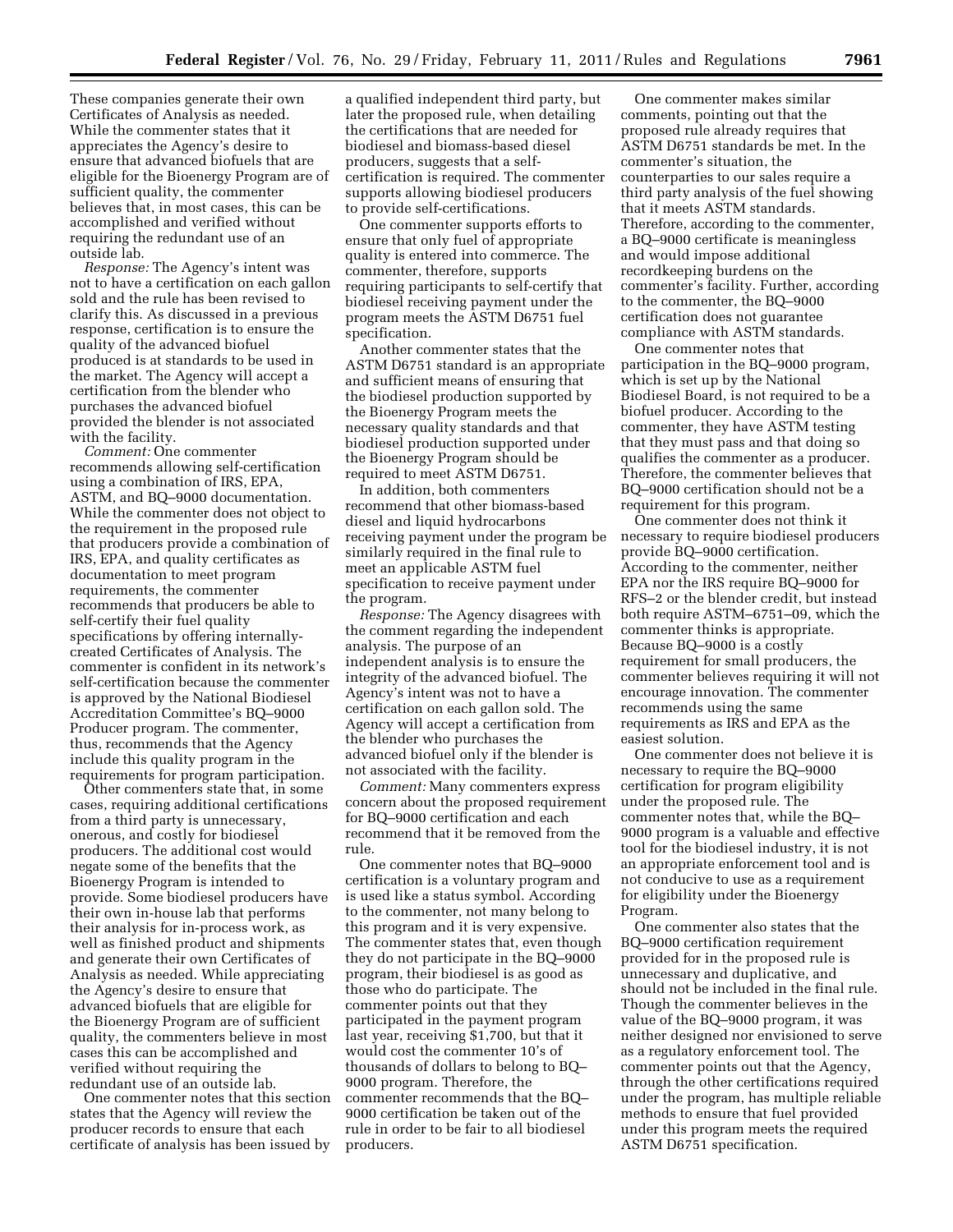One commenter points out the requirement for BQ–9000 is redundant and unnecessary. BQ–9000 is a voluntary and cooperative program for the accreditation of producers. Regardless, all biodiesel producers must conform to ASTM 6751–08 as amended in order for the fuel to be recognized and qualified for transportation use. The Agency has multiple reliable methods that are statutorily defined for its use to validate the claims of the producers.

Two commenters note that a biodiesel producer must be operational for 6 months before it can receive BQ–9000 certification. The USDA Bioenergy Program contemplates providing payments to entities that are new. Thus, requiring BQ–9000 certification would prevent any facilities that are less than 6 months old from participating. In all likelihood, it would make some biodiesel producers ineligible for even longer periods, as 6 months is the minimum time required to obtain BQ– 9000 certification.

One commenter believes that the requirements for biodiesel producers to meet the registration requirements with EPA for the RFS, meet the quality requirements per ASTM D6751, and provide the RFS Renewable Identification Number (RIN) are sufficient to ensure that the biodiesel being produced is of sufficient quality for sale and use in the marketplace. The commenter is concerned with the inclusion of the BQ–9000 certification required for program eligibility under the proposed rule. However, while the BQ–9000 program is a valuable and effective tool for the biodiesel industry, it is not an appropriate enforcement tool and is not conducive to use as a requirement for eligibility under the Bioenergy Program.

The ASTM D6751 standard is a more appropriate and sufficient means of ensuring that the biodiesel production supported by the Bioenergy Program meets the necessary quality standards. Biodiesel production supported under the Bioenergy Program should be required to meet ASTM D6751.

One commenter points out that the BQ–9000 program is only for biodiesel production so biomass-based diesel and liquid hydrocarbons derived from biomass would not be able to meet this requirement. Further, the BQ–9000 is a voluntary program run by an industrybased organization; it is inappropriate to regulate this program as a requirement for producers. Finally, it discriminates against smaller plants who cannot afford to meet the recordkeeping requirements of this program.

One commenter, while a strong supporter of the BQ–9000 program, believes the other quality assurance mechanisms contained in this rule mandatory self-certification for compliance with IRS, EPA, EISA, CAA and relevant ASTM standards—are more than sufficient to allow only ASTM D6751 biodiesel to qualify for payment under this program. According to the commenter, maintaining the BQ– 9000 certification requirement will be much more likely to prevent smaller producers and new facilities from participating in this program than to enhance the quality of eligible fuel.

One commenter questions the need for BQ–9000 certification as a requirement for program eligibility and believes it unnecessary. While acknowledging that BQ–9000 certification is an important and valuable tool for the biodiesel industry to consistently produce a high quality fuel, according to the commenter, BQ– 9000 was set up as a best practices industry standard and is not designed for regulatory enforcement. The commenter believes that the certification requirements listed above make this requirement duplicative, unnecessary and it should be removed from the final rule.

One commenter provides extensive discussion as to why BQ–9000 certification is unnecessary and duplicative, and should not be included in the final rule. The commenter points out that BQ–9000 is a cooperative and voluntary program for the accreditation of producers and marketers of biodiesel. The program provides a set of best practices for biodiesel producers to utilize when monitoring important fuel production activities such as sampling, testing, storage, sample retention and shipping. Though the commenter believes in the value of this program, the BQ–9000 program was neither designed nor envisioned to serve as a regulatory enforcement tool. The commenter details the various requirements that biodiesel producers must address:

• Register with the Internal Revenue Service (IRS). The Internal Revenue Code specifically requires fuel to meet the ASTM D6751 fuel specification to qualify for the biodiesel tax incentive. Biodiesel producers are required to register with the IRS, and the fuel of both new applicants for registration as well as existing registrants is tested by the IRS at its independent laboratory to ensure that registrant produces a fuel meeting the ASTM D6751 fuel specification. In addition, IRS excise tax personnel periodically test fuel at various stages of the distribution chain to ensure it meets the ASTM D6751 fuel specification.

• Meet the Clean Air Act's Section 211 Fuel Registration Requirements. In general, fuel entered into commerce in the U.S. must be registered with the Environmental Protection Agency (EPA), consistent with Section 211 of the Clean Air Act. To comply with these registration requirements, a biodiesel producer's fuel must meet the ASTM D6751 fuel specification.

• RFS–2 EPA Registration. The Energy Independence and Security Act (EISA) significantly expanded the previous Renewable Fuel Standard and provides specific volume requirements for advanced biofuels, including biomass-based diesel. For fuel to qualify under the program and generate RINs, which are ultimately used by obligated parties to show compliance under the program, a biofuel producer must reregister with the EPA. As part of this registration process, a producer must provide, among other things:

 $\circ$  A description of the types of renewable fuels that the producer intends to produce at the facility;

 $\circ$  A list of all feedstock the facility is capable of utilizing to produce fuel;

 $\circ$  A description of the facility's renewable fuel production process;

 $\circ$  A list of the facility's process energy fuel types and location from which the fuel was produced or extracted; and

 $\circ$  An independent third party engineering review. Biofuel producers must also create a Central Data Exchange (CDX) Account that allows registrants to update facility and company information as well as file quarterly and annual reports required by EPA under the RFS–2 program.

In addition, the CDX Account allows a registrant to access the EPA Moderated Transaction System (EMTS), the automated system through which RIN generation and transactions are recorded. The requirement in the proposed rule that biodiesel producers self-certify compliance with IRS, EPA, EISA, Clean Air Act and applicable ASTM standards—as well as provide periodic independent third party certificate of analysis as supported by the commenter—provides redundant enforcement mechanisms to ensure that only biodiesel meeting the ASTM D6751 fuel specification receives payment under the program.

*Response:* The Agency agrees with the comments related to the BQ–9000 certification and has eliminated this requirement from the interim rule. The BQ–9000 certification, while considered a valuable program, is not necessary in order to produce quality advanced biofuels. Furthermore, this requirement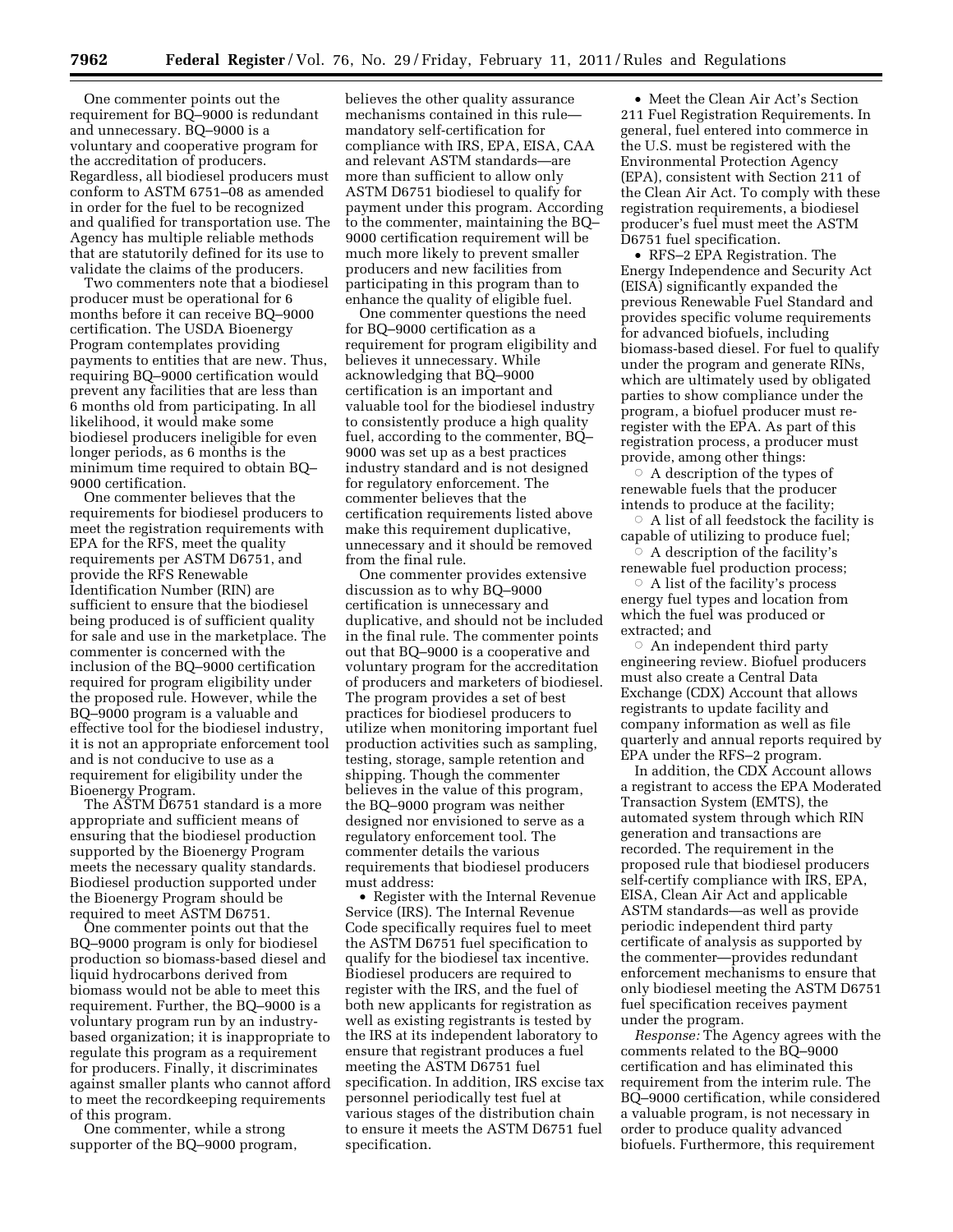adds additional burden to only one industry segment.

## *Renewable Identification Number (RIN)*

*Comment:* Several commenters question the need to supply the RIN.

One commenter states that the RIN number is not necessary, but that only the RIN type is needed, which is the D– Code for generating RINs, which are 3 through 7.

One commenter, pointing out that a RIN is EPA's 38-character number that is assigned to each gallon of biofuel, seeks clarification if the Agency wants all 30 million gallon RINs that the commenter assigns on a yearly basis or exactly what is being requested. The commenter states that, if the Agency is asking for proof that it can manufacture advanced biofuels, EPA requires all advanced biofuel producers to be registered with EPA as an advanced biofuel producer by using an independent third party engineering review. The commenter is supportive of providing the Agency a copy of this third party engineering review or self certifying that it has a third party engineering review of being an advanced biofuel producer.

One commenter does not understand the requirement for a RIN number, stating that that the Agency should rely on the IRS and the EPA requirements for fuel quality assurance. The RIN is used as a product tracking document for purposes of compliance with the RFS and not all fuel that meets the requirement for the USDA bioenergy program will necessarily have a RIN attached or assigned. USDA audited this program for several years and has not required RINs assigned to fuel. The commenter maintains that USDA's current audit is sufficient to determine if eligible fuel was produced and that no further requirements are needed. The commenter further believes that requiring participants to match RINs to the USDA program may result in complete confusion due to the different fuel eligibilities and the fact that some fuel may not have RINs assigned. Should further assurances be needed, the commenter believes that BQ–9000 certification is adequate for purposes of the program.

One commenter recommends eliminating the requirement to report the ''RIN'' because the commenter does not believe the RIN will be an accurate method to determine production for the following reasons.

1. The RIN as a 38-digit number will not exist as defined by RFS–2 EMTS reporting.

2. Each Advance Biofuel Producer will have either one or multiple RIN

generating values. For example a biodiesel producer may also produce a renewable diesel. Biodiesel has a RIN generation value of 1.5 while renewable diesel has a value range of 1.5 to 1.7 depending on process. The same scenario would also apply if a biodiesel facility were also an ethanol producer or vice versus. The Agency would be forced to mathematically prepare for the reverse computation to obtain the actual gallons produced. A RIN gallon is not the same as a produced gallon in the cases of biomass based diesels.

3. The commenter believes that access to the report is statutorily limited to use by the EPA for compliance purposes.

The commenter is also uncertain as to the use as proposed in the rule. The commenter notes that RINs can be generated as either sold or produced and in this case would further confuse attempts by the Agency to accurately determine production—a producer may report gallons sold versus gallons produced. The commenter still believes the use of production records as obtained from the producer similar to the Fiscal Year 2009 NOCP is valid and consistent with program goals.

*Response:* The Agency continues to believe that the reporting of the applicable RIN for each advanced biofuel documents compliance with EPA regulations. The Agency has revised the text of proposed § 4288.120(a)(3)(iii) to clarify the requirement to submit the Renewable Identification Number for the advanced biofuel, if a Renewable Identification Number has been established for the advanced biofuel. In the interim rule the text now reads: ''If a Renewable Identification Number has been established, the advanced biofuel producer shall also provide documentation of the most recent Renewable Identification Number for a typical gallon of each type of advanced biofuel produced.'' The Agency requires that, if a RIN is available for an advanced biofuel, it is provided in the application. The BQ–9000 is not a mandatory certification for the producers of advanced biofuel and, therefore, not all biodiesel producers have this certification.

## *Woody Biomass*

*Comment:* One commenter states that the intent of the language certifying that woody biomass could not be used as a higher value wood product is to ensure that wood that could be used for dimensional lumber is not used as biomass material for production of alternative fuels. However, according to the commenter, even existing forest thinning and slash could be used in

wood pellets or particle board, which would be "higher value." The commenter does not believe the intent is to eliminate all woody biomass as a feedstock. Therefore, the commenter suggests that the language be clarified as follows:

''In addition, for woody biomass feedstock, the applicant must submit documentation that the woody biomass feedstock cannot be used as higher value dimensional lumber.''

Another commenter does not believe that the Agency has the statutory authority to require that applicants document that their woody biomass could not have been used in a highervalue product. According to this commenter, the Farm Bill definition makes clear that such a restriction could only apply to applicants seeking payment for advanced biofuels derived from woody biomass sourced from Federal land. The commenter, therefore, urges the Agency not to finalize a provision so clearly contrary to express statutory language.

In support of this position, the commenter reiterates comments it made on a similar restriction in the BCAP proposal that was inconsistent with the Farm Bill definition of biomass. Under Section 9001 of the Farm Bill, an advanced biofuel need only be derived from "renewable biomass other than corn kernel starch.'' Thus, a fuel is an advanced biofuel so long as it is produced from materials meeting the definition of renewable biomass. Looking to the definition of renewable biomass in the 2008 Farm Bill, the only restriction relating to higher value products can be found in Section 9001(12)(A)(ii), relating to Federal land. There, Congress included the highervalue product limitation with regard to ''materials, pre-commercial thinnings, or invasive species from National Forest System land and public lands.'' Section 9001(12)(B), governing the definition of renewable biomass as it relates to biomass derived from non-Federal land, contains no such value-added restriction. Indeed, this section refers to ''any organic matter that is available on a renewable or recurring basis from non-Federal land'' and explicitly includes ''wood waste and wood residues.'' However, the definition contains no such restriction as it relates to non-Federal land, nor does it leave room for statutory interpretation. The failure of Congress to include the higher-value product restriction for biomass sourced from non-Federal lands should not be construed as Congressional ''silence'' on the issue, as the CCC erroneously argued in the BCAP proposal. Where Congress specifically speaks to an issue in one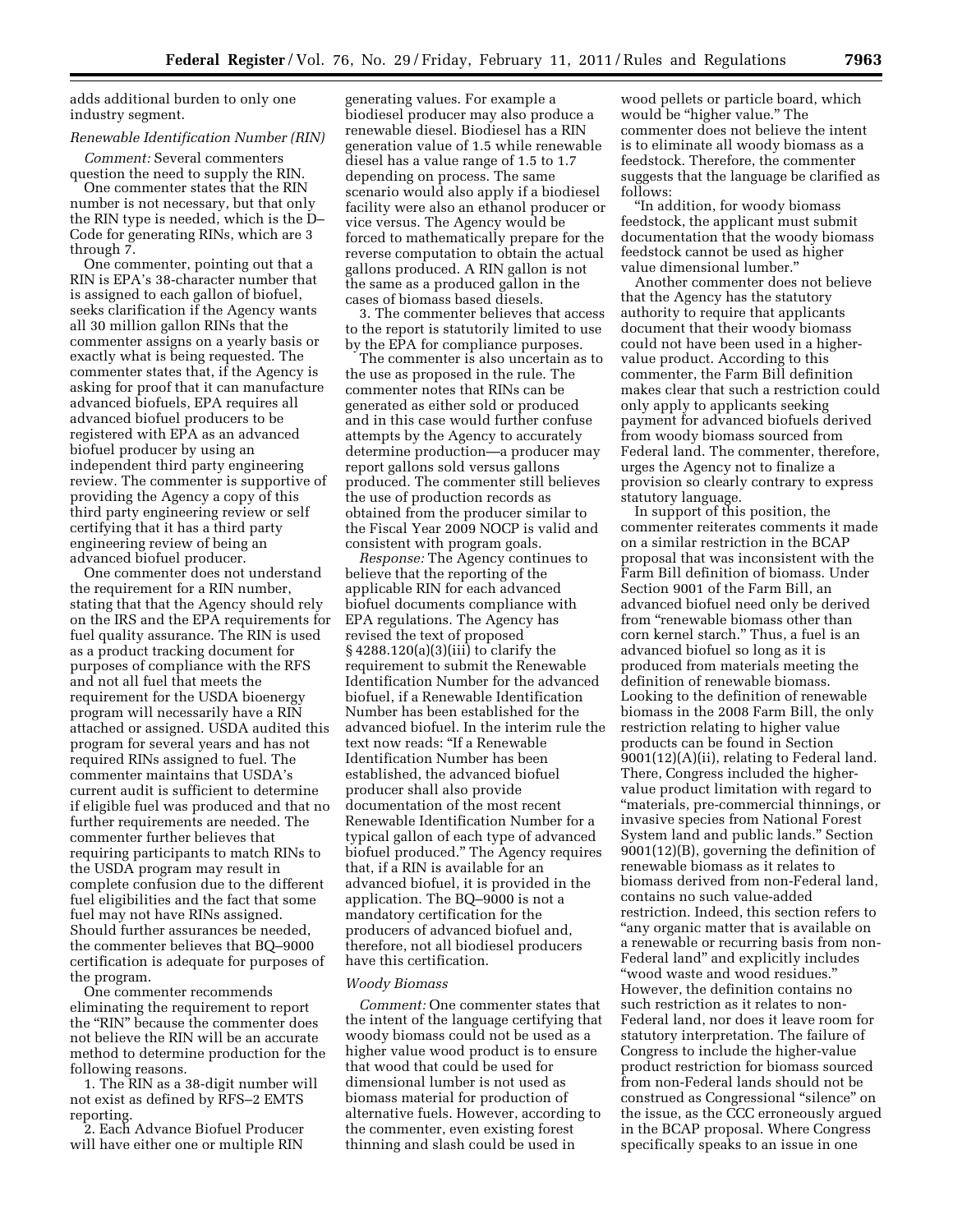section of a statute, and omits a similar restriction in a parallel section, it is not "silence," but rather an expression of Congressional intent through the creation of a clear statutory scheme. *See, e.g., Duncan* v. *Walker,* 533 U.S. 167 (2001). In this case, the statutory scheme provides for considerable restriction of biomass sourced from Federal land, while simultaneously not interfering with the rights of private landowners to utilize their biomass without additional Federal restrictions beyond otherwise applicable law.

Finally, the commenter states that if the Agency chooses to finalize such a scheme, statutory authority aside, the commenter suggests that it not categorically exclude biomass that could be used in higher-value products. The commenter believes there is some woody biomass that, while it could be used as a higher-value wood-based product, will not be for numerous reasons, including market access. The rule should allow for payments for advanced biofuels using renewable biomass that could be used as inputs for higher-value products, but that have not been previously utilized on a facilityspecific or regional basis. Thus, if there is no historical usage of mill wastes for higher value products at a particular mill or region, the Agency should be willing to offer payments for biofuels derived from an underutilized resource.

*Response:* The Agency agrees with the comment that the proposed rule was inconsistent with the 2008 Farm Bill provision that limited the ''higher-value products" requirement to "materials, pre-commercial thinnings, or invasive species from National Forest System land and public lands.'' Therefore, the Agency has revised the rule accordingly.

With regard to the comment requesting that the Agency revise  $§$  4280.120(a)(3)(v) to reference "higher value dimensional lumber,'' the Agency disagrees with this suggestion. The Agency is satisfied that the proposed language (''higher value wood based product'') is consistent with the statutory language, which uses the phrase "higher value product." Thus, the Agency has not revised the rule in response to this suggestion.

The Agency has also not revised the rule with regard to the suggestion not to categorically exclude biomass that could be used in higher-value products, but to take into consideration whether the renewable biomass had not been previously utilized. While the Agency recognizes that the "higher value" provision as proposed might lead to such an outcome, the revision to the rule limiting the "higher value" provision to wood sources from Federal

Forest System land and public lands would likely reduce significantly the commenter's concern. For example, the rule would not affect the usage of mill wastes as cited in the commenter's example. Further, while the rule, as revised, would subject all wood sourced from Federal Forest System land and public lands to this "higher value" provision, the Agency is satisfied that the revised rule is consistent with the authorizing statute.

## *Contract—§ 4288.121*

*Comment:* Three commenters believe that multi-year contracts are acceptable and desirable. One commenter points out that multi-year contracts result in less paperwork. One commenter suggests a minimum contract length of 10 years, pointing out that providing long term contracts would help with financing of additional advanced biofuel capacity.

The third commenter requests that the Agency consider allowing for five-year contracts with eligible advanced biofuels producers. The multi-year contracts should allow for an annual review of the baseline of production so that the producer has the opportunity to continue to demonstrate its incremental increase in production. The annual review of contracts should occur from October 1 through October 31 to stay consistent with the Federal fiscal year. The commenter believes that allowing multi-year contracts will assist USDA in stabilizing the biofuels industry. Advanced biofuels producers that are new to the commercialization process will greatly benefit from this as it will allow them to offset the ramp up costs associated with bringing a new plant online. In addition, this will meet the Federal government's goals in the reduction of paperwork.

*Response:* The Program is for the term of the 2008 Farm Bill and only has funding through 2012. The proposed rule allows for multi-year contract until either the producer or the Agency terminates the contract. The producer, once eligible for the program, must signup annually.

*Comment:* One commenter recommends that the contract used by the Agency, Form RD 4288–2, should not allow for a termination based on the Program being discontinued or not funded during a fiscal year. Instead, the commenter recommends that the termination due to either of these reasons should only be allowed from one fiscal year to the next during the application process, not at any time.

*Response:* This program is statutorily funded, providing mandatory funding through 2012. In the event there are no

funds available for the program, the contract would be terminated due to lack of appropriated funding. The Agency would not terminate the contract during a fiscal year due to the program being discontinued or lack of funding.

#### *Payment Applications—§ 4288.130*

## Frequency of Submittal

*Comment:* Several commenters express support for submitting payment applications and receiving payments on a quarterly basis. One of the commenters notes that this will be beneficial to producers and to USDA in their administration of the program, including appropriate management of the program funds to ensure that all annual mandatory funding levels are met. Another commenter supports USDA's policy objective of providing payments on a more frequent basis to give producers a more reliable and useful income stream.

One commenter suggests that semiannual payments be made, which allow producers to maintain an adequate cash flow balance throughout the entire year versus a once-a-year payment. According to the commenter, biodiesel producers historically utilize program payments to supplement their working capital. With the six-month lapse of the biodiesel blenders tax credit, biodiesel producers have an urgent need for working capital; specifically as the tax credit is reinstated and raw materials must be purchased before sales may be in place.

One commenter states that, ideally, payments could be made on a monthly basis, thereby providing the Agency a running total of obligations incurred as well as having an idea of total likely obligations as the year progresses. If adjustments need to be made due to under or over payment rates due to volume such adjustments in the payment rate can be made as the year unfolds.

One commenter, in support of quarterly payments, suggests that the total funding amounts to be provided during a fiscal year should be divided equally among the four quarters. The quarterly payments would be determined by dividing the amount of funding available for the quarter by the amount of actual production recorded that quarter.

*Response:* Requesting monthly payments would increase the paperwork burden for the producer and the administrative burden for the Agency. The Agency is satisfied that the quarterly payments will meet the industry's needs.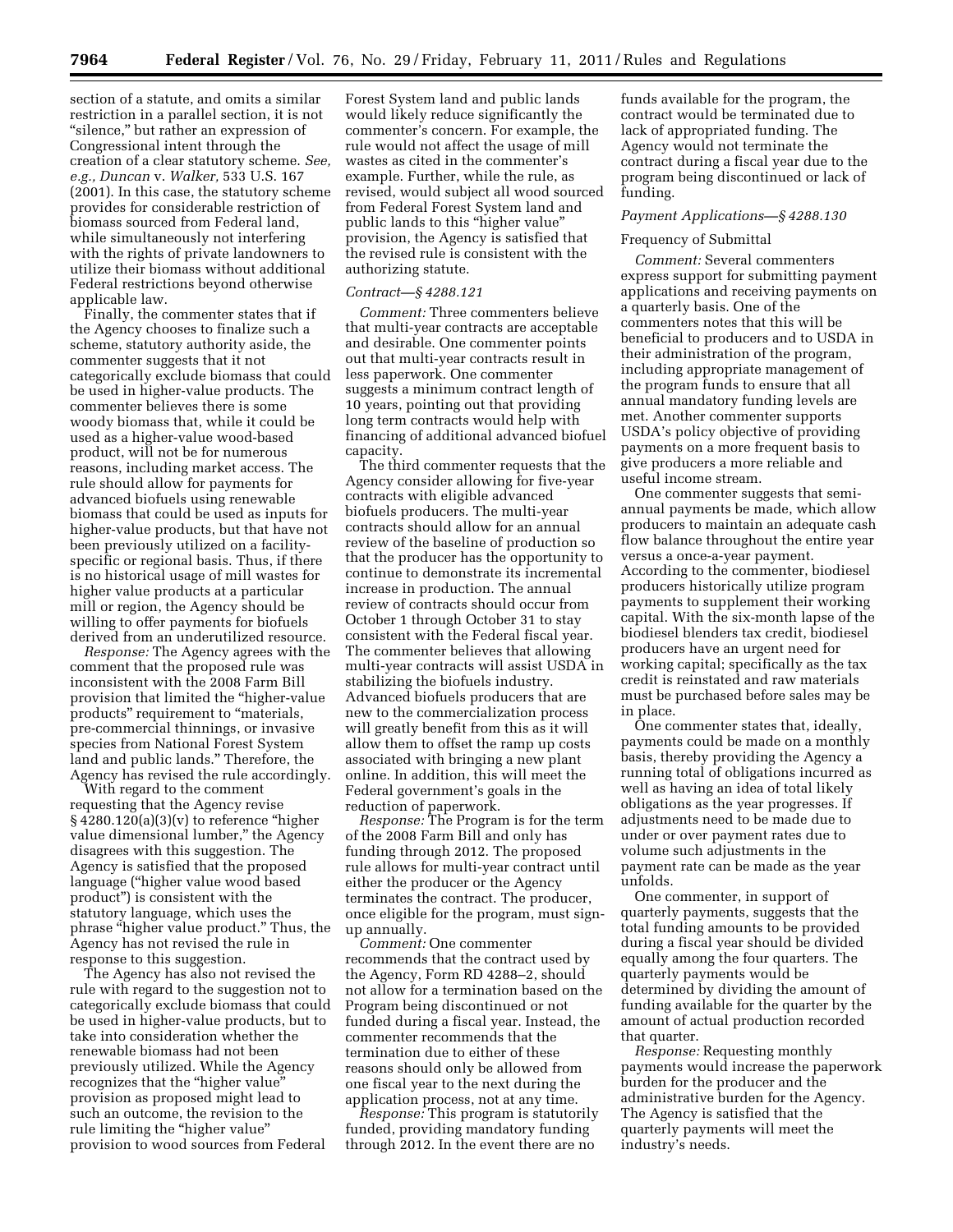With regard to the suggestion on how to determine the quarterly payments, the Agency has changed the rule to make payments quarterly on actual production using the amounts allocated for each quarter.

#### *Payment Provisions—§ 4288.131*

*Comment:* One commenter supports that production switched between owned production locations is considered in aggregate.

*Response:* The interim rule does not allow for producers to switch production from one facility to another and aggregate production for the purpose of collecting payments under this program. The Agency requires producers to sign-up for each facility that produces an advanced biofuel for which they are requesting payment.

## *Other Payment Provisions*

## Paragraph (d)(1)

*Comment:* One commenter believes that the proposed language on renewable energy content could be interpreted to include a reduction for all energy used in the production process. According to the commenter, the intent of this language is to prevent advanced energy payments for the denaturant required by the ATF in ethanol production. However, because all production processes use energy in the many forms (*e.g.,* electricity, natural gas), the commenter believes the language should be modified to specifically exclude energy used in the production process. Therefore, the commenter suggests the following language: ''The renewable energy content of the final product will be adjusted for any blending of nonrenewable additives or products after the final production process.''

*Response:* The Agency agrees with the comment that the renewable energy content of the final product is eligible for payment when the producer provides sufficient documentation for the Agency to determine the quantity produced from records of sale of the advanced biofuel. The current language accurately reflects that only renewable energy content of the final product is eligible for payment.

## *Remedies—§ 4288.136*

*Comment:* One commenter believes that the consequences for fraud in the proposed rule seem weak. According to the commenter, to simply take away funding is not enough because funds have already been spent. The commenter recommends including penalties such as repayment to prevent fraud.

*Response:* The Agency disagrees with the comment that the only remedy is taking away funding. Both §§ 4288.134 and 4288.135 contain provisions that provide the Agency additional remedies. To make this clearer, the Agency is revising the introductory text to § 4288.136 to make reference to these two sections.

#### *General—Agree*

*Comment:* One commenter supports the proposed rule, agreeing with the guidelines outline what qualifies as a biofuel and the process for maintaining grants is acceptable.

*Response:* The Agency acknowledges the commenter's support, but notes that this program involves contracts and not grants.

## *General—Disagree*

*Comment:* One commenter states that this program should not even be in place. The commenter believes that the very fact that a government agency has to purchase this fuel indicates that there is no demand for it and it is not economically viable and will not be supported by the market.

*Response:* The Agency disagrees with the comment. The program supports production of advance biofuel as mandated by statute.

*Comment:* One commenter states that bio-fuels generally have been getting tax breaks for years now, which has allowed them to be "competitive" with other fuels and which have resulted in increased feedstock and food costs as the 'raw materials' for the fuel—corn, soybeans, *etc.*—have gone to fuel manufacture rather than feed for livestock and for human consumption. The continuation of these tax breaks will only further distort the supply and demand of these important agribusinesses.

*Response:* Advanced biofuel from corn kernel starch is not eligible under this program. Many advanced biofuels are produced from non-feed grains (*e.g.*  soybean oil versus soybean meal) and from other waste products which are not normally considered as foods. The payments the producers received are reported to the IRS and they must claim the payment as income resulting in possible payment of taxes.

#### *Timing*

*Comment:* A number of commenters encourage the Agency to conclude the rulemaking process as soon as is possible and make the total \$80 million in mandatory funding provided by statute available in Fiscal Year 2010. Commenters make this request because the biodiesel industry is currently facing significant economic challenges, including, as noted by one commenter, the uncertainty created by the December 31, 2009 expiration of the \$1 Federal biodiesel blending credit. This will provide needed financial support to maintain and bolster the domestic production of advanced biofuels, consistent with statute and the will of Congress. According to one commenter, for the past five and a half months, the biodiesel industry has been devastated by the expiration of the Federal biodiesel blenders tax credit. As a result of this lapse in the tax credit, many biodiesel plants have shut down and biodiesel production in the U.S. has been ground nearly to a halt.

*Response:* The Agency acknowledges the challenges faced by the entire biofuel industry and has expedited the rulemaking process.

#### *Funding*

*Comment:* Three commenters state that payments of the full Fiscal Year 2010 statutorily required funding (\$55 million) plus the funding rolled over from Fiscal Year 2009 funds (\$25 million) should be made to all eligible producers, as intended by Congress under the statute, under a final rule within Fiscal Year 2010. Similarly, another commenter, noting the amount of funds announced as being available in the NOFAs issued in Fiscal Year 2009 and Fiscal Year 2010 is only half of the funding that should be appropriated to the program via the statute, urges the Agency to increase the appropriation for this program to \$80 million for Fiscal Year 2010.

*Response:* The Agency acknowledges the challenges faced by the entire biofuel industry. The Agency published a Notice of Contract Proposal in the **Federal Register** of May 6, 2010 (75 FR 24865), and received an apportionment of \$40 million. With respect to increasing the appropriations for this program, that decision would be made by Congress.

*Comment:* One commenter does not support making further payments under the NOFA issued March 12, 2010 (75 FR 11840), or May 6. According to this commenter, it would be better to get the final rule completed and make payments under such rules than continue to make payments under the NOFA.

One commenter similarly suggests that the Agency terminate the Fiscal Year 2010 NOCP and make all Fiscal Year 2010 payments under the final version of the proposed rule. In support of this position, the commenter refers to the May 6, 2010, NOCP to eligible participants that produced advanced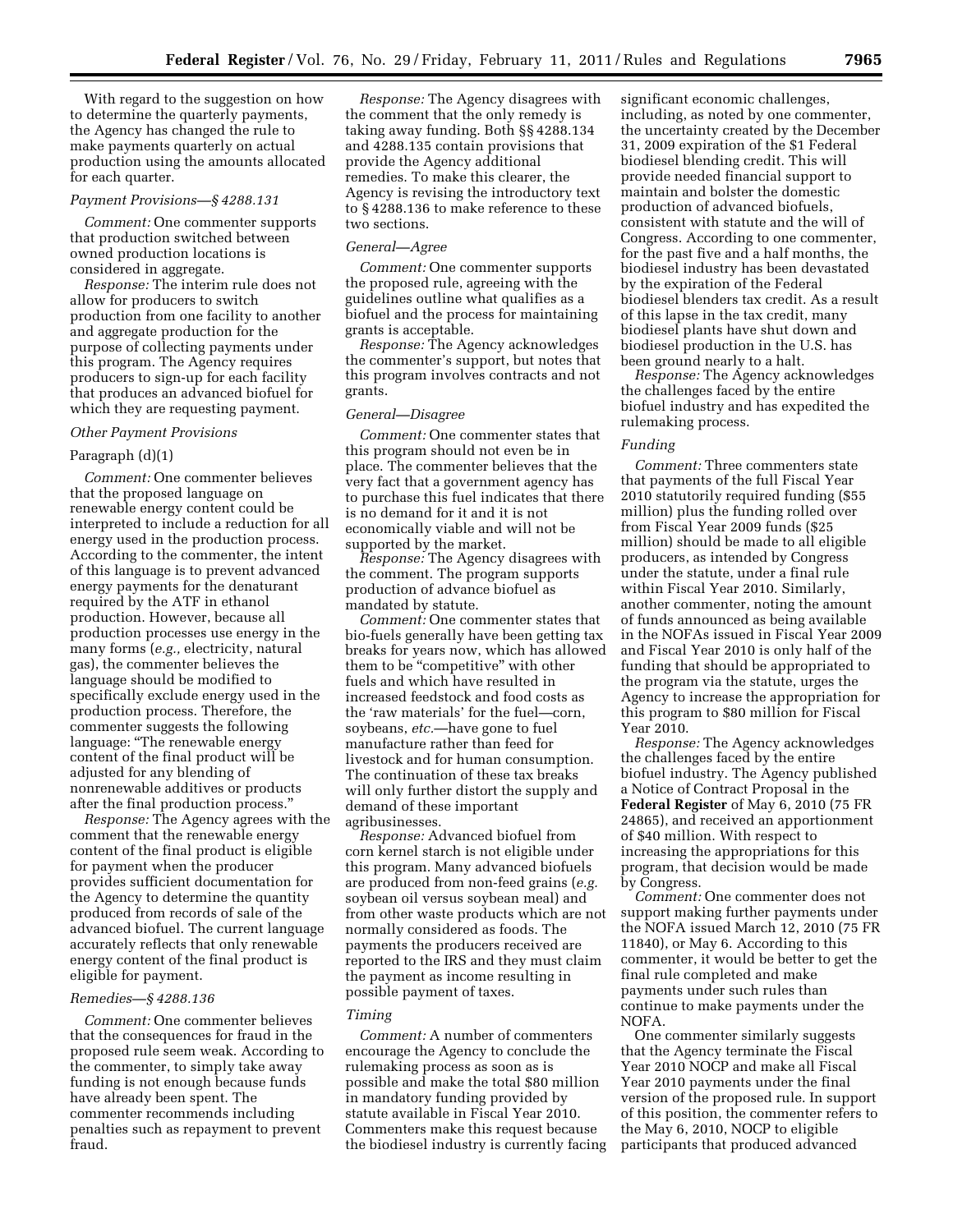biofuels in Fiscal Year 2010, which included the United States citizenship requirement for which the Agency provided no reasoning for incorporating this requirement and in which the Agency provided no justification for, in effect, abandoning the rulemaking process which it started less than a month before insofar as Fiscal Year 2010 payments under the program are concerned. According to the commenter, the passage of time since the relevant statute was passed in 2008 makes it untenable for anyone to argue that the "good cause" exception to the rulemaking requirements applies to decisions regarding Fiscal Year 2010 payments.

Another commenter states that, because money is still available for 2009 and 2010 production, new facilities and new production should be allowed to participate and that the rule prohibiting such production and such facilities be reconsidered.

*Response:* The Agency acknowledges the challenges faced by the entire biofuel industry and has expedited the rulemaking process. The Agency has canceled the Notice of Contract Proposal published on May 6, 2010 in the **Federal Register**. This interim rule provides producers who are foreignowned or non-rural to apply for payments under this program.

## **IV. Advanced Biofuel Payment Program Fiscal Year 2010 Applications**

In the interim rule for the Advanced Biofuel Payment Program, the Agency has revised the eligibility criteria such that non-rural biofuel facilities and foreign-owned biofuel facilities are eligible for the program. The Notice for Contract Proposal (NOCP) published on May 6, 2010 (75 FR 24865) excluded non-rural biofuel facilities and foreignowned biofuel facilities from the program. To conform that Notice with this interim rule, the Agency is incorporating provisions in the interim rule for applicants to apply for Fiscal Year 2010 funds and these interim rule provisions supersede the provisions specified in the May 6, 2010 NOCP. The effect is to cancel the May 6, 2010 NOCP and replace it with the provisions found in this preamble and in this interim rule.

As noted under the **SUPPLEMENTARY INFORMATION** section of this preamble, the Agency will be accepting applications for participation in this program for Fiscal Year 2010 funding from the date of publication through 60 days after the date of publication of the interim rule. The Agency notes that this time period is the same as the comment period for the interim rule. The Agency

is accepting applications for Fiscal Year 2010 during the comment period for this interim rule in order to expedite the process for awarding Fiscal Year 2010 funds. While the Agency will be accepting applications during the interim's rule comment period, it will not make any decisions on which applications will receive Fiscal Year funding until the interim rule is effective.

The Agency notes that it will provide funding information for Fiscal Year 2011 and subsequent fiscal years through notices of funding availability.

## *A. Funding Information*

1. *Available funds.* The Agency is authorizing up to \$80 million in budget authority for this program in Fiscal Year 2010.

2. *Number of Payments.* Under § 4288.190, payments to participating advanced biofuel producers will be made for actual production produced from October 1, 2009 through September 30, 2010.

3. *Range of Amounts of Each Payment.* The amount of each payment will depend on the number of eligible advanced biofuel producers participating in the program for Fiscal Year 2010, the amount of advanced biofuels being produced by such advanced biofuel producers, and the amount of funds available.

4. *Contract length.* The contract will remain in effect until terminated, as provided for in 7 CFR 4280.121.

5. *Type of Instrument.* Payment.

## *B. Eligibility Information*

The eligibility requirements for advanced biofuel producers seeking payments under this program for Fiscal Year 2010 are found in §§ 4288.110 through 4288.113.

## *C. Application and Submission Information*

1. *Address to Request Applications.*  Contract and Payment Application forms are available from the USDA, Rural Development State Office, Renewable Energy Coordinator. The list of Renewable Energy Coordinators is provided in the **SUPPLEMENTARY INFORMATION** section of this preamble.

2. *Content and Form of Submission.*  The enrollment provisions, including application content and form of submission, are specified in §§ 4288.120 and 4288.121.

3. *Submission Dates and Times.*  (i) *Enrollment.* Advanced biofuel producers who had eligible production at any time during Fiscal Year 2010 must enroll in the program by April 12, 2011. Applications received after this

date will not be considered by the Agency for Fiscal Year 2010 payments. Applicants who submitted an application pursuant to the May 6, 2010 NOCP must submit a new application under this interim rule to be considered for a Fiscal Year 2010 payment.

(ii) *Payment applications.* Advanced biofuel producers must submit Form RD 4288–3 by 4:30 p.m. local time May 12, 2011. Payment will be made for the time period October 1, 2009 through September 30, 2010.

4. *Funding Restrictions.* For Fiscal Year 2010, not more than 5 percent of the funds shall be made available to eligible producers with a refining capacity exceeding 150,000,000 gallons of a liquid advanced biofuel per year or exceeding 15,900,000 million BTUs of biogas and solid advanced biofuel per year. In calculating whether a producer meets either of these capacities, production of all advanced biofuel facilities owned or operated by the producer will be totaled. In addition, not more than 5 percent of the funds shall be made available for the production of eligible solid advanced biofuels produced from forest biomass.

#### *D. Payment Provisions*

Fiscal Year 2010 payments will be made according to the provisions specified in § 4288.190.

#### *E. Environmental Review*

All recipients under this interim rule are subject to the requirements of 7 CFR part 1940, subpart G. However, 7 CFR 1940.310(c)(1) excludes this activity. In accordance with § 1940.310(c)(1), if a program provides assistance that is not related to the development of a specific site, it is excluded from conducting an environmental review. Rural Development's compliance with the National Environmental Policy Act of 1969 (NEPA) is implemented in its regulations at 7 CFR part 1940, subpart G. Applicants whose proposal involves additional facility construction should provide Form RD 1940–20 as part of this application. RD will then determine whether the approval falls under § 1940.310(c)(1), which categorically excludes the action from NEPA compliance.

## **List of Subjects in 7 CFR Part 4288**

Administrative practice and procedure, Energy—advanced biofuel, Renewable biomass, Reporting and recordkeeping.

For the reasons set forth in the preamble, title 7, chapter XLII of the Code of Federal Regulations, is amended as follows: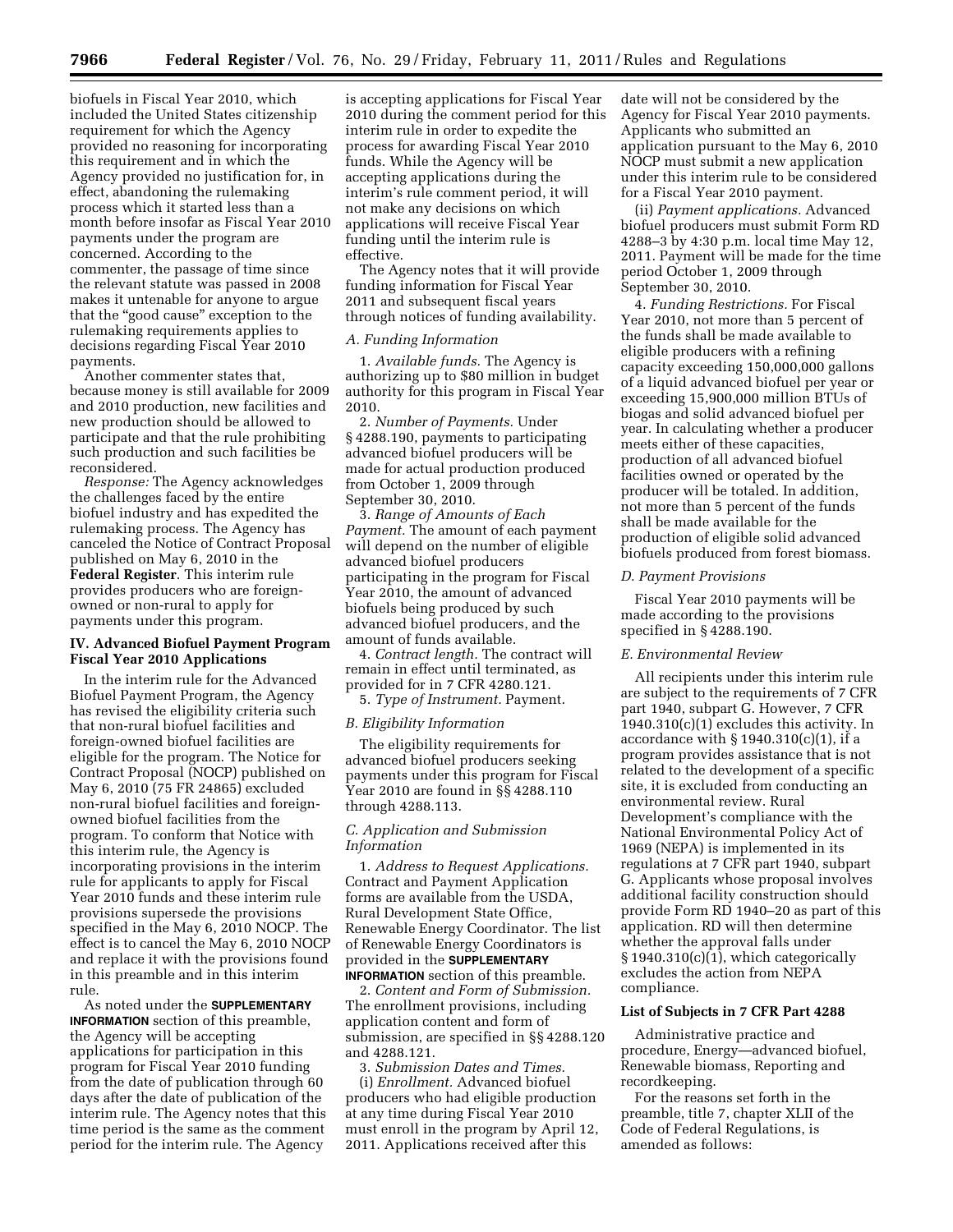## **CHAPTER XLII—RURAL BUSINESS-COOPERATIVE SERVICE AND RURAL UTILIIES SERVICE, DEPARTMENT OF AGRICULTURE**

#### **PART 4288—PAYMENT PROGRAMS**

■ 1. The authority citation for part 4288 continues to read as follows:

**Authority:** 5 U.S.C. 301; 7 U.S.C. 1989.

■ 2. Subpart B is added to part 4288 to read as follows:

## **Subpart B—Advanced Biofuel Payment Program**

#### **General Provisions**

Sec.

- 4288.101 Purpose and scope.
- 4288.102 Definitions.
- 4288.103 Review or appeal rights.
- 4288.104 Compliance with other laws and
- regulations.
- 4288.105 Oversight and monitoring.
- 4288.106 Forms, regulations, and
- instructions.
- 4288.107 Exception authority.
- 4288.108–4288.109 [Reserved]

## **Eligibility Provisions**

- 4288.110 Applicant eligibility. 4288.111 Biofuel eligibility. 4288.112 Eligibility notifications.
- 4288.113 Payment record requirements.
- 4288.114–4288.119 [Reserved]

## **Enrollment Provisions**

|                    | 4288.120 Enrollment. |                              |
|--------------------|----------------------|------------------------------|
| 4288.121 Contract. |                      |                              |
|                    |                      | 4288.122–4288.129 [Reserved] |

#### **Payment Provisions**

- 4288.130 Payment applications.
- 4288.131 Payment provisions.
- 4288.132 Payment adjustments.
- 4288.133 Payment liability.
- 4288.134 Refunds and interest payments.
- Unauthorized payments and
- offsets. 4288.136 Remedies.
- 4288.137 Succession and loss of control of advanced biofuel facilities and production.
- 4288.138–4288.189 [Reserved]

## **Fiscal Year 2010 Applications**

4288.190 Fiscal Year 2010 applications. 4288.191—4288.200 [Reserved]

**Authority:** 5 U.S.C. 301.

## **Subpart B—Advanced Biofuel Payment Program General Provisions**

## **§ 4288.101 Purpose and scope.**

(a) *Purpose.* The purpose of this subpart is to support and ensure an expanding production of advanced biofuels by providing payments to eligible advanced biofuel producers.

(b) *Scope.* This subpart sets forth, subject to the availability of funds as provided herein, or as may be limited by law, the terms and conditions an advanced biofuel producer must meet to

obtain payments under this Program from the United States Department of Agriculture for eligible advanced biofuel production. Additional terms and conditions may be set forth in the Program contract and payment agreement prescribed by the Agency.

## **§ 4288.102 Definitions.**

The definitions set forth in this section are applicable for all purposes of program administration under this subpart.

*Advanced biofuel.* A fuel that is derived from renewable biomass, other than corn kernel starch, to include:

(1) Biofuel derived from cellulose, hemicellulose, or lignin;

(2) Biofuel derived from sugar and starch (other than ethanol derived from corn kernel starch);

(3) Biofuel derived from waste material, including crop residue, other vegetative waste material, animal waste, food waste, and yard waste;

(4) Diesel-equivalent fuel derived from renewable biomass, including vegetable oil and animal fat;

(5) Biogas (including landfill gas and sewage waste treatment gas) produced through the conversion of organic matter from renewable biomass;

(6) Butanol or other alcohols produced through the conversion of organic matter from renewable biomass; or

(7) Other fuel derived from cellulosic biomass.

*Advanced biofuel producer.* An individual, corporation, company, foundation, association, labor organization, firm, partnership, society, joint stock company, group of organizations, or non-profit entity that produces and sells an advanced biofuel. An entity that blends or otherwise combines advanced biofuels into a blended biofuel is not considered an advanced biofuel producer under this Program.

*Agency.* The USDA Rural Development, Rural Business-Cooperative Service or its successor organization.

*Alcohol.* Anhydrous ethyl alcohol manufactured in the United States and its territories and sold either:

(1) For fuel use, rendered unfit for beverage use, produced at a biofuel facility and in a manner approved by the Bureau of Alcohol, Tobacco, Firearms, and Explosives for the production of alcohol for fuel; or

(2) As denatured alcohol used by blenders and refiners and rendered unfit for beverage use.

*Alcohol producer.* An advanced biofuel producer authorized by ATF to produce alcohol.

*ATF.* The Bureau of Alcohol, Tobacco, Firearms, and Explosives of the United States Department of Justice.

*Biodiesel.* A mono alkyl ester, manufactured in the United States and its territories, that meets the requirements of the appropriate ASTM International standard.

*Biofuel.* Fuel derived from renewable biomass.

*Biofuel facility.* A facility (including equipment and processes) that converts renewable biomass into biofuels and biobased products and may produce electricity.

*Blender.* A blender is a processor of fuels who combines two or more fuels, one of which must be an advanced biofuel, for distribution and sale. Producers who blend one or more of their own fuels are not blenders under this definition.

*Certificate of analysis.* A document approved by the Agency that certifies the quality and purity of the advanced biofuel being produced. The document must be from a qualified, independent third party.

*Contract.* Form RD 4288–2, ''Advanced Biofuel Payment Program Contract,'' signed by the eligible advanced biofuel producer and the Agency, that defines the terms and conditions for participating in and receiving payment under this Program.

*Eligible advanced biofuel producer.* A producer of advanced biofuels that meets all requirements of § 4288.110 of this subpart.

*Eligible renewable biomass.*  Renewable biomass, as defined in this section, excluding corn kernel starch.

*Eligible renewable energy content.*  That portion of an advanced biofuel's energy content derived from eligible renewable biomass feedstock. The energy content from any portion of the biofuel, whether from, for example, blending with another fuel or a denaturant, that is derived from a noneligible renewable biomass feedstock (*e.g.,* corn kernel starch) is not eligible for payment under this Program.

*Enrollment application.* Form RD 4288–1, ''Advanced Biofuel Payment Program Annual Application,'' which is submitted by advanced biofuel producers for participation in this Program.

*Ethanol.* Anhydrous ethyl alcohol manufactured in the United States and its territories and sold either:

(1) For fuel use, and which has been rendered unfit for beverage use and produced at an advanced biofuel facility approved by the ATF for the production of ethanol for fuel, or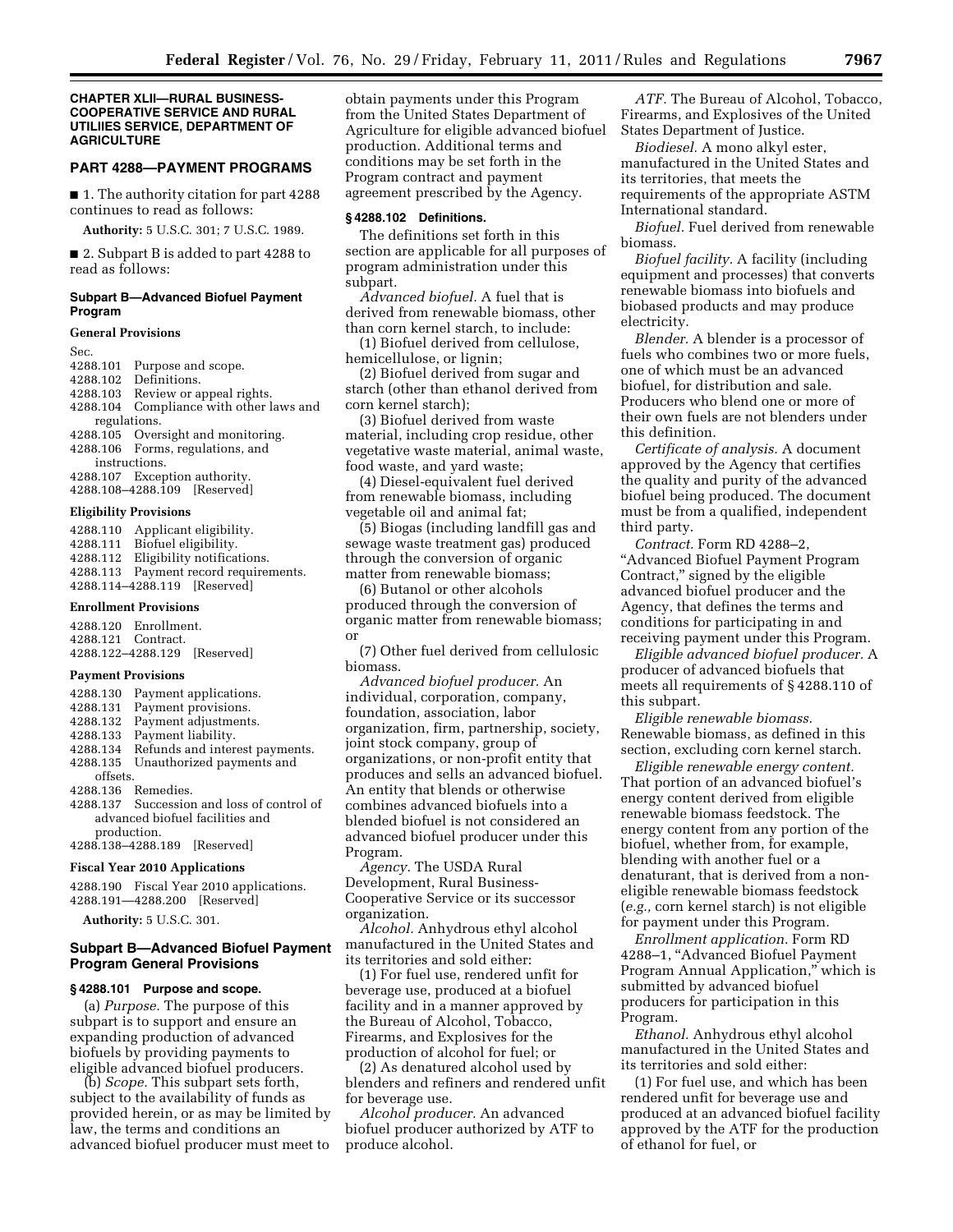(2) As denatured ethanol used by blenders and energy refiners, which has been rendered unfit for beverage use.

*Ethanol producer.* An advanced biofuel producer authorized by ATF to produce ethanol.

*Fiscal Year.* A 12-month period beginning each October 1 and ending September 30 of the following calendar year.

*Flared gas.* The burning of unwanted gas through a pipe (also called a flare). Flaring is a means of disposal used when the operator cannot transport the gas to market or convert to electricity and cannot use the gas for any other purpose.

*Forest biomass.* Any plant or tree material produced by forest growth, such as trees, wood, brush, thinning, chips, and slash.

*Incremental production.* The quantity of eligible advanced biofuel produced at an advanced biofuel biorefinery in the fiscal year for which payment is sought that exceeds the quantity of advanced biofuel produced at the biorefinery over the prior fiscal year.

*Larger producer.* An eligible advanced biofuel producer with a refining capacity as determined for the prior fiscal year, based on all of the advanced biofuel facilities in which the producer has 50 percent or more ownership, exceeding:

(1) 150,000,000 gallons of liquid advanced biofuel per year; or

(2) 15,900,000 MMBTU of biogas and solid advanced biofuel per year.

*Payment application.* Form RD 4288– 3, ''Advanced Biofuel Payment Program—Payment Request,'' which is submitted by an eligible advance producer to the Agency in order to receive payment under this Program.

*Quarter.* The Federal fiscal time period for any fiscal year as follows: (1) 1st Quarter: October 1 through

December 31;

(2) 2nd Quarter: January 1 through March 31;

(3) 3rd Quarter: April 1 through June 30; and

(4) 4th Quarter: July 1 through September 30.

*Renewable biomass.* 

(1) Materials, pre-commercial thinnings, or invasive species from National Forest System land and public lands (as defined in section 103 of the Federal Land Policy and Management Act of 1976 (43 U.S.C. 1702)) that:

(i) Are byproducts of preventive treatments that are removed to reduce hazardous fuels; to reduce or contain disease or insect infestation; or to restore ecosystem health;

(ii) Would not otherwise be used for higher-value products; and

(iii) Are harvested in accordance with applicable law and land management plans and the requirements for oldgrowth maintenance, restoration, and management direction of paragraphs  $(e)(2)$ ,  $(e)(3)$ , and  $(e)(4)$  and large-tree retention of paragraph (f) of section 102 of the Healthy Forests Restoration Act of 2003 (16 U.S.C. 6512); or

(2) Any organic matter that is available on a renewable or recurring basis from non-Federal land or land belonging to an Indian or Indian Tribe that is held in trust by the United States or subject to a restriction against alienation imposed by the United States, including:

(i) Renewable plant material, including feed grains; other agricultural commodities; other plants and trees; and algae; and

(ii) Waste material, including crop residue; other vegetative waste material (including wood waste and wood residues); animal waste and byproducts (including fats, oils, greases, and manure); and food waste and yard waste.

*Sign-up period.* The time period during which the Agency will accept enrollment applications.

*Smaller producer.* An eligible advanced biofuel producer with a refining capacity as determined for the prior fiscal year, based on all of the advanced biofuel facilities in which the producer has 50 percent or more ownership, equal to or less than:

(1) 150,000,000 gallons of liquid advanced biofuel per year; or

(2) 15,900,000 MMBTU of biogas and solid advanced biofuel per year.

*State.* Any of the 50 States of the United States, the Commonwealth of Puerto Rico, the U.S. Virgin Islands, Guam, American Samoa, the Commonwealth of the Northern Mariana Islands, the Republic of Palau, the Federated States of Micronesia, and the Republic of the Marshall Islands.

*USDA.* The United States Department of Agriculture.

## **§ 4288.103 Review or appeal rights.**

A person may seek a review of an Agency decision or appeal to the National Appeals Division in accordance with 7 CFR part 11 of this title.

## **§ 4288.104 Compliance with other laws and regulations.**

(a) Advanced biofuel producers must comply with other applicable Federal, State, and local laws, including, but not limited to, the Equal Employment Opportunity Act, Title VI of the Civil Rights Act of 1964, Section 504 of the Rehabilitation Act of 1973, The Age

Discrimination Act of 1975, the Americans with Disabilities Act of 1990, and 7 CFR part 1901, subpart E. This includes collection and maintenance of race, sex, and national origin data of the recipient's employee.

(b) Producers must comply with equal opportunity and nondiscriminatory requirements in accordance with 7 CFR 15d. Rural Development will not discriminate against an applicant on the bases of race, color, religion, national origin, sex, sexual orientation, marital status, familial status, disability, or age (provided that the applicant has the capacity to contract); to the fact that all or part of the applicant's income derives from public assistance program; or to the fact that the applicant has in good faith exercised any right under the Consumer Credit Protection Act.

## **§ 4288.105 Oversight and monitoring.**

(a) *Verification.* The Agency reserves the right to verify all payment applications and subsequent payments made under this subpart, as frequently as necessary, to ensure the integrity of the Program. The Agency will conduct site visits as necessary.

(1) *Production and feedstock verification.* The Agency will review producer records to verify the type and amount of biofuel produced and the type and amount of feedstocks used.

(2) *Blending verification.* The Agency will review the producer's certificates of analysis and feedstock records to verify the portion of the advanced biofuel eligible for payment.

(3) *Certificate of Analysis.* The Agency will review the producer records for quarterly payments to ensure that each certificate of analysis has been issued by a qualified, independent third party, which may include the blender only if the blender is not associated with the facility.

(b) *Records.* For the purpose of verifying compliance with the requirements of this subpart, each eligible advanced biofuel producer shall make available at one place at a reasonable time for examination by representatives of USDA, all books, papers, records, contracts, scale tickets, settlement sheets, invoices, written price quotations, and other documents related to the Program that is within the control of such advanced biofuel producer for not less than 3 years from each Program payment date.

## **§ 4288.106 Forms, regulations, and instructions.**

Copies of all forms, regulations, instructions, and other materials related to this Program may be obtained from the USDA Rural Development State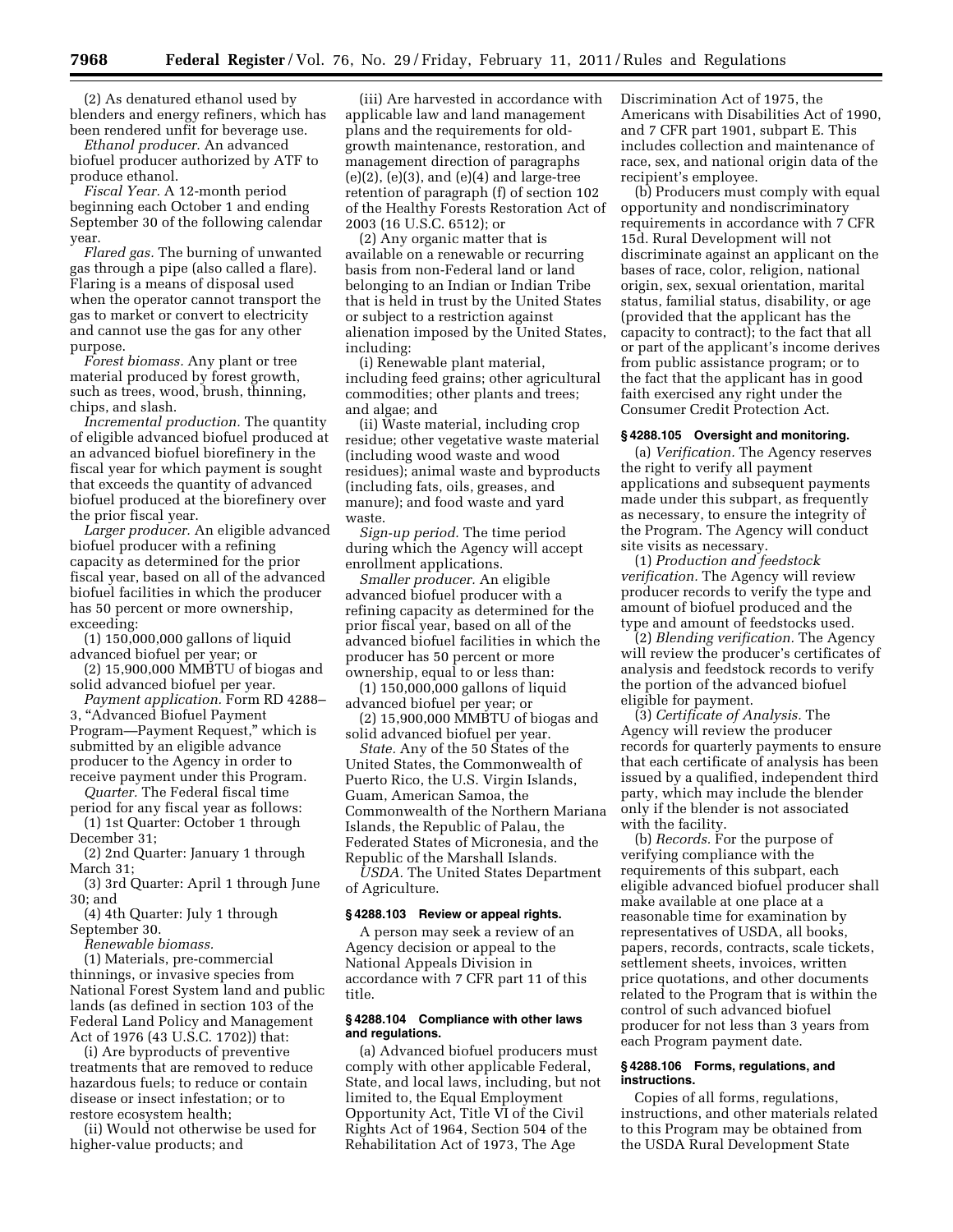Office, Rural Energy Coordinator and the USDA Rural Development Web site at *[http://www.rurdev.usda.gov.](http://www.rurdev.usda.gov)* 

## **§ 4288.107 Exception authority.**

The Administrator of the Agency (''Administrator'') may, with the concurrence of the Secretary of Agriculture, make an exception, on a case-by-case basis, to any requirement or provision of this subpart that is not inconsistent with any authorizing statute or applicable law, if the Administrator determines that application of the requirement or provision would adversely affect the Federal government's interest.

## **§§ 4288.108–4288.109 [Reserved]**

## **Eligibility Provisions**

#### **§ 4288.110 Applicant eligibility.**

Sections 4288.110 through 4288.119 present the requirements associated with advanced biofuel producer eligibility, biofuel eligibility, eligibility notifications, and payment record requirements. To be eligible for this Program, the applicant must meet the requirements specified in paragraph (a) of this section and must provide additional information as may be requested by the Agency under paragraph (b) of this section. Public bodies and educational institutions are not eligible for this Program.

(a) *Eligible producer.* The applicant must be an advanced biofuel producer, as defined in this subpart.

(b) *Eligibility determination.* The Agency will determine an applicant's eligibility for participation in this Program. If an applicant's original submittal is not sufficient to verify an applicant's eligibility, the Agency will notify the applicant, in writing, as soon as practicable after receipt of the application. This notification will identify, at a minimum, the additional information being requested to enable the Agency to determine the applicant's eligibility and a timeframe in which to supply the information.

(1) If the applicant provides the requested information to the Agency within the specified timeframe, the Agency will determine the applicant's eligibility for the upcoming fiscal year.

(2) If the applicant does not provide the requested information to the Agency within the specified timeframe, the Agency will not consider the applicant any further for participation in the upcoming fiscal year. Such applicants may elect to enroll during the next signup period.

(c) *Ineligibility determination.* An otherwise eligible producer will be

determined to be ineligible if the producer:

(1) Refuses to allow the Agency to verify any information provided by the advanced biofuel producer under this subpart, including information for determining applicant eligibility, advanced biofuel eligibility, and application payments;

(2) Fails to meet any of the conditions set out in this subpart, in the contract, or in other Program documents; or

(3) Fails to comply with all applicable Federal, State, or local laws.

#### **§ 4288.111 Biofuel eligibility.**

To be eligible for this Program, a biofuel must meet the requirements specified in paragraph (a) of this section and the biofuel's producer must provide additional information as may be requested by the Agency under paragraph (b) of this section. Notwithstanding the provisions of paragraph (a) of this section, for the purposes of this subpart, flared gases are not eligible.

(a) *Eligible advanced biofuel.* For an advanced biofuel to be eligible, each of the following conditions must be met, as applicable:

(1) The advanced biofuel must meet the definition of advanced biofuel and be produced in a State;

(2) The advanced biofuel must be a solid, liquid, or gaseous advanced biofuel;

(3) The advanced biofuel must be a final product; and

(4) The advanced biofuel must be sold as an advanced biofuel through an arm's length transaction to a third party.

(b) *Eligibility determination.* The Agency will determine a biofuel's eligibility for payment under this Program. If an applicant's original submittal is not sufficient to verify a biofuel's eligibility, the Agency will notify the applicant, in writing, as soon as practicable after receipt of the application. This notification will identify, at a minimum, the additional information being requested to enable the Agency to determine the biofuel's eligibility and a timeframe in which to supply the information.

(1) If the applicant provides the requested information to the Agency within the specified timeframe, the Agency will determine the biofuel's eligibility for the upcoming fiscal year.

(2) If the applicant does not provide the requested information to the Agency within the specified timeframe, the biofuel will not be eligible for payment under this Program in the upcoming fiscal year. Applicants may elect to include such biofuels in the application

form submitted during the next sign-up period.

## **§ 4288.112 Eligibility notifications.**

(a) *Applicant eligibility.* If an applicant is determined by the Agency to be eligible for participation, the Agency will notify the applicant, in writing, as soon as practicable after receipt of the application and will assign the applicant a contract number.

(b) *Ineligibility notifications.* If an applicant or a biofuel is determined by the Agency to be ineligible, the Agency will notify the applicant, in writing, as soon as practicable after receipt of the application, as to the reason(s) the applicant or biofuel was determined to be ineligible. Such applicant will have appeal rights as specified in this subpart.

(c) *Subsequent ineligibility determinations.* If at any time a producer or an advanced biofuel is determined to be ineligible, the Agency will notify the producer in writing of its determination.

#### **§ 4288.113 Payment record requirements.**

To be eligible for Program payments, an advanced biofuel producer must maintain records for all relevant fiscal years and fiscal year quarters for each advanced biofuel facility indicating:

(a) The type of eligible renewable biomass used in the production of advanced biofuel;

(b) The quantity of advanced biofuel produced from eligible renewable biomass at each advanced biofuel facility;

(c) The quantity of eligible renewable biomass used at each advanced biofuel facility to produce the advanced biofuel; and

(d) All other records required to establish Program eligibility and compliance.

## **§ 4288.114–4288.119 [Reserved]**

## **Enrollment Provisions**

## **§ 4288.120 Enrollment.**

In order to participate in the Program, a producer of advanced biofuels must be approved by the Agency and enter into a contract with the Agency. The process for enrolling in the Program is presented in this section. Advanced biofuel producers who expect to produce eligible advanced biofuels at any time during a fiscal year must enroll in the Program as described in this section.

(a) *Enrollment.* To enroll in the Program, an advanced biofuel producer must submit to the Agency a completed enrollment application during the applicable sign-up period, as specified in paragraph (b) of this section. An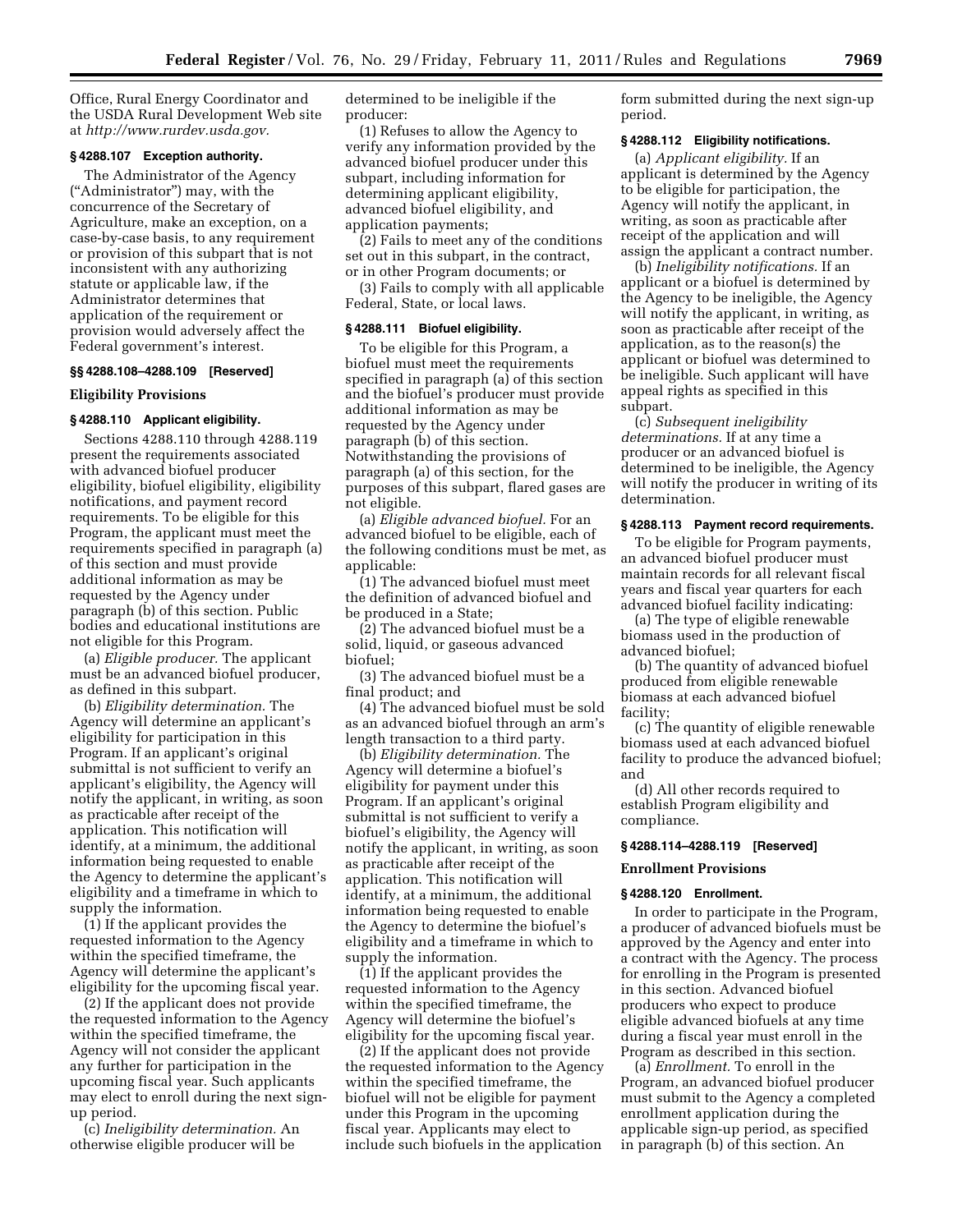original, signed hard copy of the enrollment application must be submitted as specified in the annual **Federal Register** notice for this program. All applicants, except those that are individuals, are required to have a Dun and Bradstreet Universal Numbering System (DUNS) number, which can be obtained online at *[http://](http://fedgov.dnb.com/webform)  [fedgov.dnb.com/webform.](http://fedgov.dnb.com/webform)* 

(1) Eligible advanced biofuel producers must submit enrollment applications during each sign-up period in order to continue participating in this Program. If a participating producer fails to submit the enrollment application during a fiscal year's applicable sign-up period, the producer's contract will be terminated and the producer will be ineligible to receive payments for that fiscal year. Such a producer must reapply, and sign a new contract, to participate in the Program for future fiscal years.

(2) Eligible advanced biofuel producers may submit an enrollment application during a fiscal year's signup period even if the advanced biofuel facility is not currently producing, but is scheduled to start producing advanced biofuel in that fiscal year.

(3) The producer must furnish the Agency all required certifications before acceptance into the Program, and furnish access to the advanced biofuel producer's records required by the Agency to verify compliance with Program provisions. The required certifications depend on the type of biofuel produced. Certifications specified in paragraphs (a)(3)(i) through (a)(3)(iv) of this section are to be completed and provided by an accredited independent third party.

(i) *Alcohol.* For alcohol producers with authority from ATF to produce alcohol, copies of either

(A) The Alcohol Fuel Producers Permit (TTB F 5110.74) or

(B) The registration of Distilled Spirits Plant (TTB F 5110.41) and Operating Permit (TTB F 5110.25).

(ii) *Hydrous ethanol.* For hydrous ethanol that is upgraded by another distiller to anhydrous ethyl alcohol, the increased ethanol production is eligible for payment one time only. If the advanced biofuel producer entering into this agreement is:

(A) The hydrous ethanol producer, then the advanced biofuel producer shall include with the contract an affidavit, acceptable to the Agency, from the distiller stating that the:

(*1*) Applicable hydrous ethanol produced is distilled and denatured for fuel use according to ATF requirements, and

(*2*) Distiller will not include the applicable ethanol in any payment requests that the distiller may make under this Program.

(B) The distiller that upgrades hydrous ethanol to anhydrous ethyl alcohol, then the advanced biofuel producer shall include with the contract an affidavit, acceptable to the Agency, from the hydrous ethanol producer stating that the hydrous ethanol producer will not include the applicable ethanol in any payment requests that may be made under this Program.

(iii) *Biodiesel, biomass-based diesel, and liquid hydrocarbons derived from biomass.* For these fuels, the advanced biofuel producer shall certify that the producer, the advanced biofuel facility, and the biofuel meet the definitions of these terms as defined in § 4288.102, the applicable registration requirements under the Energy Independence and Security Act and the Clean Air Act and under the applicable regulations of the U.S. Environmental Protection Agency and Internal Revenue Service, and the quality requirements per applicable ASTM International standards (*e.g.,*  ASTM D6751) and commercially acceptable quality standards of the local market. If a Renewable Identification Number has been established, the advanced biofuel producer shall also provide documentation of the most recent Renewable Identification Number for a typical gallon of each type of advanced biofuel produced.

(iv) *Gaseous advanced biofuel.* For gaseous advanced biofuel producers, certification that the biofuel meets commercially acceptable pipeline quality standards of the local market; that the flow meters used to determine the quantity of advanced biofuel produced are industry standard and properly calibrated by a third-party professional; and that the readings have been taken by a qualified individual.

(v) *Woody biomass feedstock.* If the feedstock is from National Forest system land or public lands, documentation must be provided that it cannot be used as a higher value wood-based product.

(4) *Supporting documentation.* Each advanced biofuel producer participating in this program for the first time must submit documentation to support the actual production and capacity reported in the enrollment application.

(5) *Additional forms.* Applicants must submit the forms specified in this paragraph with the enrollment application when applying for participation under this subpart and as needed when re-enrolling in the program.

(i) RD Instruction 1940–Q, Exhibit A– 1, ''Certification for Contracts, Grants and Loans.''

(ii) SF–LLL, ''Disclosure of Lobbying Activities.''

(iii) Form RD 400–4, "Assurance Agreement.''

(b) *Sign-up period.* The sign-up period is October 1 to October 31 of the fiscal year for which payment is sought, unless otherwise announced by the Agency in a **Federal Register** notice.

#### **§ 4288.121 Contract.**

Advanced biofuel producers determined to be eligible to receive payments must then enter into a contract with the Agency in order to participate in this Program.

(a) *Contract.* The Agency will forward the contract to the advanced biofuel producer. The advanced biofuel producer must agree to the terms and conditions of the contract, sign, date, and return it to the Agency within the time provided by the Agency.

(b) *Length of contract.* Once signed, a contract will remain in effect until terminated as specified in paragraph (d) of this section.

(c) *Contract review.* All contracts will be reviewed at least annually to ensure compliance with the contract and ensure the integrity of the program.

(d) *Contract termination.* Contracts under this Program will be terminated in writing by the Agency. Contracts may be terminated under any one of the following conditions:

(1) At the mutual agreement of the parties;

(2) In accordance with applicable Program notices and regulations;

(3) The advanced biofuel producer withdraws from the Program and so notifies the Agency, in writing;

(4) The advanced biofuel producer fails to submit the enrollment

application during a sign-up period; (5) The Program is discontinued or not funded;

(6) All of a participating advanced biofuel producer's advanced biofuel facilities no longer exist or no longer produce any eligible advanced biofuel; or

(7) The Agency determines that the advanced biofuel producer is ineligible for participation.

## **§§ 4288.122–4288.129 [Reserved]**

#### **Payment Provisions**

## **§ 4288.130 Payment applications.**

Sections 4288.130 through 4288.189 identify the process and procedures the Agency will use to make payments to eligible advanced biofuel producers. In order to receive payments under this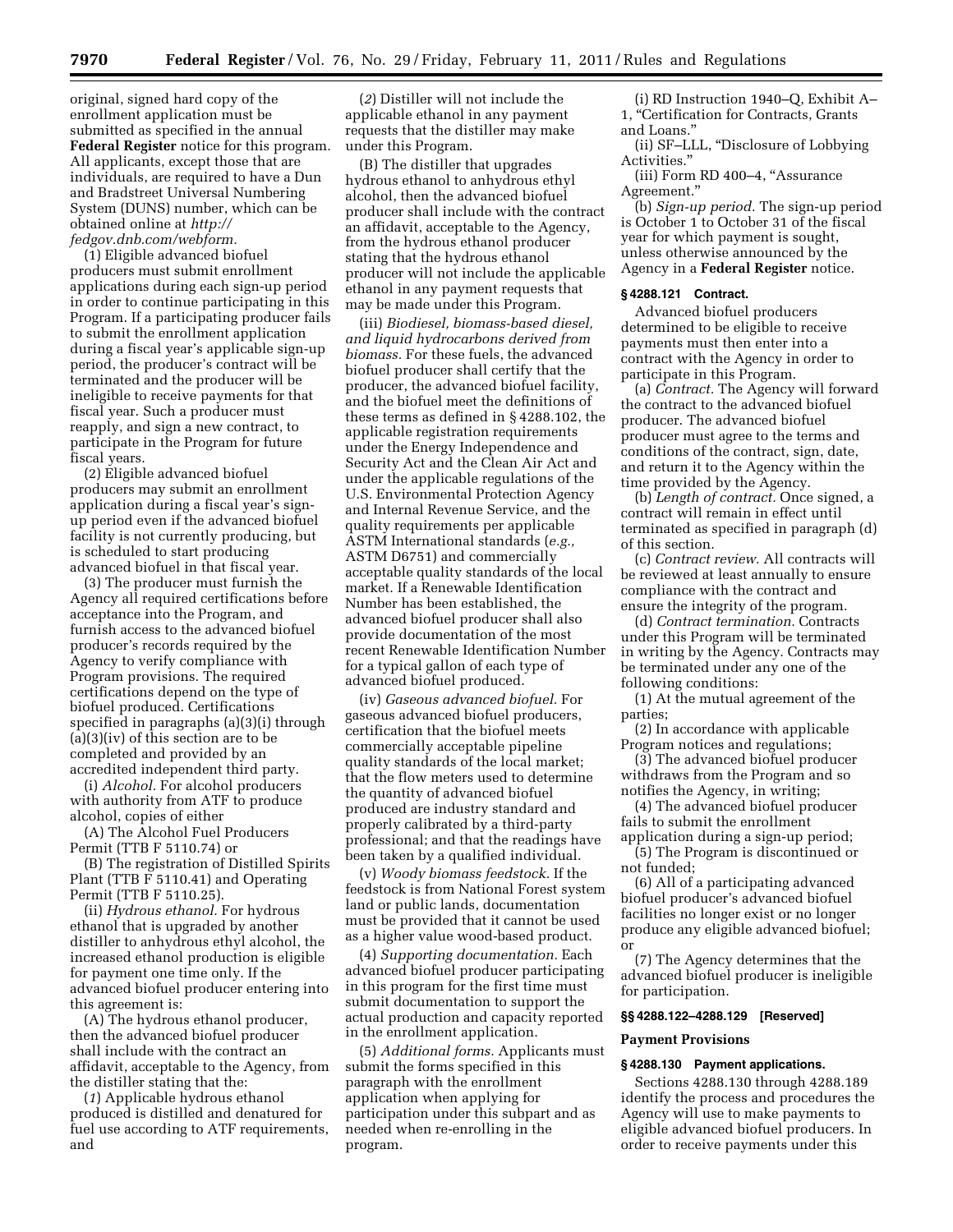Program, eligible advanced biofuel producers with valid contracts must submit a payment application, as required under paragraph (a) of this section. The Agency will review the payment application and, if necessary, may request additional information, as specified under paragraph (b) of this section.

(a) *Applying for payment.* To apply for payments under this subpart for a fiscal year, an eligible advanced biofuel producer must:

(1) After a quarter has been completed, submit a payment application covering the quarter;

(2) Certify that the request is accurate; (3) Furnish the Agency such certification, and access to such records, as the Agency considers necessary to verify compliance with Program provisions; and

(4) Provide documentation as requested by the Agency of the net production of advanced biofuel at all advanced biofuel facilities during the relevant quarter.

(b) *Review of payment applications.*  The Agency will review each payment application it receives to determine if it is eligible for payment.

(1) *Review factors.* Factors that the Agency will consider in reviewing payments applications include, but are not necessarily limited to:

(i) *Contract validity.* Whether the entity submitting the payment application has a valid contract with the Agency under this Program;

(ii) *Biofuel eligibility.* Whether the biofuel for which payment is sought is an eligible advanced biofuel; and

(iii) *Calculations.* Whether the calculations for determining the requested payment are complete and accurate.

(2) *Additional documentation.* If the Agency determines additional information is required for the Agency to complete its review of a payment application, eligible advanced biofuel producers shall submit such additional supporting documentation as requested by the Agency. If the producer does not provide the requested information within the required time period, the Agency will not make payment.

(c) *Payment application eligibility.*  The Agency will notify the advanced biofuel producer, in writing, as soon as practicable after the payment application, whenever the Agency determines that a payment application, or any portion thereof, is ineligible for payment and the basis for the Agency's determination of ineligibility.

(d) *Submittal information.* Eligible advanced biofuel producers must submit payment applications as

specified in the annual **Federal Register**  notice for this program no later than 4:30 p.m. local time on the last day of the calendar month following the quarter for which payment is being requested. Neither complete nor incomplete payment applications received after this date and time will be considered, regardless of the postmark on the application.

(1) Any payment application form that is received by the Agency after October 31 of the calendar year for the preceding fiscal year is ineligible for payment.

(2) If the actual deadline falls on a weekend or a Federally-observed holiday, the deadline is the next Federal business day.

#### **§ 4288.131 Payment provisions.**

Payments to advanced biofuel producers for eligible advanced biofuel production will be determined in accordance with the provisions of this section.

(a) *Types of payments.* The Agency will make available each fiscal year an actual production payment and an incremental production payment to participating producers, as specified in paragraphs (a)(1) and (a)(2), respectively, of this section. As provided in paragraph (a)(2) of this section, not all participating producers will receive an incremental production payment.

(1) *Actual production.* Participating producers will be paid on a quarterly basis for the actual quantity of eligible advanced biofuel produced during the quarter. Payment for actual production will be determined according to paragraph (c) of this section.

(2) *Incremental production.* For each participating advanced biofuel facility, the Agency will make an end-of-the-year payment for that facility's incremental production, if any, during the fiscal year provided the advanced biofuel facility has fewer than 20 days (excluding weekends) of non-production of eligible advanced biofuels during the previous fiscal year. Payment for incremental production will be determined according to paragraph (d) of this section.

(b) *Amount of payment funds available.* Based on the amount of funds made available to this program each fiscal year, the Agency will allocate available program funds according to paragraphs (b)(1) and (b)(2) of this section.

(1) *Actual versus incremental production.* The Agency will determine the amount of funds for actual production payments and for

incremental production payment as follows:

(i) For fiscal year 2010, 80 percent of the funds will be allocated for actual production payments and 20 percent of the funds will be allocated for incremental production payments.

(ii) For fiscal year 2011, 70 percent of the funds will be allocated for actual production payments and 30 percent of the funds will be allocated for incremental production payments.

(iii) For fiscal year 2012, 60 percent of the funds will be allocated for actual production payments and 40 percent of the funds will be allocated for incremental production payments.

(iv) For fiscal year 2013 and beyond, 50 percent of the funds will be allocated for actual production payments and 50 percent of the funds will be allocated for incremental production payments.

(2) *Quarterly allocations.* For each fiscal year, the Agency will allocate in each quarter one-fourth of the funds allocated to actual production for the entire fiscal year.

(c) *Determination of payment for actual production.* Each quarter, the Agency will establish an actual production payment rate using the procedures specified in paragraphs  $(c)(1)$  through  $(c)(5)$  of this section. This rate will be applied to the actual quantity of eligible advanced biofuel produced to determine payments to eligible advanced biofuel producers, as described in paragraph (c)(6) of this section.

(1) Based on the information provided in each payment application, the Agency will determine the eligible advanced biofuel production. If the Agency determines that the amount of advanced biofuel production reported in a payment application is not supported by the documentation submitted with the payment application, the Agency may reduce the production reported in the payment application.

(2) For each producer, the Agency will convert the production determined to be eligible under paragraph (c)(1) of this section into British Thermal Unit (BTU) equivalent using factors published by the Energy Information Administration (or successor organization). If the Energy Information Administration does not publish such conversion factor for a specific type of advanced biofuel, the Agency will use a conversion factor developed by another appropriate entity. If no such conversion factor exists, the Agency will, in consultation with other Federal agencies, establish and use a conversion formula as appropriate, that it publishes in the **Federal Register**, until such time as the Energy Information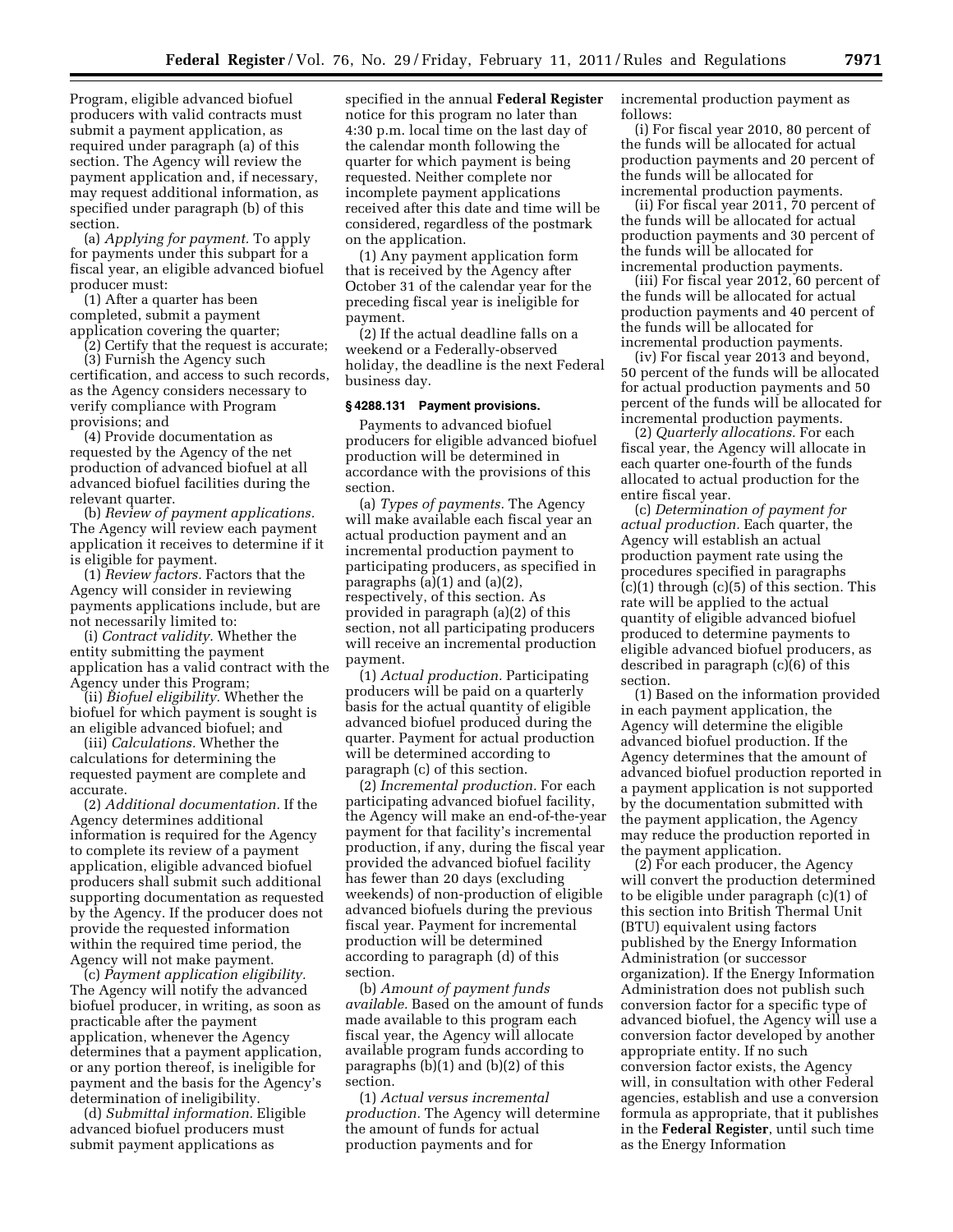Administration or other appropriate entity publishes a conversion factor for said advanced biofuel. The Agency will then calculate the total eligible BTUs across all eligible applications.

(i) If the advanced biofuel is a liquid or gaseous advanced biofuel produced from forest biomass, the BTUs will be discounted 10 percent.

(ii) If the advanced biofuel is a solid advanced biofuel produced from forest biomass, the BTUs will be discounted 85 percent.

(iii) If the advanced biofuel meets an applicable renewable fuel standard, the BTUs will be increased by 10 percent.

(3) For each quarter, the Agency will determine the actual production payment rate (\$/BTU) based on paragraphs (b) and (c)(2) of this section. The rate will be calculated such that all of the quarterly funds for actual production will be distributed.

(4) Using the actual production payment rate determined above and the actual production for each type of advanced biofuel produced at an advanced biofuel facility, the Agency will calculate each quarter a payment for each eligible advanced biofuel producer for that quarter.

(d) *Determination of payment for incremental production.* At the end of each fiscal year, the Agency will establish incremental production payment rate using the procedures specified in paragraphs (d)(1) through (d)(6) of this section. This rate will be applied to the quantity of eligible incremental advanced biofuel produced to determine payments to eligible advanced biofuel producers, as described in paragraph (d)(7) of this section.

(1) For each participating advanced biofuel facility that produced eligible advanced biofuels during the fiscal year prior to the fiscal year for which payment is sought provided the advanced biofuel facility has fewer than 20 days (excluding weekends) of nonproduction of eligible advanced biofuels during that previous fiscal year, the Agency will determine the quantity of eligible advanced biofuel produced in that prior fiscal year based on information provided by the producer.

(2) Using the information in the payment applications submitted for the fiscal year for which payment is sought, the Agency will determine the actual amount of eligible advanced biofuel produced in the fiscal year for which payment is sought.

(3) Using the results from paragraphs  $(d)(1)$  and  $(d)(2)$  of this section, the Agency will determine the quantity of advanced biofuel produced in excess of the previous year's advanced biofuel production.

(4) For each advanced biofuel facility that shows incremental production under paragraph (d)(3) of this section, the Agency will convert the production into British Thermal Unit (BTU) equivalent using factors published by the Energy Information Administration (or successor organization). If the Energy Information Administration does not publish such conversion factor for a specific type of advanced biofuel, the Agency will use a conversion factor developed by another appropriate entity. If no such conversion factor exists, the Agency will establish and use a conversion formula as appropriate, that it publishes in the **Federal Register**, until such time as the Energy Information Administration or other appropriate entity publishes a conversion factor for said advanced biofuel. The Agency will then calculate the total eligible BTUs across all eligible applications.

(i) If the advanced biofuel is a liquid or gaseous advanced biofuel produced from forest biomass, the BTUs will be discounted 10 percent.

(ii) If the advanced biofuel is a solid advanced biofuel produced from forest biomass, the BTUs will be discounted 85 percent.

(iii) If the advanced biofuel meets an applicable renewable fuel standard, the BTUs will be increased by 10 percent.

(5) The Agency will sum all of the BTUs determined under paragraph (d)(4) of this section.

(6) Using the results from paragraph (d)(5) of this section and the amount of incremental funds available, the Agency will determine the incremental production payment rate (\$/BTU). The rate will be calculated such that all of the incremental production funds will be distributed.

(7) Using the incremental production payment rate determined above and the incremental production for each advanced biofuel facility eligible for an incremental production payment, the Agency will calculate an incremental production payment for each eligible advanced biofuel producer.

(e) *Other payment provisions.* The following provisions apply.

(1) Notwithstanding any other provision, the Agency will provide payments to larger producers of not more than 5 percent of available program funds in any fiscal year. At any time during the year, if the limit on payments to larger producers would be reached, the Agency will pro-rate payments to larger producers based on the BTU content of their eligible

advanced biofuel production so as not to exceed the limit.

(2) Notwithstanding any other provision, the Agency will provide payments to solid eligible advanced biofuels produced from forest biomass of not more than 5 percent of available program funds in any fiscal year. At any time during the year, if the limit on payments to such advanced biofuels would be reached, the Agency will prorate payments for such advanced biofuels based on the BTU content of the quantity of such advanced biofuels produced so as not to exceed the limit.

(3) Advanced biofuel producers will be paid on the basis of the amount of eligible renewable energy content of the advanced biofuels only if the producer provides documentation sufficient, including a Certificate of Analysis, for the Agency to determine the eligible renewable energy content for which payment is being requested, and quantity produced through such documentation as, but not limited to, records of sale and calibrated flow meter records.

(4) Payment will be made to only one eligible advanced biofuel producer per advanced biofuel facility.

(5) Subject to other provisions of this section, advanced biofuel producers shall be paid any sum due subject to the requirements and refund provisions of this subpart.

(6) Advanced biofuels produced under the situations identified in paragraphs (e)(6)(i) through (e)(6)(iii) of this section are ineligible for incremental production payment, but are still eligible for actual production payment.

(i) Advanced biofuels produced at an advanced biofuel facility that did not produce any eligible advanced biofuel in year prior to the fiscal year in which payment is sought (*e.g.,* a new advanced biofuel facility).

(ii) Advanced biofuels produced at an advanced biofuel facility that had 20 or more days (excluding weekends) of nonproduction of eligible advanced biofuels during the fiscal year immediately prior to the fiscal year in which payment is sought.

(iii) Advanced biofuels produced from forest biomass.

(iv) For larger producers only, when all of the funds available to larger producers have been distributed based on actual production.

(7) If an advanced biofuel producer transfers any production capacity for one advanced biofuel facility to another, such transferred production capacity shall be considered production for the advanced biofuel facility to which the production was transferred.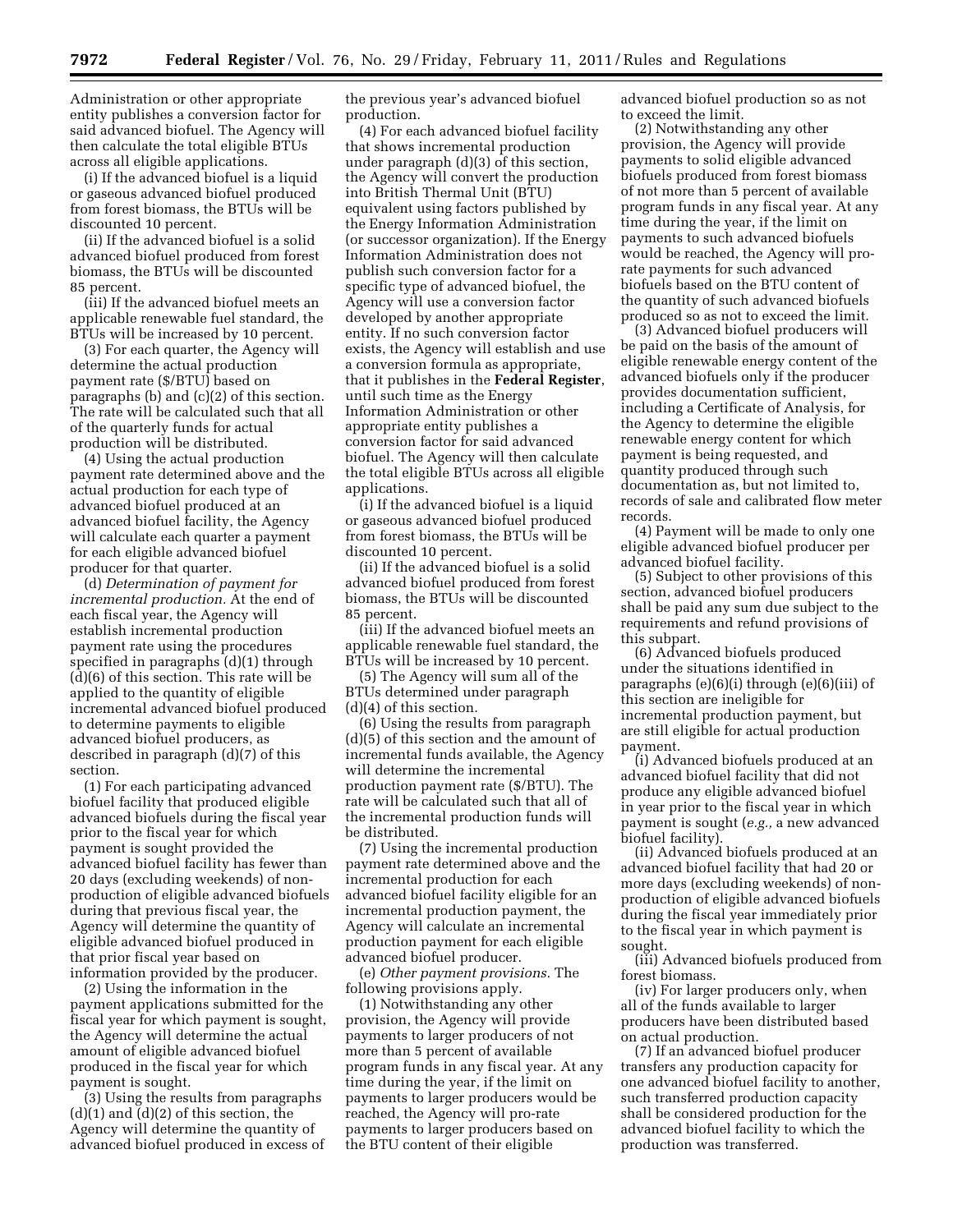(8) A producer will only be paid for the advanced biofuels identified in the enrollment application submitted during the sign-up period and which are actually produced during the fiscal year. If the producer starts producing a new advanced biofuel or changes the type of advanced biofuel during the fiscal year, the producer will not receive any payments for those new advanced biofuels. However, during each sign-up period, a producer can identify new advanced biofuels and production levels compared to the previous year.

(9) When determining the quantity of eligible advanced biofuel, if an applicant is blending its advanced biofuel using ineligible feedstocks (*e.g.,*  fossil gasoline or methanol, corn kernel starch), only the quantity of advanced biofuel being produced from eligible feedstocks will be used in determining the payment rates and for which payments will be made.

## **§ 4288.132 Payment adjustments.**

The Agency will adjust the payments otherwise payable to the advanced biofuel producer if there is a difference between the amount actually produced and the amount determined by the Agency to be eligible for payment.

#### **§ 4288.133 Payment liability.**

Any payment, or portion thereof, made under this subpart shall be made without regard to questions of title under State law and without regard to any claim or lien against the advanced biofuel, or proceeds thereof, in favor of the owner or any other creditor except agencies of the U.S. Government.

## **§ 4288.134 Refunds and interest payments.**

An eligible advanced biofuel producer who receives payments under this subpart may be required to refund such payments as specified in this section. If the Agency suspects fraudulent representation through its site visits and records inspections under § 4288.105(b), it will be referred to the Office of Inspector General for appropriate action.

(a) An eligible advanced biofuel producer receiving payments under this subpart shall become ineligible if the Agency determines the advanced biofuel producer has:

(1) Made any fraudulent representation; or

(2) Misrepresented any material fact

affecting a Program determination. (b) If an Agency determination that a producer is not eligible for participation under this subpart is appealed and overturned, the Agency will make appropriate and applicable payments to the producer from Program funds, to the

extent such funds are available, that remain from the fiscal year in which the original adverse Agency decision was made.

(c) All payments made to an entity determined by the Agency to be ineligible shall be refunded to the Agency with interest and other such sums as may become due, including, but not limited to, any interest, penalties, and administrative costs as determined appropriate under 31 CFR 901.9.

(d) When a refund is due, it shall be paid promptly. If a refund is not made promptly, the Agency may use all remedies available to it, including Treasury offset under the Debt Collection Improvement Act of 1996, financial judgment against the producer, and referral to the Department of Justice.

(e) Late payment interest shall be assessed on each refund in accordance with the provisions and rates as established by the United States Treasury.

(1) Interest charged by the Agency under this subpart shall be established by the United States Treasury. Such interest shall accrue from the date such payments were made by the Agency to the date of repayment by the producer.

(2) The Agency may waive the accrual of interest or damages if the Agency determines that the cause of the erroneous payment was not due to any action of the advanced biofuel producer.

(f) Any advanced biofuel producer or person engaged in an act prohibited by this section and any advanced biofuel producer or person receiving payment under this subpart shall be jointly and severally liable for any refund due under this subpart and for related charges.

## **§ 4288.135 Unauthorized payments and offsets.**

When unauthorized assistance has been made to an advanced biofuel producer under this Program, the Agency reserves the right to collect from the recipient the sum that is determined to be unauthorized. If the recipient fails to pay the Agency the unauthorized assistance plus other sums due under this section, the Agency reserves the right to offset that amount against Program payments.

(a) *Unauthorized assistance.* The Agency will seek to collect from recipients all unauthorized assistance made under this Program using the procedures specified in paragraphs  $(a)(1)$  through  $(a)(4)$  of this section.

(1) *Notification to the producer.* Upon determination that unauthorized assistance has been made to an advanced biofuel producer under this Program, the Agency will send a

demand letter to the producer. Unless the Agency modifies the original demand, it will remain in full force and effect. The demand letter will:

(i) Specify the amount of unauthorized assistance, including any accrued interest to be repaid, and the standards for imposing accrued interest;

(ii) State the amount of penalties and administrative costs to be paid, the standards for imposing them and the date on which they will begin to accrue;

(iii) Provide detailed reason(s) why the assistance was determined to be unauthorized;

(iv) State the amount is immediately due and payable to the Agency;

(v) Describe the rights the producer has for seeking review or appeal of the Agency's determination pursuant to 7 CFR part 11;

(vi) Describe the Agency's available remedies regarding enforced collection, including referral of debt delinquent after due process for Federal salary, benefit and tax offset under the Department of Treasury Offset Program; and

(vii) Provide an opportunity for the producer to meet with the Agency and to provide to the Agency facts, figures, written records, or other information that might refute the Agency's determination.

(A) If the producer meets with the Agency, the producer will be given an opportunity to provide information to refute the Agency's findings.

(B) When requested by the producer, the Agency may grant additional time for the producer to assemble documentation. Such extension of time for payment will be valid only if the Agency documents the extension in writing and specifies the period in days during which period the payment obligation created by the demand letter (but not the ongoing accrual of interest) will be suspended. Interest and other charges will continue to accrue pursuant to the initial demand letter during any extension period unless the terms of the demand letter are modified in writing by the Agency.

(2) *Payment in full.* If the producer agrees with the Agency's determination or will pay the amount in question, the Agency may allow a reasonable period of time (usually not to exceed 90 days) for the producer to arrange for repayment. The amount due will be the unauthorized payments made plus interest accrued beginning on the date of the demand letter at the interest rate stipulated until the date paid unless otherwise agreed, in writing, by the Agency.

(3) *Promissory note.* If the producer agrees with the Agency's determination